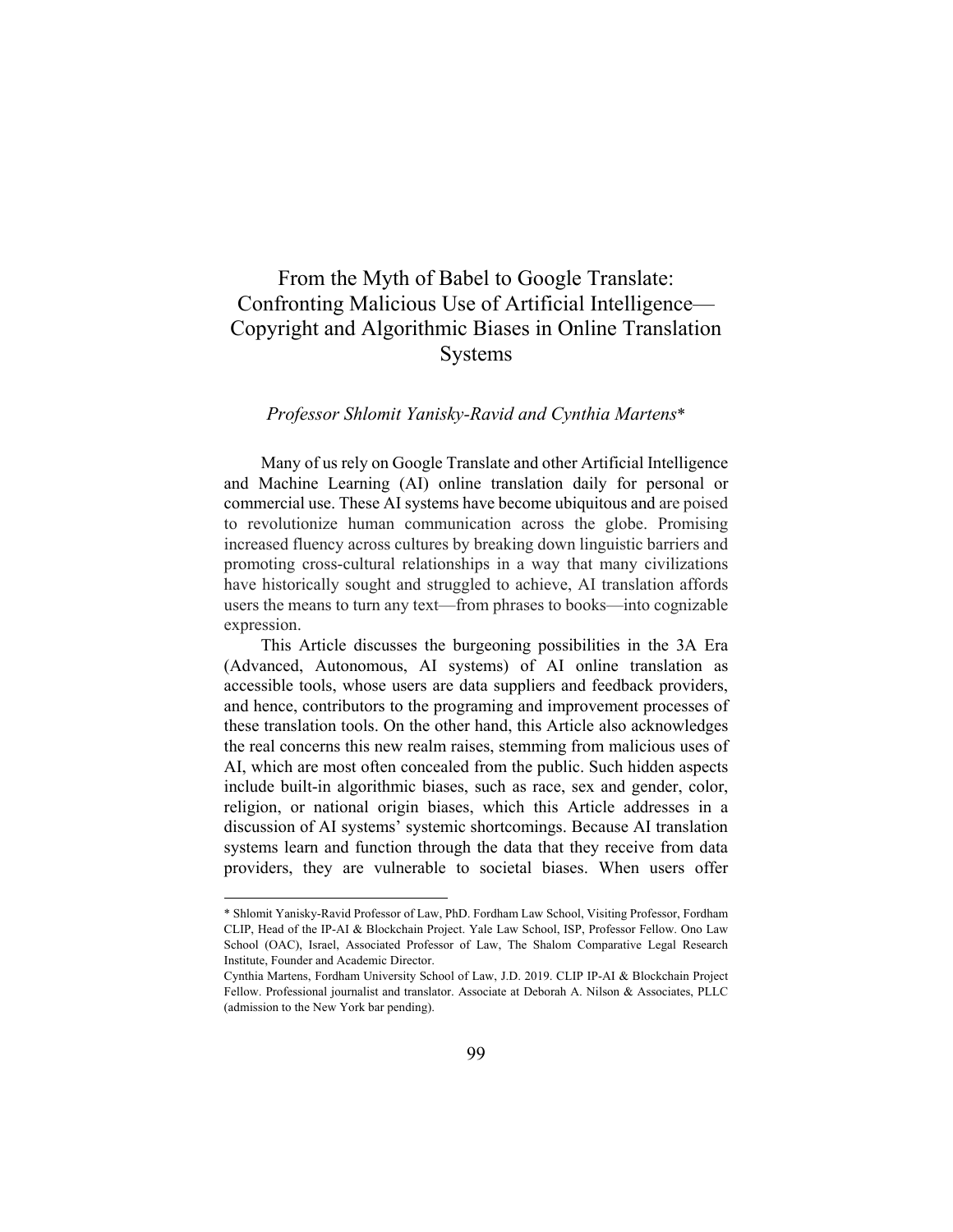feedback, these systems may perpetuate sexist, racist, or otherwise objectionable expressions, of which other users, when consulting the systems, are unaware.

Furthermore, examining the current copyright regime, this Article claims, for the first time, that we, as users, have become inadvertent infringers of legal rights since a translation, according to copyright law, is a derivative work owned and controlled by the author. As such, an author's permission is necessary prior to the creation of a translation, with the author in a position to collect payment when due. Moreover, under current law, the Fair Use Doctrine is frequently inapplicable. This Article claims that the legal and academic communities and policy makers have failed to address AI translation systems within the copyright regime, and that this failure renders the current copyright regime outdated and ill-equipped to handle the advent of sophisticated AI tools. Additionally, this Article states that the present inability of AI technology to routinely capture the nuance of human prose gives rise to another concern. The ubiquitous role such (as yet) flawed AI online translation systems play in translation services, for personal or commercial purposes, should be better balanced with the concerns of authors—who may worry about the linguistic integrity of an AI translation of their work—and their rights, in certain circumstances, to control translations of their work and object to unauthorized AI translations.

Understanding the concerns attending unauthorized AI translations under the current copyright regime, while still recognizing that users should be able to profit from the wellspring of literacy which AI translation offers, this Article argues for a harmonization of AI translation with amended copyright protection.

To that end, this Article calls on policymakers to adjust the current legal regime to include advanced technologies and suggests new principles for combining legal tools with existing technology. Such an approach would better balance the benefits of accessible AI translation systems with the requirements of a modified, modern copyright regime via the implementation of a method coined "fair use and equality by design." Additionally, by recognizing the conflicting interests at stake, this Article invites international policymakers, such as WIPO (the World Intellectual Property Organization), to promote the development of international standardized guidelines for the use of AI translation systems, and possibly other AI systems, by emphasizing fair use exemptions and limitations.

This Article concludes that by understanding the significant drawbacks of AI translation systems and adopting the suggested principles, policymakers can promote access to an evolving AI technology, while also recognizing the integrity of authors' linguistic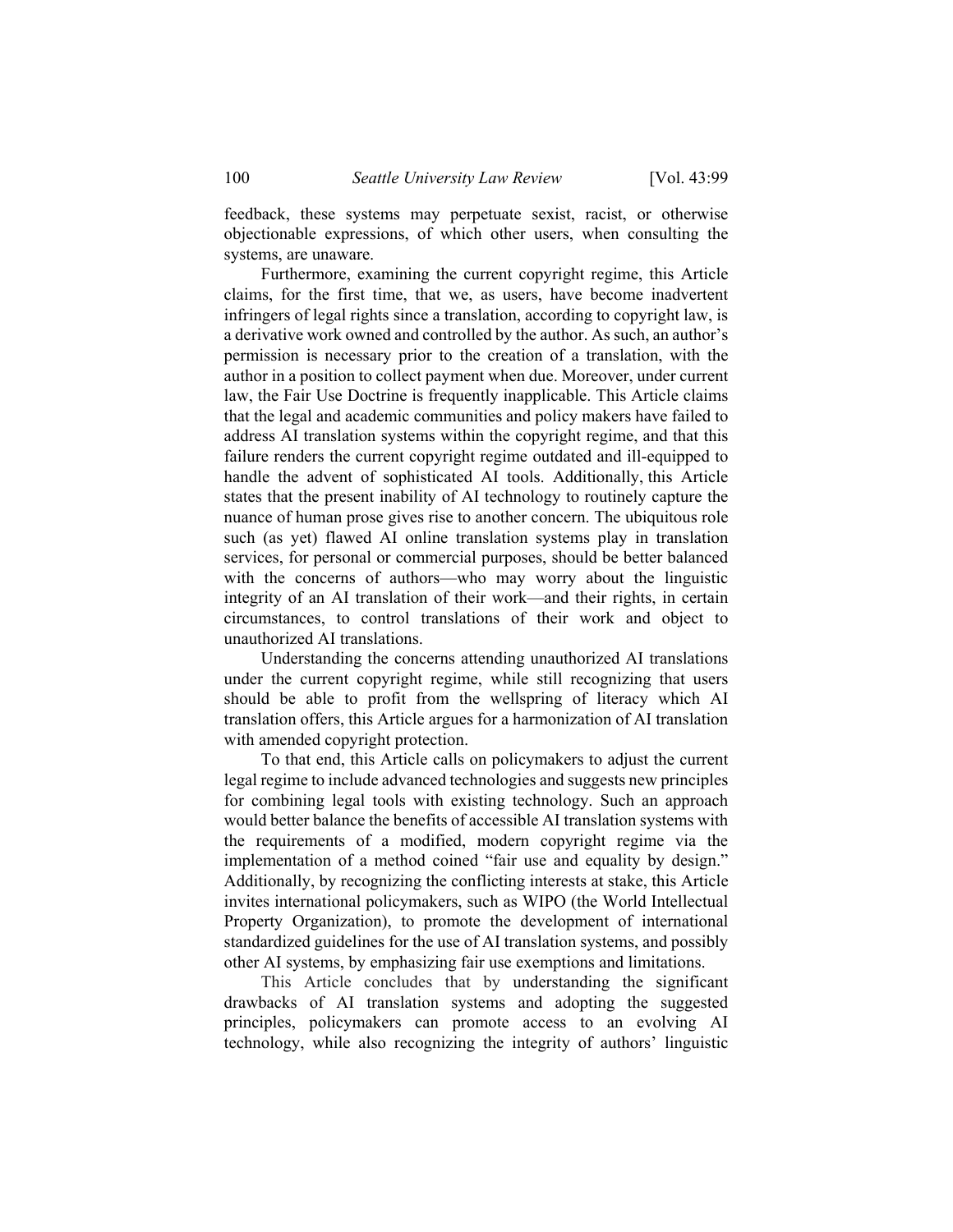choices and preserving the beauty of linguistic diversity—which, as the ancient story of Babel hinted, is valuable because of, not despite, the challenges it poses.

# **CONTENTS**

| II. TRANSLATION IN PERSPECTIVE: FROM THE BIBLE                |  |
|---------------------------------------------------------------|--|
|                                                               |  |
|                                                               |  |
| C. What Makes Translation Good? When is                       |  |
|                                                               |  |
|                                                               |  |
| III. THE DEVELOPMENT OF AI TRANSLATION SYSTEMS  120           |  |
| A. Artificial Intelligence (AI) Systems: What, When, How  120 |  |
|                                                               |  |
|                                                               |  |
|                                                               |  |
| E. The Hidden Biases of AI Translation Systems and Their      |  |
|                                                               |  |
| IV. TRANSLATION AND COPYRIGHT LAW:                            |  |
|                                                               |  |
| A. The Past: Translation as a New Creative Work132            |  |
| B. The Present: Translation as a Derivative Work              |  |
|                                                               |  |
| C. The Future Is Already Here: Are the Products               |  |
|                                                               |  |
|                                                               |  |
| V. RETHINKING COPYRIGHT'S APPLICABILITY                       |  |
|                                                               |  |
| A. Theoretical Justifications: The Tension Between            |  |
|                                                               |  |
| B. The Fair Use Doctrine and AI Translation Online 144        |  |
| C. Are AI Translation Services or Their Users                 |  |
|                                                               |  |
| D. Purpose and Character: Transformative Use,                 |  |
|                                                               |  |
|                                                               |  |
| F. The Fair Use Doctrine Does Not Cover                       |  |
| AI Translation-But Maybe It Should, Sometimes  153            |  |
| G. Comparative Perspective: Ideas from Abroad 156             |  |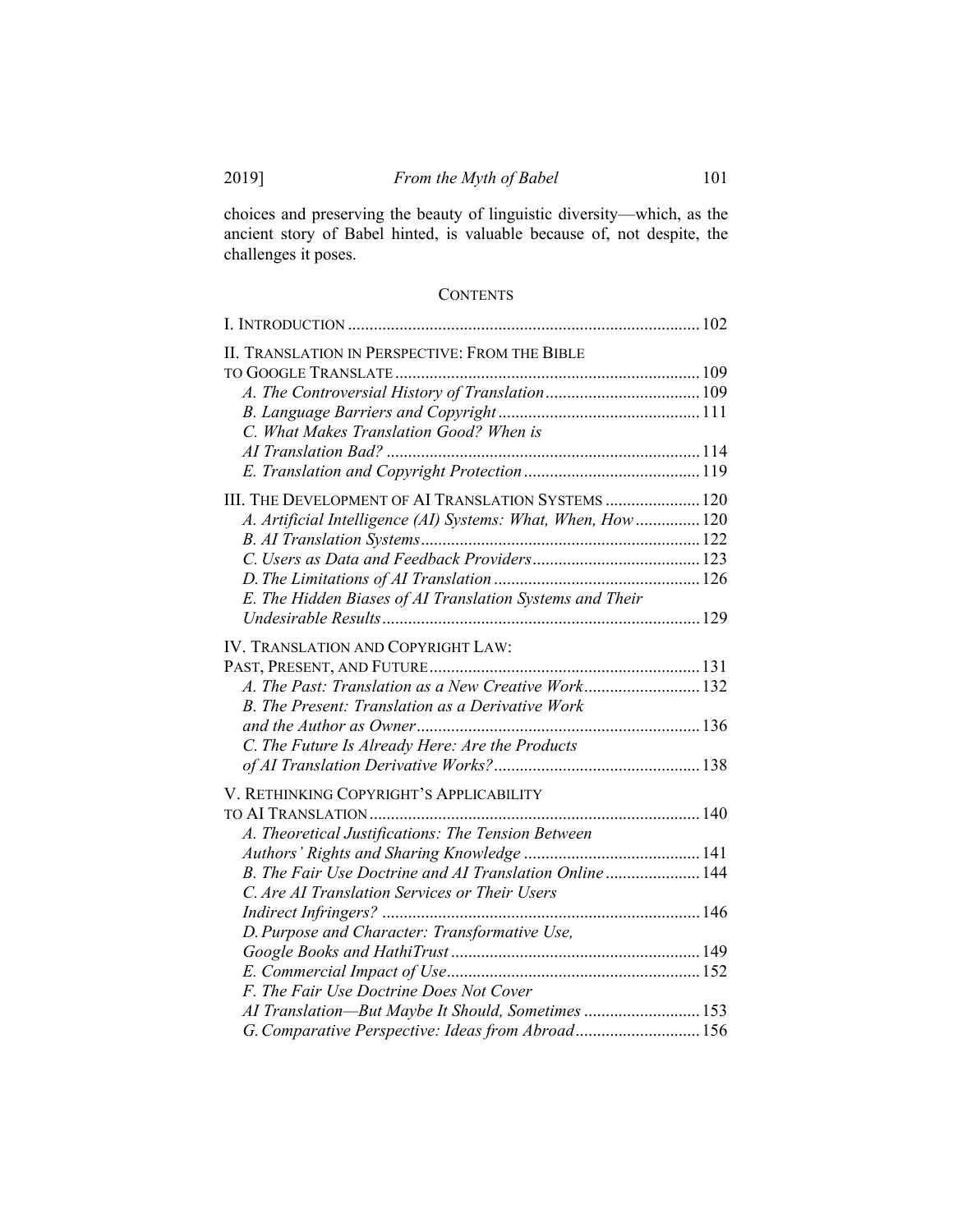| 102 | Seattle University Law Review                   | [Vol. 43:99] |
|-----|-------------------------------------------------|--------------|
|     | 1. Copyright in the United Kingdom, Canada,     |              |
|     | 2. Web Innovation and Copyright Law Outside     |              |
|     |                                                 |              |
|     | A. First Conclusion: It's Time for New Fair Use |              |
|     | B. Second Conclusion: AI Translation Programs   |              |
|     | C. Third Conclusion: We Need WIPO and           |              |
|     |                                                 |              |
|     |                                                 |              |

### I. INTRODUCTION

Linguistic barriers have frustrated people for thousands of years. In the famous story of the Tower of Babel, Genesis 11:1–9 describes how "the whole earth had one language and the same words" until its denizens sought to build "a tower with its top in the heavens," and God intervened to curtail this excessive ambition, saying, "Come, let us go down, and confuse their language there, so that they will not understand one another's speech."<sup>1</sup> From then on, according to biblical history, the world's inhabitants were scattered across the globe, unable to understand each other's languages.<sup>2</sup> Recently, however, Google Translate and other webbased AI translation systems have disrupted this narrative by allowing people to quickly access translations online.<sup>3</sup>

Though it can be tempting to think translations require no more than replacing a word in one language with the corresponding word in another,

 <sup>1</sup>*.* 7 *Genesis* 11:1–9 (New Revised Standard Version).

<sup>2.</sup> *Id.*

<sup>3.</sup> *See generally* Gideon Lewis-Kraus, *Is Translation an Art or a Math Problem?*, N.Y. TIMES (June 4, 2015), https://www.nytimes.com/2015/06/07/magazine/is-translation-an-art-or-a-mathproblem.html [https://perma.cc/X8EC-DTPM].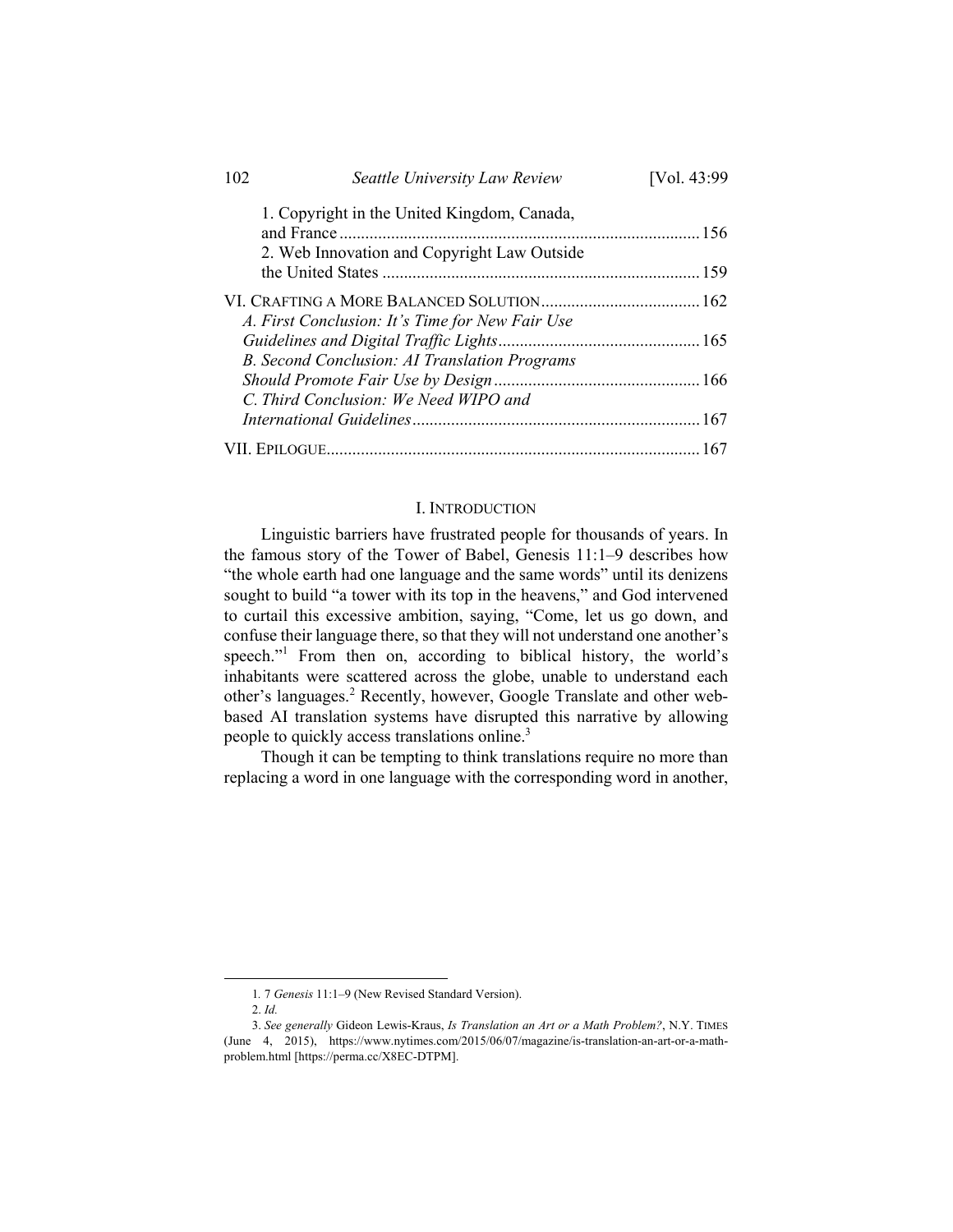this has never been true.<sup>4</sup> Translations are as powerful and complex as the languages and the advanced technology that produce them.<sup>5</sup>

In 2006, Google launched its online Google Translate service. Since then, this tool has become ubiquitous, as users easily and frequently turn to the world's dominant search engine to translate everything from quick phrases to lengthy texts.<sup>6</sup> Though the benefits and convenience of Google Translate and other similar programs are obvious, their use has caused large swathes of the global population to become inadvertent infringers of copyright law because legally *authors*, and not *users* or search engines, have the exclusive right to control translations of their works. Even the American Fair Use Doctrine does not present a consistently good defense to this use of corporate translation platforms, which do not limit the amount of works users can borrow. What is more, because such platforms make money off of users' translation queries, their use of the original works is commercial and possibly supplants the market for an authorized translation.

The question then becomes whether the traditional copyright regime can meet the challenges of Artificial Intelligence and Machine Learning  $(AI)$  online translation systems,<sup>7</sup> or whether this regime is outdated and in

 <sup>4.</sup> *See* Cassandra L. McKeown & Michael G. Miller, *Say What?: South Dakota's Unsettling Indifference to Linguistic Minorities in the Courtroom*, 54 S.D. L. REV. 33, 41–42 (2009) ("Historically, courts have embraced the 'conduit theory' of interpretation. This theory views the interpreter as a machine into which one language enters and another language exits . . . . Regardless of the cause, the bench and bar regularly underestimate the difficulty of facilitating accurate communication between languages and cultures."); *see also* Stella Szantova Giordano, Note, *It's All Greek to Me: Are Attorneys Who Engage in or Procure Legal Translation for Their Clients at Risk of Committing an Ethical Violation?*, 31 QUINNIPIAC L. REV. 447, 448 (2013) ("While the legal community often assumes that legal translation is merely a simple and straightforward mechanical process, akin to an administrative function, linguists and comparative lawyers vehemently disagree. Any type of foreign language translation is an inherently imperfect and imprecise process.").

<sup>5.</sup> *See* Lewis-Kraus, *supra* note 3*.*

<sup>6.</sup> *Id.* ("Google Translate is far and away the venture that has done the most to realize the old science-fiction dream of serene, unrippled exchange. The search giant has made ubiquitous those little buttons, in email and on websites, that deliver instantaneous conversion between language pairs. Google says the service is used more than a billion times a day worldwide, by more than 500 million people a month.").

 <sup>7.</sup> In this Article, we will use the phrases AI and ML interchangeably to refer to online translation programs. *See* Debora Person, *AI Application in the Practice of Law*, WYO. LAW., Aug. 2017, at 50 ("Artificial intelligence is an umbrella term. It refers to natural language processing and machine learning functions."). For a discussion of artificial intelligence systems in general and the intellectual property regime, see Shlomit Yanisky-Ravid, *Generating Rembrandt: Artificial Intelligence, Copyright, and Accountability in the 3A Era—The Human-Like Workers Are Already Here—A New Model*, 4 MICH. ST. L. REV. 659 (2017) [hereinafter Yanisky-Ravid, *Generating Rembrandt*] (discussing artificial intelligence systems that produce works of art and suggesting that the work-forhire doctrine would allow for imposing accountability and ownership on the user); *see also* Shlomit Yanisky-Ravid & Xiaoqiong (Jackie) Liu, *When Artificial Intelligence Systems Produce Inventions: An Alternative Model for Patent Law at the 3a Era*, 39 CARDOZO L. REV. 2215, 2223–24 (2018)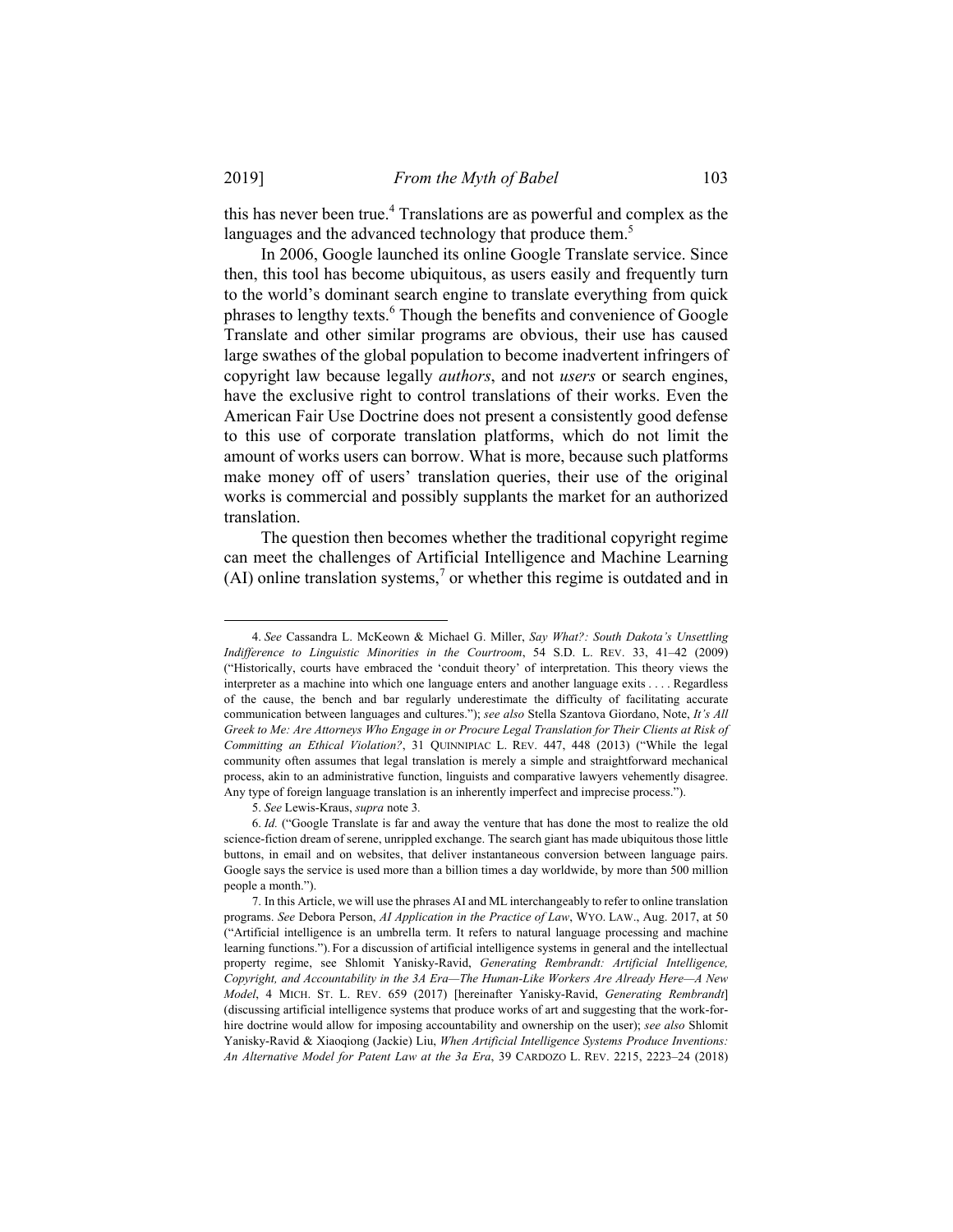need of amendment or replacement. Copyright is not, however, the only issue web translation tools raise. Because online translation tools predominantly rely on AI, their end products are vulnerable to algorithmic biases users are often unaware of; widespread reliance on incorrect translations can perpetuate discrimination, facilitate rights violations, and lead users to communicate with prejudiced or inappropriate terminology.<sup>8</sup>

AI online translation tools are by far among the most accessible and user-friendly of AI systems, translating with just a few clicks of a mouse or taps on a smartphone screen. As advanced technology tools have developed rapidly, AI translation systems have also become available on newer devices, including, reportedly, Amazon's virtual assistant Alexa and Apple's well-known Siri.<sup>9</sup> Popular AI translation tools such as Google Translate, Microsoft Translator, DeepL or Systran, among many other options, transfer written materials including emails, advertisements, news, articles, songs, literature, books, and lectures from one language into another. These tools create derivative works by translating copyrighted written materials with just a quick click.<sup>10</sup> In many ways, by eliminating linguistic hurdles and enabling international communication, this advanced technology revives questions at the heart of the Biblical story of the Tower of Babel.

Interpretations of the story of Babel are varied. What was it about the building of the tower that warranted divine interference? Why did God's intervention consist of sowing such widespread linguistic confusion? Theories abound: some suggest that God was distressed by the dangerous potential for people using "the same words" to exhibit a uniformity of thought, rather than promoting diversity, which is beneficiary to the growth and the development of humankind.<sup>11</sup> Others argue that the tower

1

<sup>(</sup>describing the use of AI systems to produce creative works and the applicability of intellectual property laws, which in some ways have become irrelevant and outdated, with a focus on patent law). 8. *See infra* note 146.

<sup>9.</sup> *See, e.g.*, Dave Gershgorn, *Cultural Context Is the Hardest Part of Speaking a Foreign Language. Amazon's Alexa Could Change That*, QUARTZ (Mar. 1, 2018), https://qz.com/1219383/amazon-alexas-language-translation-ai-will-reportedly-learn-culturalcontext [https://perma.cc/BS5Y-SYF5] (citing a report from Yahoo Finance suggesting that Amazon

<sup>&</sup>quot;is looking to amp up Alexa's translation skills, by also including how to respond to cultural norms"). 10. *See* Lewis-Kraus, *supra* note 3.

 <sup>11.</sup> Shai Held, *The Babel Story is About the Dangers of Uniformity*, CHRISTIAN CENTURY (Oct. 24, 2017), https://www.christiancentury.org/article/critical-essay/the-babel-story-is-about-dangersuniformity [https://perma.cc/PT29-U72G]; *see also* YESHAYAHU LEIBOWITZ, SEVEN YEARS OF CONVERSATIONS OVER THE WEEKLY TORAH PORTION 1976–1982, at 30–35 (Ben Zion Mishael Nuriel ed., 2000); Andrea Cantor, *Babel: The Biblical Imperative for Diversity*, JEWISH EXPONENT (Apr. 18, 2013), http://jewishexponent.com/2013/04/18/babel-the-biblical-imperative-for-diversity [https://perma.cc/F9UX-U9FM].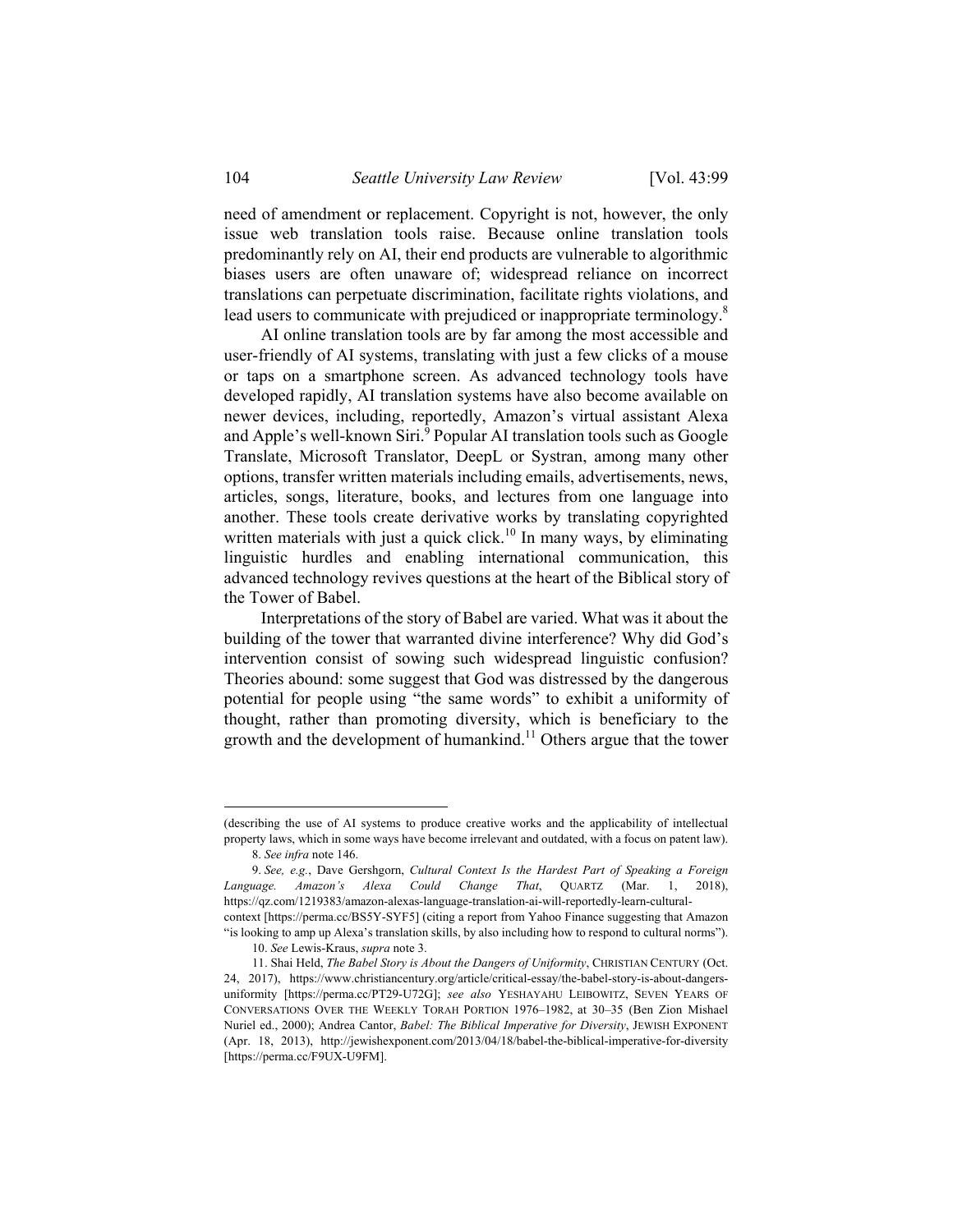symbolized mankind's "arrogant pursuit of fame and power."<sup>12</sup> It is also true that humanity gained tremendously from the emergence of different languages and dialects, each of which is connected to a particular place and culture. Nevertheless, to the popular imagination, Babel, a mysterious story "among the most famous in the Bible,"13 often represents a tragic loss of communication among people—a barrier and source of divisiveness.14 Perhaps this loss explains the impassioned promotion of AI online translation systems as revolutionary tools poised to return the world to a pre-Babel era by creating an online bridge across languages—one that enhances communication and supports peace.<sup>15</sup> On the other hand, in addition to transforming virtually all users into unwitting copyright infringers, these systems can also produce inaccurate and biased translations that reflect poorly on their creators and users alike, not to mention the original authors whose works new readers encounter for the first time in translated form.

This Article, therefore, discusses the challenges that AI translation tools pose to users, authors, and copyright law. As these systems have become omnipresent, insufficient attention has been paid to the copyright regime, to the need to incentivize authors while promoting the public welfare, to the importance of accurate translations, and to the right of authors to object to adulteration of their works. This Article argues that in the "3A era" (namely, that of Advanced, Automatic, and Autonomous AI systems), intellectual property policymakers should specifically address online translation to eliminate legal confusion and better balance conflicting needs. The interests at stake include those of the public, which benefits from easily accessible translation tools, of authors, who have the right to control the use of their works, and of technology firms, which currently profit from free access to both user data and author material. Since translation consists of converting one language to another, and since the use of AI translation systems has reached global proportions, so, too, are the legal challenges these systems pose in a global scope. A comparative legal awareness and analysis are therefore necessary to develop a unified solution reflective of differences in national regulation.

1

 <sup>12.</sup> Jan Christian Gertz, *The Tower of Babel (Gen 11:1–9)*, BIBLE ODYSSEY (Feb. 7, 2019), http://www.bibleodyssey.com/passages/main-articles/tower-of-babel [https://perma.cc/J26R-C624].

 <sup>13</sup>*.* Brent A. Strawn, *Holes in the Tower of Babel*, OXFORD BIBLICAL STUD. ONLINE, https://global.oup.com/obso/focus/focus\_on\_towerbabel (last visited Sept. 17, 2019).

<sup>14.</sup> *See* Lewis-Kraus, *supra* note 3 ("It is a dream that harks back to Genesis, of a common tongue that perfectly maps thought to world. In Scripture, this allowed for a humanity so well coordinated, so alike in its understanding, that all the world's subcontractors could agree on a time to build a tower to the heavens. Since Babel, though, even the smallest construction projects are plagued by terrible delays.").

<sup>15.</sup> *Id.*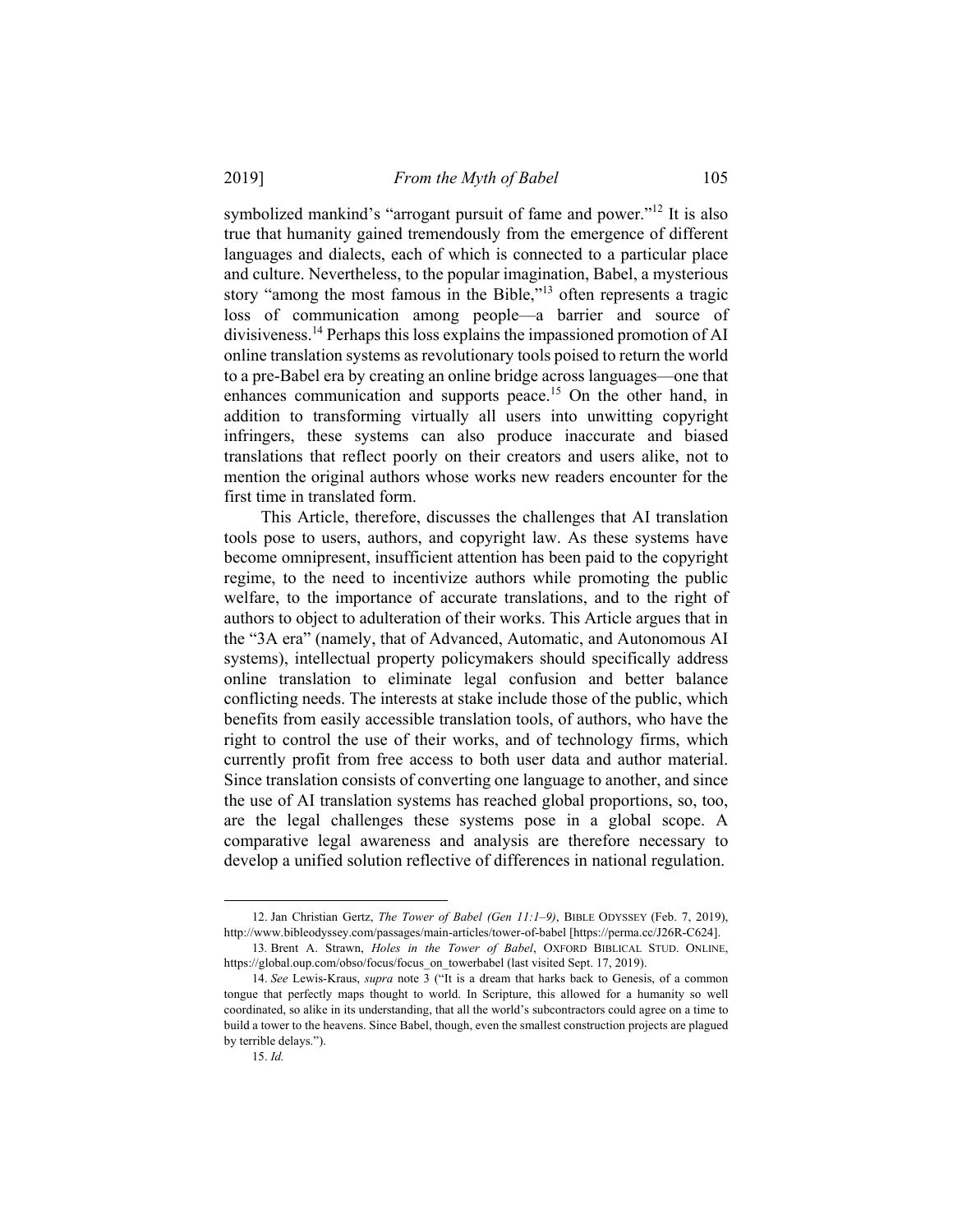Although many of the materials being translated online are copyrightable assets, users of AI translation tools do not generally contact rightsholders for permission, and thus have neither obtained licenses to use the works nor paid royalties for them. As a result, on an everyday basis many are violating copyright law. This Article assumes that a majority of users are not aware of the legal protections afforded to translations. Translation is explicitly defined in the Copyright Act as a derivative work, whose copyrights belongs to the author (or to an author-approved person or entity).<sup>16</sup> We argue that these routine infringements further weaken the validity and influence of copyright, which has been damaged by a libertarian internet philosophy that totally ignores authorship and accuracy.17 While undoubtedly many applications of AI translation constitute fair use by individual internet users, it is unclear why wealthy technology companies such as Google, Amazon, and Microsoft should have free access to authors' derivative rights. Copyright is a balancing act that aims to protect free expression and serve the public welfare by providing creative individuals with limited-time incentives to share the fruits of their labor. By ignoring the conflicts of AI translation, lawmakers are spreading confusion—which is only likely to grow as AI develops further—and undermining copyright law, which becomes meaningless if not enforced.

We acknowledge that our arguments raise conflict between traditional copyright protections and the benefits of advanced technology—one which no one wants to confront, despite the fact that most users are technically violating current copyright law when they engage with Google Translate. However, we do not advocate for the elimination of AI translation tools, or for an overly expansive version of copyright law. Instead, we argue that the law must better reconcile the interests of the different stakeholders in order for the "Progress of Science and useful Arts<sup>"18</sup> to flourish for the benefit of all. We call for a re-thinking of copyright laws that stresses the importance of both AI translation tools and copyright ideals by implementing principles of proportionality and reasonableness. Given the inherently international nature of the internet

 <sup>16. 17</sup> U.S.C. §§ 101, 106 (2018). "A 'derivative work' is a work based upon one or more preexisting works, such as a translation, musical arrangement, dramatization, fictionalization, motion picture version, sound recording, art reproduction, abridgment, condensation, or any other form in which a work may be recast, transformed, or adapted. A work consisting of editorial revisions, annotations, elaborations, or other modifications which, as a whole, represent an original work of authorship, is a 'derivative work.'" 17 U.S.C. § 101 (2018).

<sup>17.</sup> *See, e.g.*, 63 AM. JUR. 3D *Proof of Facts* § 1 (2001) (discussing copyright infringement by file sharing on the internet).

 <sup>18.</sup> U.S. CONST. art. I, § 8, cl. 8.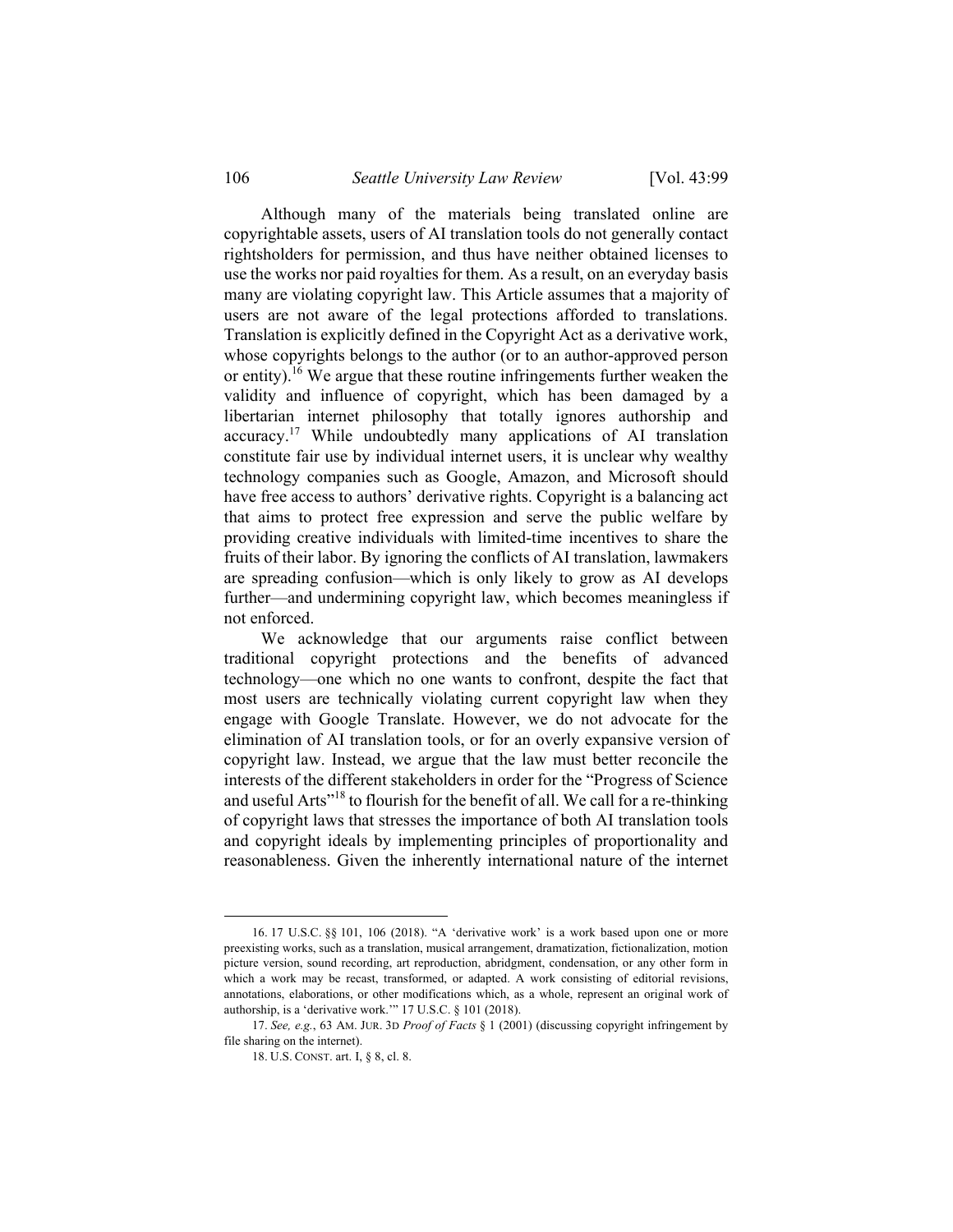and translation, we posit that the best solution will involve input from comparative and international lawmakers.

This Article both recognizes the value of AI translation systems and questions their unfettered use, which—as stressed—leads to copyright violations and unreliable, potentially biased language. Following the discussion of this state of affairs and its attendant concerns, we make several recommendations. First, a combination of digital and legal tools should balance the competing interests at stake. Second, a new AI translation system paradigm requires greater consideration for authors' rights in translations of their works; however, it should not sacrifice the important goal of facilitating cross-cultural exchange online. Thus, policymakers should allow free use of AI translation programs, while limiting the amount and type of content that may be translated automatically online in conjunction with software designers building AI translation platforms to reflect these constraints; in other words, programs should respect copyright by adopting a fair use design. Lawmakers should also require AI translation services to allow authors to opt out of having their webpages translated automatically. Third, policymakers should publish norms and guidelines clarifying the extent to which the Fair Use Doctrine covers AI online translation services and when infringements of the law occur. The industry should then update its practices to adhere to the rules. Fourth, given the internet's intrinsically global reach, and given that AI translation programs raise copyright concerns in many jurisdictions, the World Intellectual Property Organization (WIPO) should develop guidelines for these programs' use. United States lawmakers should closely examine the ways in which various jurisdictions have addressed conflicts between new technology online and copyright law and consider how to involve the international community in a workable solution. This framework will close the current gap in the enforcement of copyright law and better preserve the balanced interests the law has long sought to achieve.

These proposals are based on the well-established need to align the general public's right to access knowledge and the arts with the rights of authors to profit from their original creative endeavors for a limited time.<sup>19</sup> Careful calibration of these rights is crucial. Insufficient protection of authors discourages them from publishing their works, thus creating a loss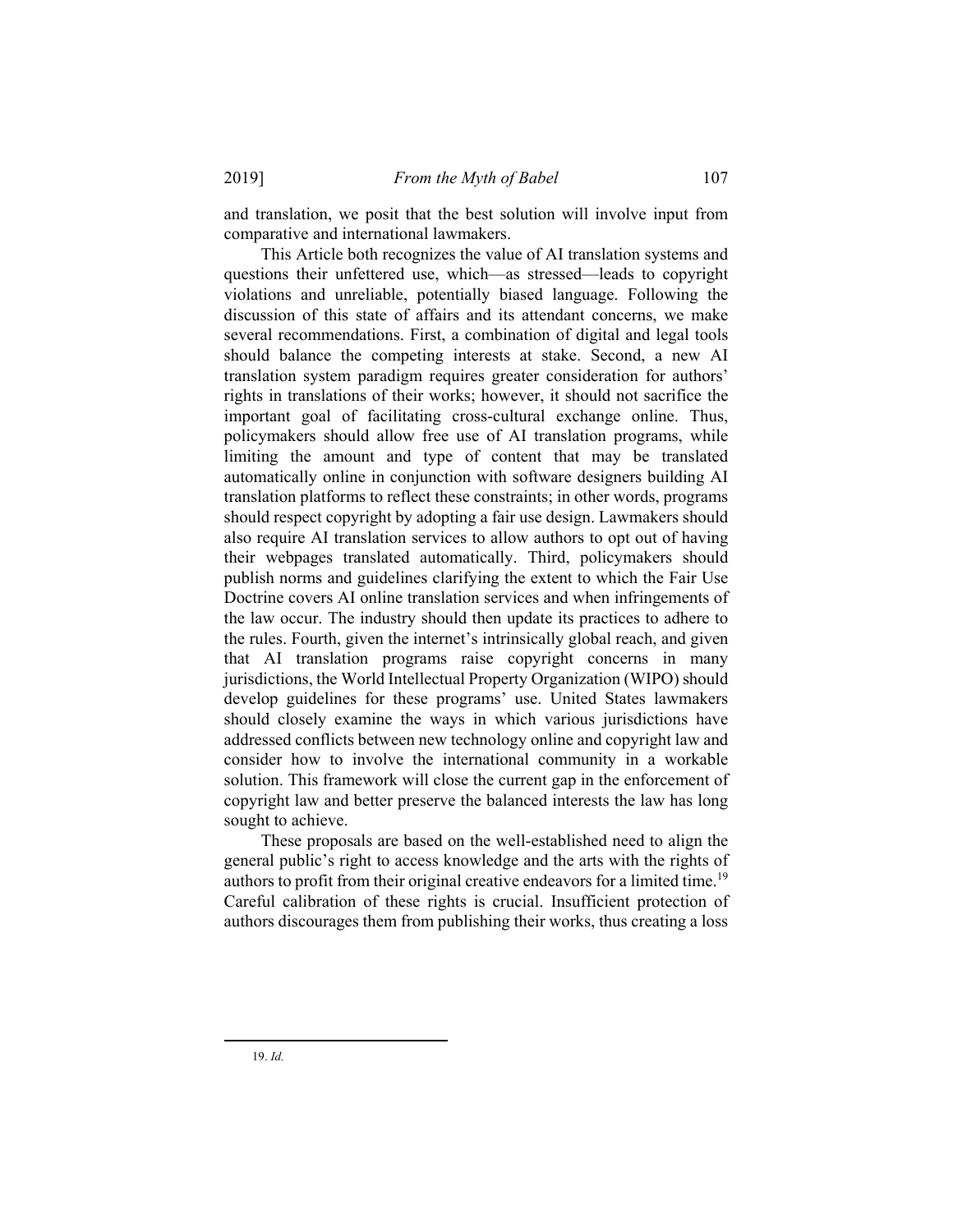for global society.20 However, unlimited copyright protection of original works may stymie technological progress.<sup>21</sup>

Finally, this paper challenges an underlying premise popular among those who argue wholesale against any enforcement of copyright limitations on automated translation programs: namely, that linguistic variation is an unnecessary encumbrance that should be vanquished whenever and however possible. While translations play an important role in communicating and sharing knowledge, culture, and experience, the success and value of translations hinge on a cultural sensitivity that machines still lack.<sup>22</sup> We argue that making translations widely accessible without paying attention to the quality of the language that actually conveys the information within the underlying text not only infringes on authors' rights, but also ignores the beautiful complexity of human language—far from being a problem, such complexity merits celebration.

In summary, the first Part of this Article traces the controversial history of translation and discusses the elements of good translations. The second Part examines the mechanics of AI translation systems and their ability to learn as they accumulate data, which users increasingly contribute, as well as the limitations of AI translation. The third Part addresses the ways in which AI translations may be biased. The fourth Part explores how the Derivative Works Doctrine has been applied to translations done by humans and considers the implications of classifying AI translations as derivative works. The fifth Part re-examines copyright law and its theoretical justifications in both the United States and other jurisdictions and challenges lawmakers to better regulate the use of AI translation systems to protect the interests of various stakeholders. The final Part posits the need for new legal and digital tools to address the copyright problems posed by AI translation online.

 <sup>20.</sup> Glynn S. Lunney, Jr., *Reexamining Copyright's Incentives-Access Paradigm*, 49 VAND. L. REV. 483, 485 (1996) ("[D]efining the appropriate scope of copyright has entailed an examination of incentives and access.Broadening the scope of copyright increases the incentive to produce works of authorship and results in a greater variety of such works. Broadening copyright's scope, however, also limits access to such works both generally, by increasing their price, and specifically, by limiting the material that others can use to create additional works. Given these competing considerations, defining copyright's proper scope has become a matter of balancing the benefits of broader protection, in the form of increased incentive to produce such works, against its costs, in the form of lost access to such works.").

<sup>21.</sup> *Id.*

<sup>22.</sup> *See infra* notes 67–71.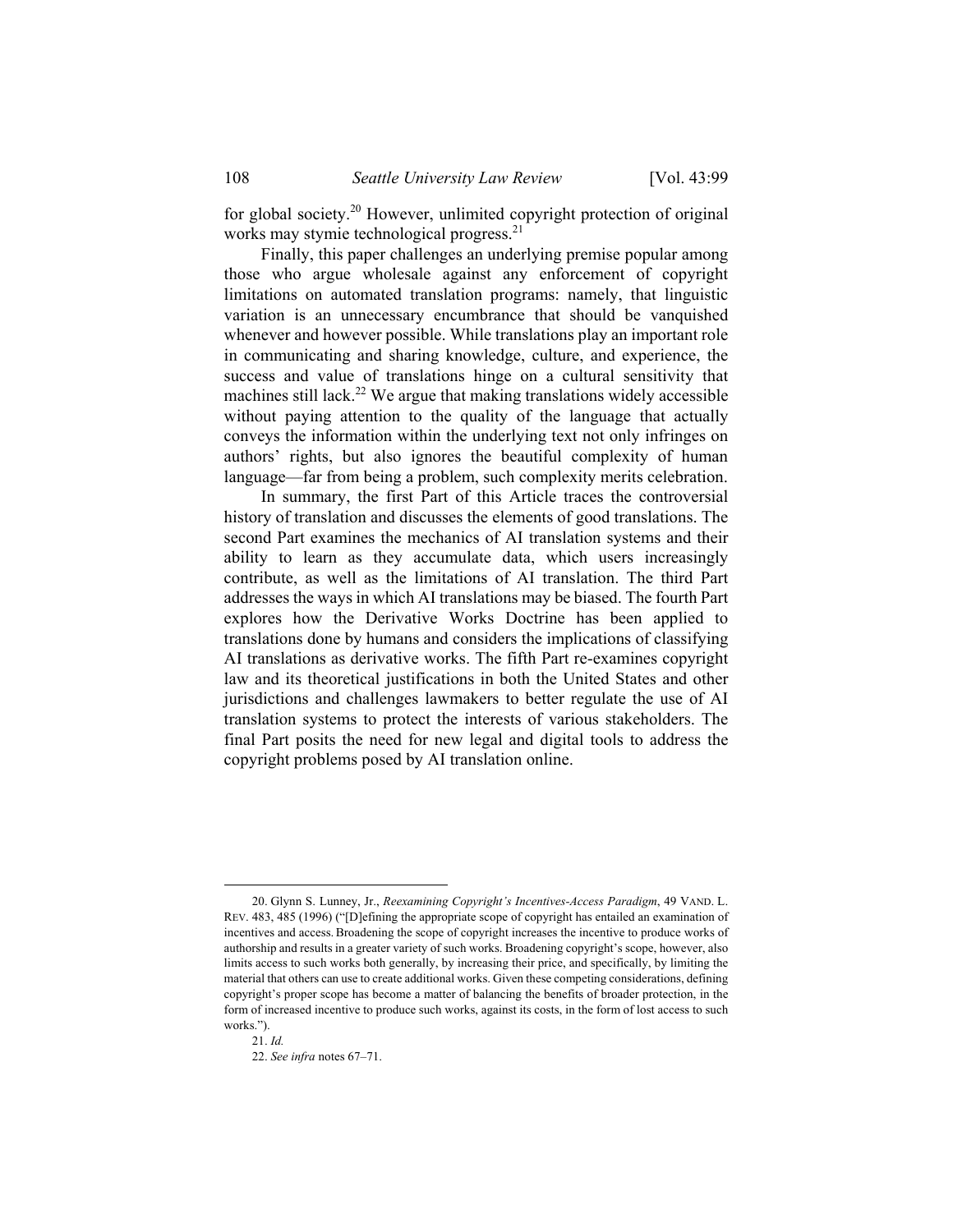# II. TRANSLATION IN PERSPECTIVE: FROM THE BIBLE TO GOOGLE TRANSLATE

Translation has a long and contentious history. As translator David Bellos remarked, "War, diplomacy, trade, and exploration are activities where trust is both crucial and difficult to grant . . . [i]f you don't know the language of your enemy or your partner, you depend entirely on people who do—and there's nothing like dependency to foster resentment and fear."23 The perception of translation as a tool to build bridges between cultures has never been universally adopted. Taking a historical view allows us to consider just how heated fights over the legitimacy of translation have been.

#### *A. The Controversial History of Translation*

The Bible is among the most read, sold, and translated books in the history of the world.<sup>24</sup> It is also among the most controversial, with suspicion running rampant among believers who fear that the translations and interpretations of opposing sects aim to undermine the true faith.<sup>25</sup> Yet, "much of the Western theory and practice of translation stems immediately from the need to disseminate the Gospels."<sup>26</sup>

As the printing press made it easier to share written knowledge in the fifteenth and sixteenth centuries, tensions arose between European Catholics and members of the Protestant Reformation.<sup>27</sup> William Tyndale, the first man to produce a complete English version of the Bible in print, was strangled and burned at the stake in 1536 for a translation that challenged the Roman Catholic Church.<sup>28</sup> The same year, Jacob van Liesveldt, who translated the first Dutch Bible, was beheaded.<sup>29</sup> Centuries later, during the Philadelphia Bible Riots, violence erupted between

1

 <sup>23.</sup> DAVID BELLOS, IS THAT A FISH IN YOUR EAR?, at 117 (2011).

<sup>24.</sup> *Best-Selling Book of Non-Fiction*, GUINNESS WORLD RECS., http://www.guinness worldrecords.com/world-records/best-selling-book-of-non-fiction [https://perma.cc/HJ5L-R56S] ("Although it is impossible to obtain exact figures, there is little doubt that the Bible is the world's best-selling and most widely distributed book.").

<sup>25.</sup> *See, e.g.*, HARRY FREEDMAN, THE MURDEROUS HISTORY OF BIBLE TRANSLATIONS: POWER, CONFLICT, AND THE QUEST FOR MEANING 14 (1st ed. 2016) ("Although both the Jewish and Christian sources affirmed the miraculous nature of the translation, they did so for very different reasons. Irenaeus had said that it was so the Jewish translators couldn't collude and falsify the Bible. The Jewish sources claimed it was to eliminate the possibility of people reading ideas into the Hebrew text that weren't there.").

 <sup>26.</sup> GEORGE STEINER, AFTER BABEL: ASPECTS OF LANGUAGE & TRANSLATION 257 (3d ed. 1998).

<sup>27.</sup> *See* Stanislav Getmanenko, *Freedom from the Press: Why the Federal Propaganda Prohibition Act of 2005 Is A Good Idea*, 114 PENN ST. L. REV. 251, 258–59 n.38 (2009) ("The printing press was the 'catalyst for Protestant Reformation, the Renaissance, and the Industrial Revolution.'"). 28. FREEDMAN, *supra* note 25, at 1, 112.

<sup>29.</sup> *Id.*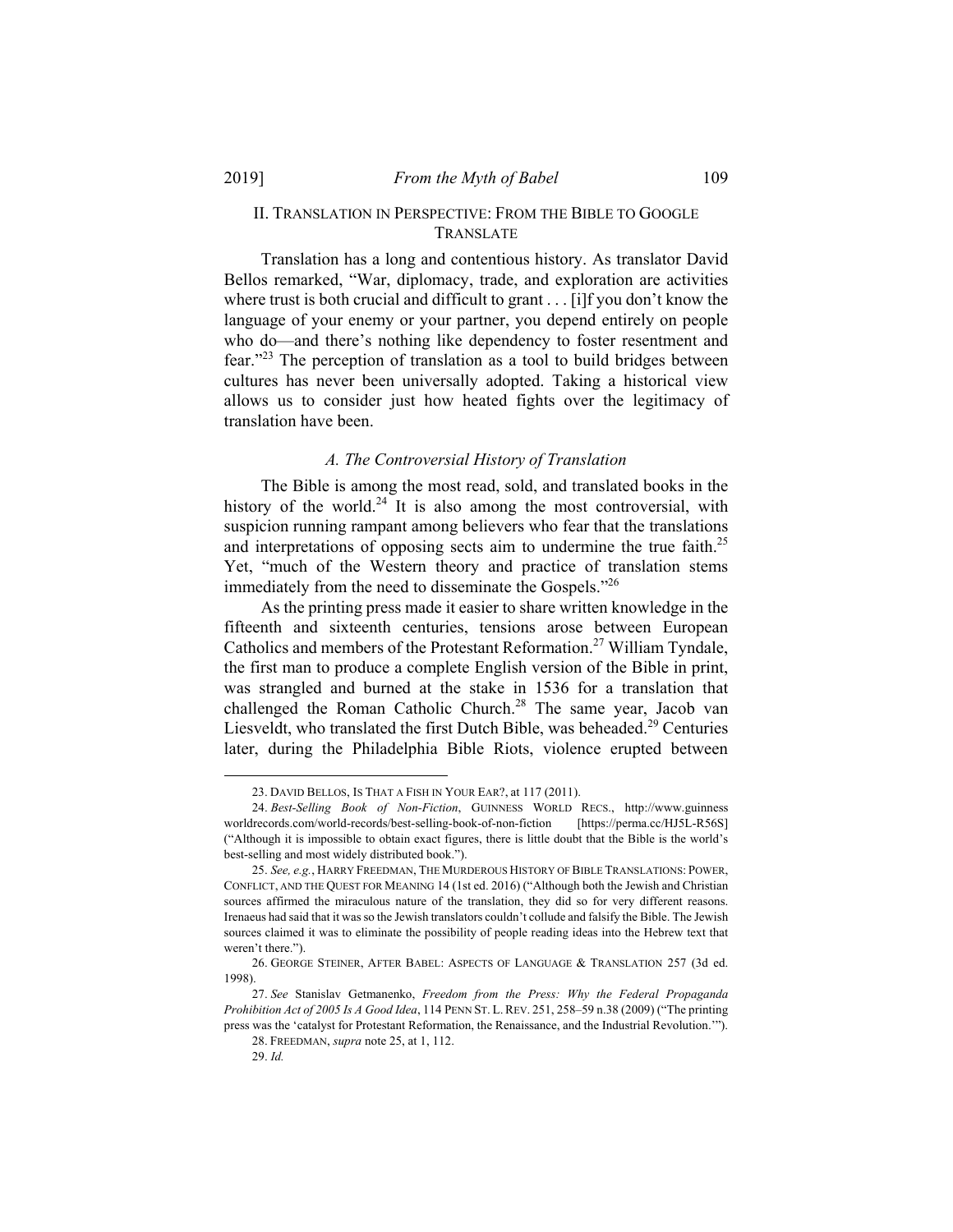"nativist" Protestants and the local Catholic community following a bishop's request that Catholic children be allowed to read the Douay-Reims translation of the Bible at school.<sup>30</sup>

Oral translation (i.e., interpretation) has also long played an important role in world affairs.<sup>31</sup> Between the fifteenth and early twentieth centuries, the Ottoman Empire relied on young men trained in Western languages, such as Italian—many of them from Greek-speaking, Roman Catholic communities—to assist in primarily oral, multilingual  $diplomacy.<sup>32</sup>$  When these young men needed to prepare written translations of matters at hand, they followed their usual practices for oral interpretation, altering the Turkish pasha's language to a form best suited to achieving his diplomatic goals; the stakes were high, as disloyalty was punishable by death.33 In 1821, in fact, a Grand Dragoman named Stavraki Aristarchi was hanged for treason after Greek provinces of the Ottoman Empire revolted: the pasha, it seems, could not trust the translators.  $34$ 

In his memoir *Translating History*, Igor Korchilov recounted his years spent as a Russian-English conference interpreter who worked extensively with the United Nations and Soviet leaders, such as Mikhail Gorbachev, during the Cold War.<sup>35</sup> According to Korchilov, a fundamental quality for interpreters is "what in Russian is called *perevoploscheniye*, or the ability to put oneself in the speaker's shoes, to become his döppelganger, as it were, to catch the essence of his message and not simply repeat what he is saying in another language."<sup>36</sup> Yet, interpreters also face immense pressure when their interlocutors are negotiating nuclear peace and national security; Korchilov describes one Russian interpreter who, while interpreting a speech by Ronald Reagan for Gorbachev and other Russian leaders in 1987 in Washington, D.C., translated the word *adversaries* in the phrase, "a coming together not of allies, but of adversaries," as "competitors."<sup>37</sup> Not unlike the Turkish interpreters from centuries past, this interpreter was "[o]bviously aware of the potential fallout the direct translation of the word would have had on the Soviet audience" at a time when all were seeking to end the Cold  $\text{War.}^{38}$ 

 <sup>30.</sup> *See generally* Amanda Beyer-Purvis, *The Philadelphia Bible Riots of 1844: Contest Over the Rights of Citizens*, 83 PA. HIST. 366 (2016) (discussing the causes and context of the Philadelphia Bible Riots).

<sup>31.</sup> *See* BELLOS, *supra* note 23, at 121.

<sup>32.</sup> *Id.* at 122–25.

<sup>33.</sup> *Id.*

<sup>34.</sup> *Id.* at 127.

 <sup>35.</sup> IGOR KORCHILOV, TRANSLATING HISTORY (1997).

<sup>36.</sup> *Id.* at 21.

<sup>37.</sup> *Id.* at 65.

<sup>38.</sup> *Id.*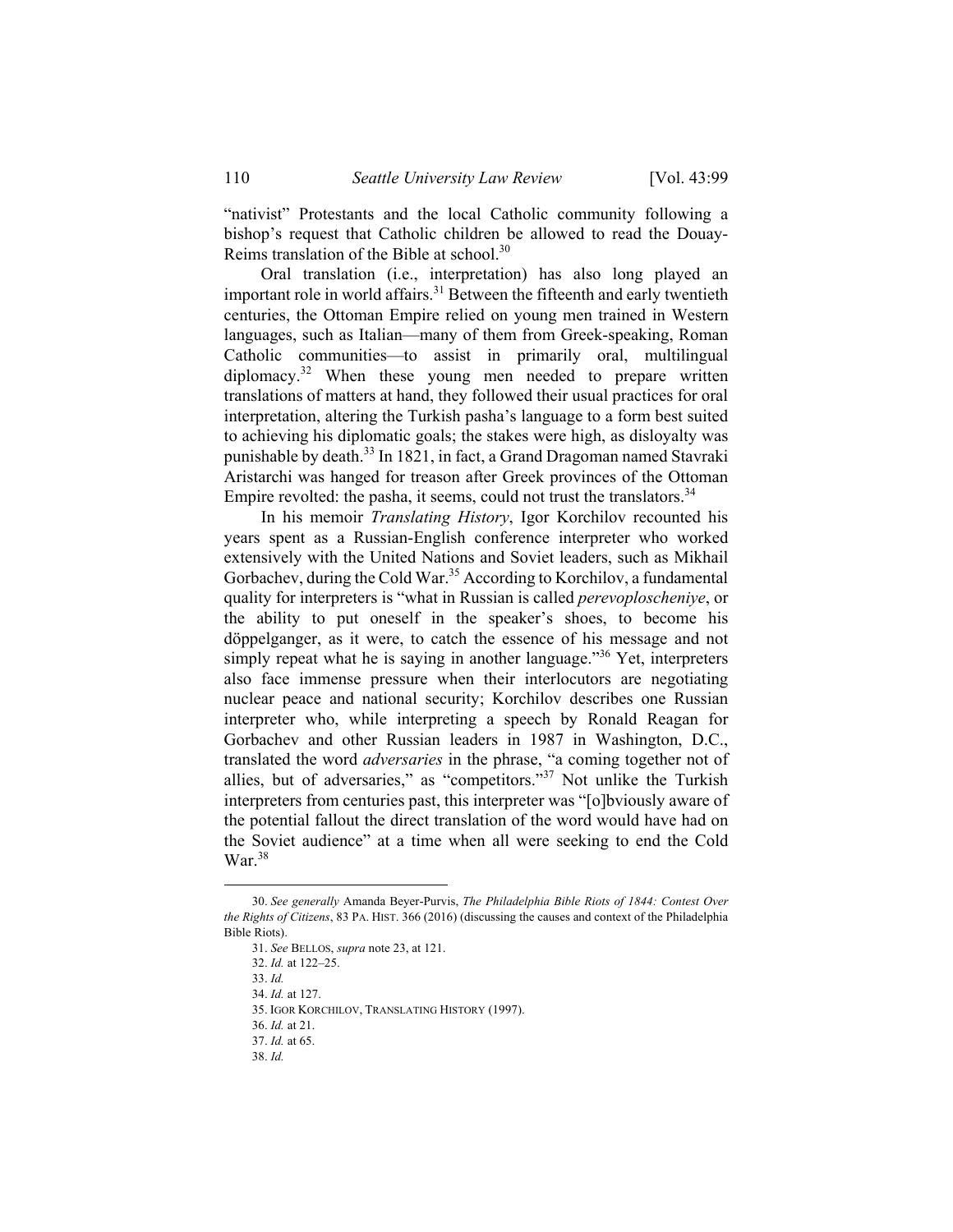l

Translation disputes persist today. In 2017, *The New York Times Magazine* published a lengthy article about a new English translation of the *Odyssey* by classicist Emily Wilson, in which she explained her controversial choice of the word "complicated" for the ancient Greek *polytropos* in the story's famed opening lines, where other translators had used more elaborate, if no less uniform, phrases such as "for wisdom's various arts renown'd," "of wide-ranging spirit," and "so wary and wise."<sup>39</sup> The political nature of translations also received attention when United States President Donald Trump gave a speech before the United Nations General Assembly, and an Iranian interpreter took significant liberties in his rendition of the remarks in Farsi. $40$ 

The Wycliffe Global Alliance, which aims to make the Bible accessible to as many people as possible in as many languages as required, notes that translation:

is more than finding out what the biblical text says and saying it in the other language. Translation is a process of discovering what was understood in the original setting and discerning the degree to which readers or hearers in the new context will be able to arrive at a similar understanding.<sup>41</sup>

Translating, therefore, is not—and never has been—a neutral activity; how a concept is converted from one language to another shapes reader or listener perceptions and may serve political ends.

### *B. Language Barriers and Copyright*

The Babel story's sense of awe and frustration with language barriers does not stand alone. In the late nineteenth century, well before the existence of online AI translation (or virtually any automated translation), a Polish physician named Ludwig L. Zamenhof introduced Esperanto to

 <sup>39.</sup> Wyatt Mason, *The First Woman to Translate the 'Odyssey' Into English*, N.Y. TIMES MAG. (Nov. 2, 2017), https://nyti.ms/2iTUP84 [https://perma.cc/7D7Y-5P2E]. The journalist who interviewed Wilson observed, "You might be inclined to suppose that, over the course of nearly half a millennium, we must have reached a consensus on the English equivalent for an old Greek word, *polytropos*. But to consult Wilson's 60 some predecessors, living and dead, is to find that consensus has been hard to come by." *Id.*

 <sup>40.</sup> Chris Bell et al., *Iranian Interpreter Defends Trump Speech Omissions*, BBC (Sept. 21, 2017), http://www.bbc.com/news/world-middle-east-41347217 [https://perma.cc/Q79B-2B8X]. In this case, "[The Islamic Republic of Iran] has turned a wealthy country, with a rich history and culture, into an economically depleted rogue state whose chief exports are violence, bloodshed and chaos" was translated to "[i]n our opinion, the life of Iranians could be better." *Id.*

<sup>41.</sup> *Bible Translation Statistics – Frequently Asked Questions*, WYCLIFFE GLOBAL ALLIANCE (Nov. 2013), http://resources.wycliffe.net/statistics/2013/WycliffeGA\_stats\_FAQs\_EN.pdf [https:// perma.cc/7QHC-T5CJ].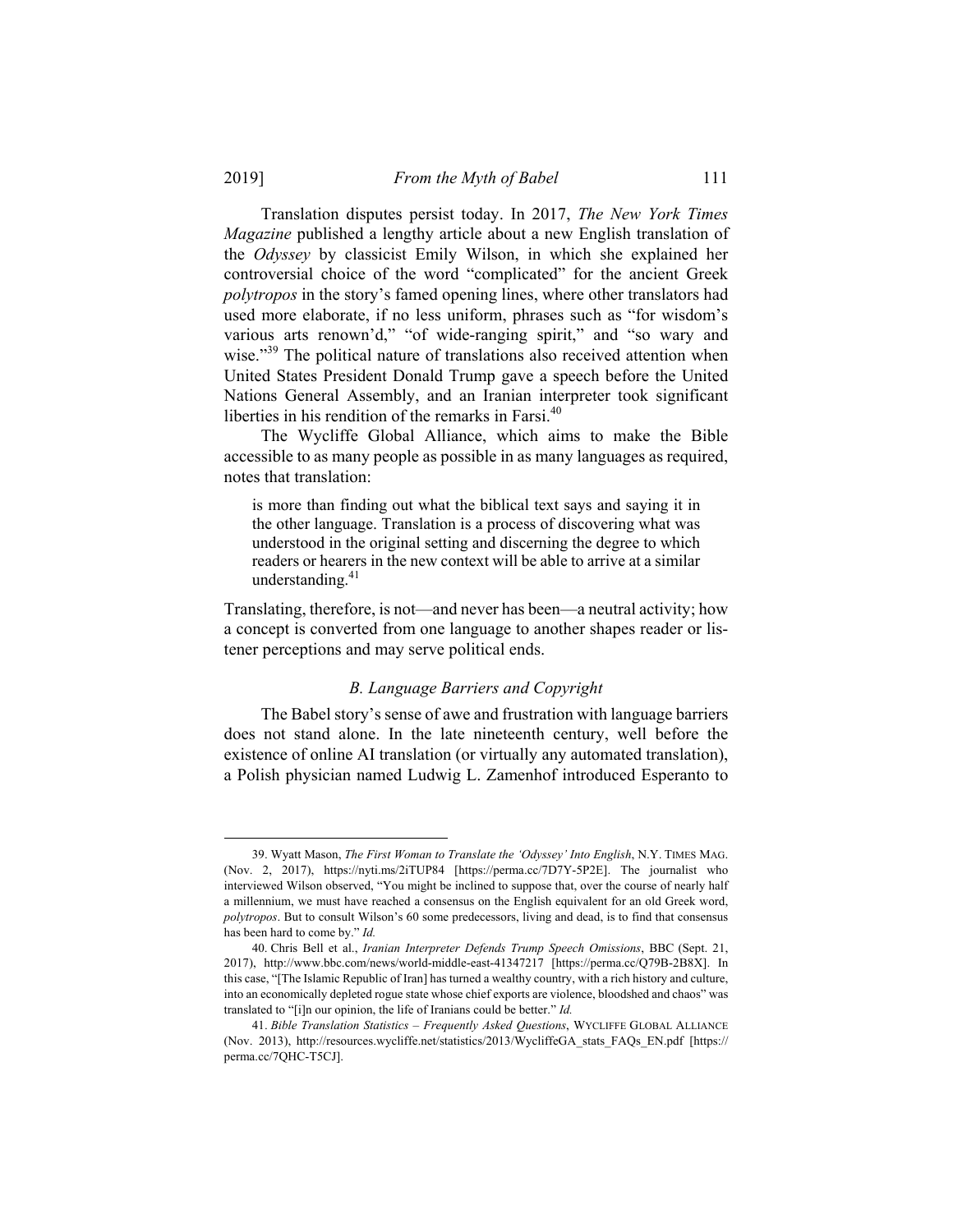the world.42 Zamenhof hoped that Esperanto, an artificial language that drew heavily from Romance languages, would promote greater intercultural understanding.43 Though the name "Esperanto" is derived from the Latin root for "hope," the language never flourished.<sup>44</sup> Today, Google Translate has taken up the torch by encouraging users to "[s]peak with the world."<sup>45</sup> Meanwhile, Microsoft Translator recently included Tamil in its repertoire in an effort to "help[] break the language barrier of communication worldwide and within the Indian subcontinent itself."46

Writing about the copyright issues of online translation systems over a decade ago, Erik Ketzan argued that these systems "increase social interaction across cultures and languages, possibly dramatically."<sup>47</sup> Therefore, he maintained that such programs should be legally noninfringing, or at least facilitated by the creation of effective licenses, noting that "[i]t is easy to imagine a future in which we seamlessly surf the entirety of the internet in our native language, with occasional (or frequent) linguistic mistakes being the only indication that we are reading machine-translated text."48 We agree that AI translation systems have great potential. They can facilitate international communication in some settings and perhaps limit the human tendency to demonize others.<sup>49</sup> Accessible AI translation systems can also help people forge economically beneficial partnerships and collaborations. From a social perspective, accessible translation systems can be highly valuable tools, especially in the present globalized era, in which many people work for international

1

 <sup>42.</sup> Olivia B. Waxman, *The Serious History Behind Esperanto*, TIME (July 26, 2016), http://time.com/4417809/esperanto-history-invention [https://perma.cc/4GTZ-KU2W] ("[A] wave of anti-Semitism underscored Zamenhof's thinking that the world needed a single language that would make it possible for people to bridge gaps of religion or ethnicity.").

<sup>43.</sup> *Id.*

<sup>44.</sup> *Id.*

<sup>45.</sup> *About*, GOOGLE TRANSLATE, https://translate.google.com/intl/en/about [https://perma. cc/8NGE-KZJG].

 <sup>46.</sup> Microsoft Translator, *Microsoft Translator Adds Tamil as a Supported Language*, MICROSOFT: MICROSOFT TRANSLATOR BLOG (Oct. 24, 2017), https://blogs.msdn.microsoft .com/translation/2017/10/24/microsoft-translator-adds-tamil [https://perma.cc/XA25-PU7R].

 <sup>47.</sup> Erik Ketzan, *Rebuilding Babel: Copyright and the Future of Online Machine Translation*, 9 TUL. J. TECH. & INTELL. PROP. 205, 218 (2007).

<sup>48.</sup> *Id.*

 <sup>49.</sup> TORGEIR M. HILLESTAD, U. STAVANGER, THE METAPSYCHOLOGY OF EVIL: MAIN THEORETICAL PERSPECTIVES, CAUSES, CONSEQUENCES AND CRITIQUE 43 (2014), https://brage. bibsys.no/xmlui/bitstream/handle/11250/274771/Rapport\_47.pdf?sequence=1 [https://perma.cc/B3 SW-44M8]. "In fact, a main function of the group itself is often to build up a barrier between the 'good-us' and the 'bad-others' . . . . We systematically strip the 'others', the opposition, of any human qualities for which we might have empathy or compassion. The 'others' are thus demonized as the very embodiment of evil." *Id.*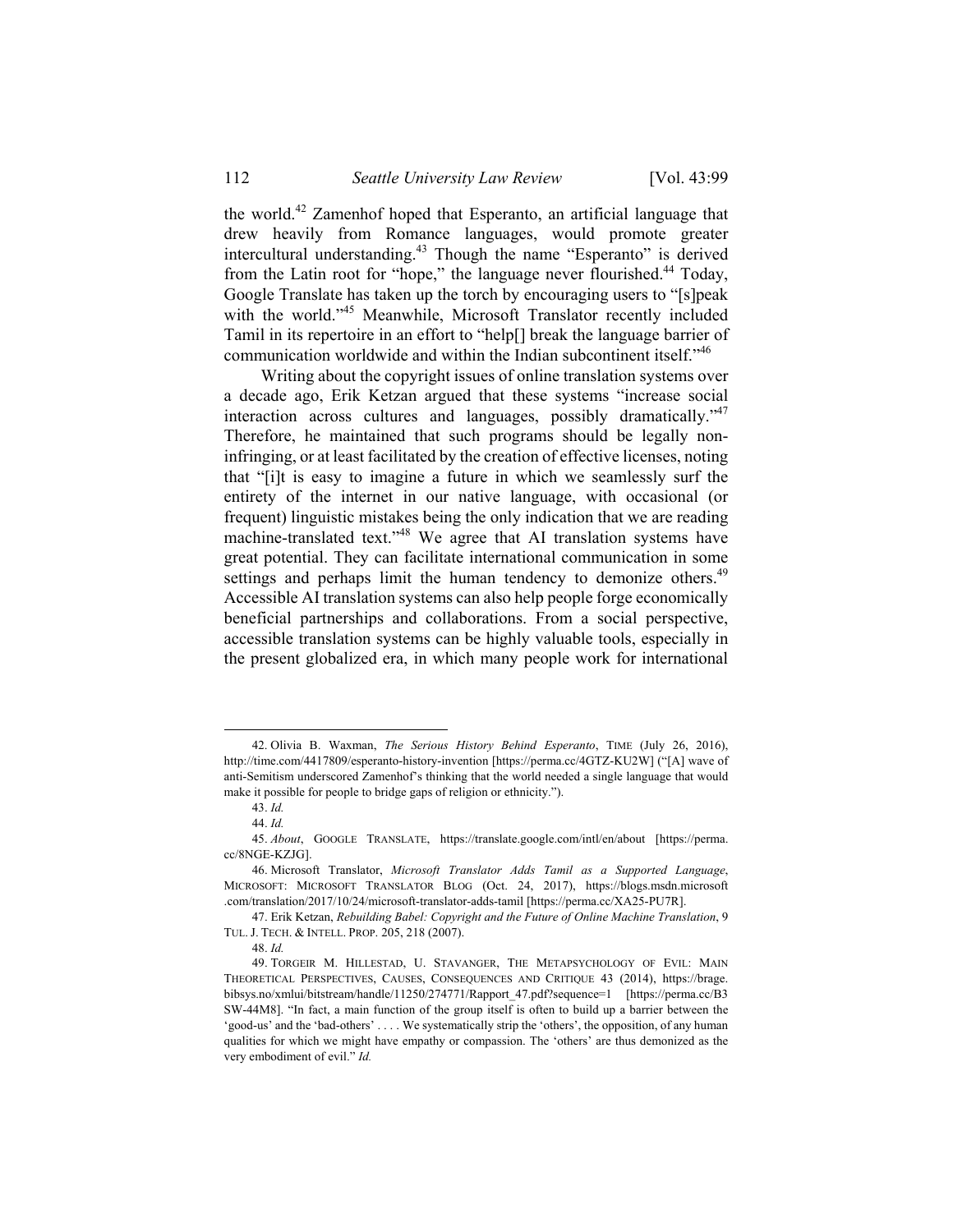companies outside their home country.<sup>50</sup> Our wide-scale multilingual sharing of information is unprecedented and has no doubt exposed people to material they might otherwise never have encountered.<sup>51</sup>

However, unlike Ketzan, we believe that AI translation systems' complete eschewing of copyright law is just one of their significant, though infrequently discussed, drawbacks. Rather than blindly favoring technology over all other rights, we argue that the intellectual property framework requires a new model to address the competing interests at stake. More than a decade after Ketzan published his piece, there is still a huge legal vacuum in this field. Users routinely violate the intellectual property rights of third parties when they engage with AI online translation systems to transfer, for example, full webpages from one language to another, while also freely giving away their data to for-profit corporations in the process, with no real understanding of how companies use that data and how long it is stored. Privacy concerns aside, the continued inaccuracies of AI translation are also problematic, both for authors whose works the process of translation may deform—and for users, who may unwittingly make offensive statements stemming from algorithmic bias. Human language and intercultural communication, it seems, do not easily fit into the tidy compartments of AI translation.

Additionally, as Ketzan acknowledges, by reducing the world's wealth of languages to a single, off-key tongue, AI translation systems may discourage users from experiencing "foreign travel, music, and literature in the original language<sup>"52</sup> to the detriment of collective diversity and inner enrichment, as culture is strongly intertwined with language.<sup>53</sup> Essentially, although linguistic differences may frustrate us, they also foster innovation and allow societies around the world to find unique cultural expression. In our enthusiastic embrace of new technologies, we should not lose sight of the value of difference, even when it poses challenges.

 <sup>50.</sup> *See, e.g.*, Micheline Maynard, *A Lifeline Not Made in the U.S.A.*, N.Y. TIMES (Oct. 17, 2009), https://www.nytimes.com/2009/10/18/business/18excerpt.html [https://perma.cc/U7EB-8KFU] (discussing the "millions of Americans" who work for foreign companies operating in the United States).

<sup>51.</sup> *See* Margot E. Kaminski & Dr. Shlomit Yanisky-Ravid, *The Marrakesh Treaty for Visually Impaired Persons: Why A Treaty Was Preferable to Soft Law*, 75 U. PITT. L. REV. 255 (2014) [hereinafter Kaminski & Yanisky-Ravid, *Marrakesh Treaty*].

 <sup>52.</sup> Ketzan, *supra* note 47, at 218–19.

 <sup>53. &</sup>quot;One of the best ways to learn objective facts about a culture is to study its language, as language courses tend to immerse students in multiple aspects of a society's objective culture, including its history, literature, and art. Knowledge of a language also provides insight into a social group's perception of reality." Walter A. Wright, *Practical Steps for Acquiring Cross-Cultural Negotiation Skills*, 70 TEX. B.J. 590, 590 (2007).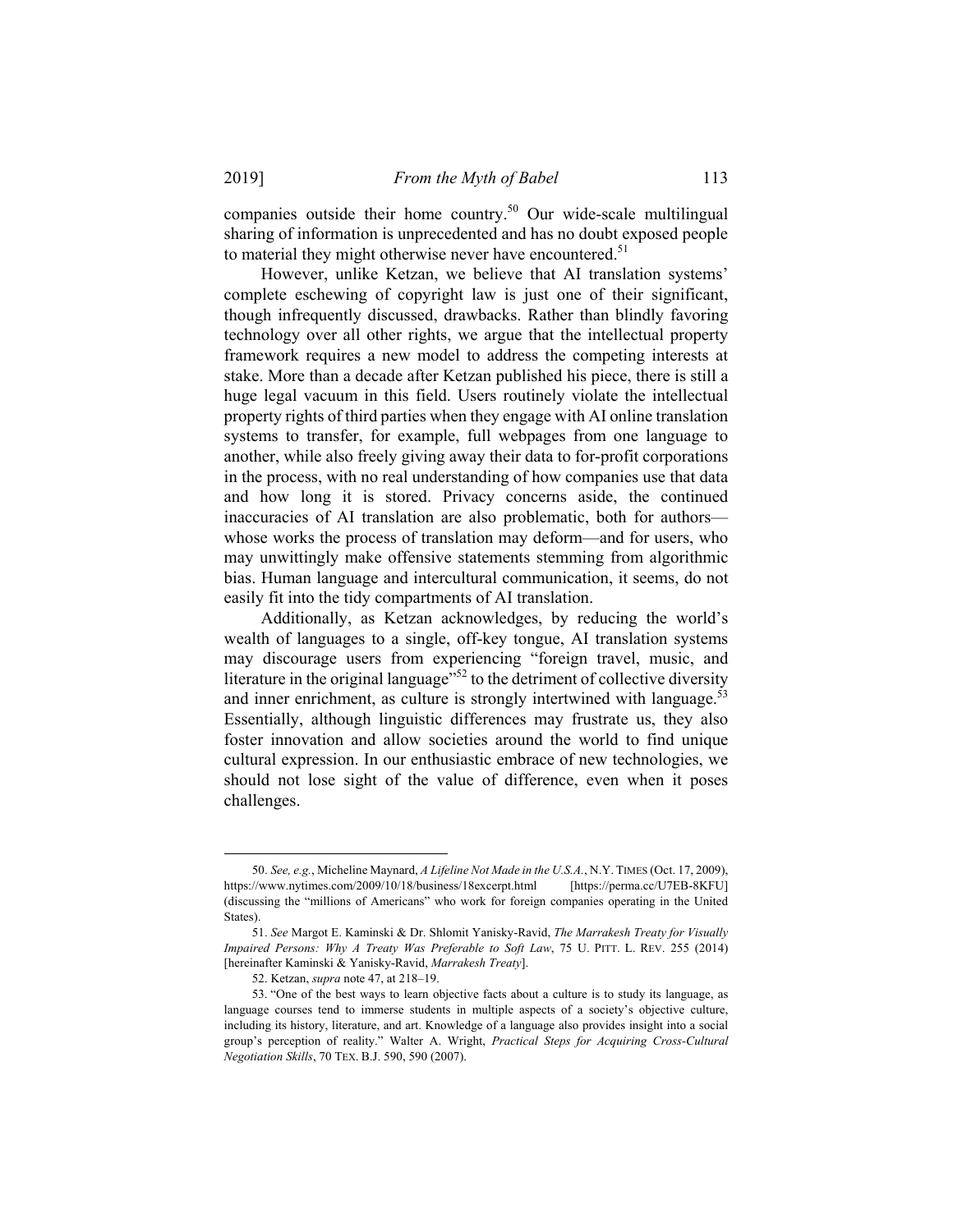### *C. What Makes Translation Good? When is AI Translation Bad?*

Italian writer Italo Calvino—who translated the works of French author Raymond Queneau<sup>54</sup>—once observed that "translating is the real way to read a text . . . for an author, reflecting on the translation of a text he has written, discussing it with the translator, is the real way to read his own work, to understand what he has written and why."55 In his book, *Dire Quasi la Stessa Cosa: Esperienze di Traduzione* ("*Saying Almost the Same Thing: Experiences in Translation*"), Umberto Eco mused that if we can agree that a good translation says "almost the same thing" as its source, we are still left pondering "how elastic must that 'almost' be?"56 The sensitivity to the language and style required for translation is evidenced by the number of translators who were also prolific writers, including Calvino, Eco, Charles Baudelaire, Cesare Pavese, Vladimir Nabokov, Jose Luis Borges, and Dorothy L. Sayers.<sup>57</sup>

Good translations allow people to share ideas, creativity, criticism, culture, and literature with a wider audience, improving access to knowledge and debate. The world would be a darker place if English speakers could not read *Anna Karenina* and Spanish scientists could not study the works of Albert Einstein. Quality and accuracy matter, however, and largely depend on the fluency of translators in the *cultures* of the languages they are working with.<sup>58</sup> When people communicate, they do so by making certain statements and leaving others unsaid; what a reader understands or a listener hears will often depend on community norms.<sup>59</sup>

1

 <sup>54.</sup> RAYMOND QUENEAU, I FIORI BLU (Italo Calvino trans., 2014).

 <sup>55.</sup> ITALO CALVINO, MONDO SCRITTO E MONDO NON SCRITTO 80 (2002).

 <sup>56.</sup> UMBERTO ECO, DIRE QUASI LA STESSA COSA: ESPERIENZE DI TRADUZIONE 10 (Bompiani 4th ed. 2016).

<sup>57.</sup> *See About Dorothy L Sayers*, DOROTHY L. SAYERS SOC'Y, https://www.sayers .org.uk/biography [https://perma.cc/P83G-SYQC]; Richard D.E. Burton, *Charles Baudelaire*, ENCYCLOPÆDIA BRITANNICA, https://www.britannica.com/biography/Charles-Baudelaire [https:// perma.cc/D6FT-3VCZ]; *Cesare Pavese*, ENCYCLOPÆDIA BRITANNICA (Sept. 5, 2019), https://www.britannica.com/biography/Cesare-Pavese [https://perma.cc/23MD-9KLY]; Huw Nesbitt, *Jorge Luis Borges's Lost Translations*, GUARDIAN: BOOKS BLOG (Feb. 19, 2010), https://www.theguardian.com/books/booksblog/2010/feb/19/jorge-luis-borges-di-giovanni [https:// perma.cc/8QHV-C3J3]; Vladimir Nabokov, *The Art of Translation*, NEW REPUBLIC (Aug. 4, 1941), https://newrepublic.com/article/62610/the-art-translation [https://perma.cc/5XBE-RPLC].

<sup>58.</sup> *See* Sarah Yates, *Scaling the Tower of Babel Fish: An Analysis of the Machine Translation of Legal Information*, 98 L. LIBR. J. 481, 482 (2006) ("Anyone who has attempted to translate a document by simply looking up each word in a bilingual dictionary realizes that this method does not work. The translator must understand the language at the morphological, lexical, and syntactical levels; some would argue that understanding at the cultural level is equally indispensable.").

<sup>59.</sup> *See* Gideon Toury, *The Nature and Role of Norms in Translation*, *in* THE TRANSLATION STUDIES READER 198 (Lawrence Venuti ed., 2000) ("Translation activities should rather be regarded as having cultural significance. Consequently, 'translatorship' amounts first and foremost to being able to *play a social role*, i.e., to fulfil a function allotted by a community . . . in a way which is deemed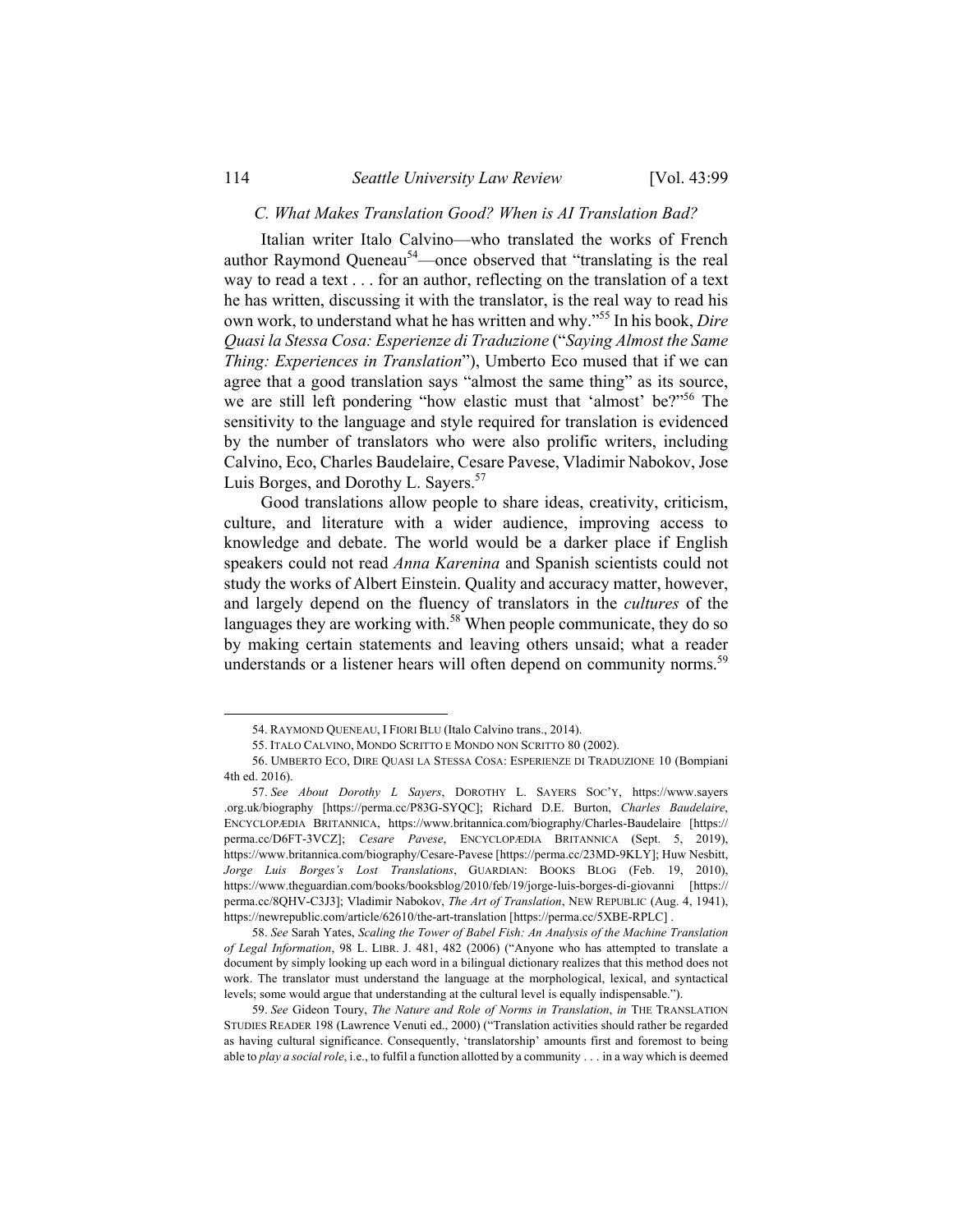Japanese culture, for example, considers saying "no" directly to be rude; yet the country's cultural norms still afford citizens a linguistic means to decline dinner invitations, for example, in a way that would-be hosts may congenially comprehend.<sup>60</sup> Good translators are not only sensitive to cultural differences, they are also fluent enough in both languages to capture variations in formality, humor, idiomatic expressions, the positive or negative connotations of words, and the musicality of certain sounds, among other important factors.<sup>61</sup> They make deliberate choices about whether and to what extent a text should retain foreign sounds, images, and words, and if a text should read as though it had not been translated at all $^{62}$ 

In addition, languages are constantly evolving, and our understanding of words continues to change over time.<sup>63</sup> For example, in the early twentieth century in the United States, the word "Negro" was considered polite and unremarkable—it was, after all, in the name of the United Negro College Fund, and the title of eminent black historian and civil rights activist W.E.B. Du Bois's study, *The Philadelphia Negro*—but today it is perceived as dated, condescending, and racist. $64$  As linguist George Steiner noted, "[a]ny thorough reading of a text out of the past of one's own language and literature is a manifold act of interpretation."65 Like readers of major works of literature, good translators must pay attention to the time in which a text was written in order to capture an author's intended meaning.<sup>66</sup> All of these tasks are difficult, if not

1

appropriate in its own terms of reference."). *See generally* LIVES IN TRANSLATION: BILINGUAL WRITERS ON IDENTITY AND CREATIVITY (Isabelle de Courtivron ed., 2003).

 <sup>60.</sup> JON P. ALSTON & ISAO TAKEI, JAPANESE BUSINESS CULTURE AND PRACTICES: A GUIDE TO TWENTY-FIRST CENTURY JAPANESE BUSINESS 43 (2005) ("It is best not to ask a Japanese a question demanding either a 'yes' or 'no' answer. Because Japanese do not like to say 'no,' such a question is answered either by a 'yes' or by a vague statement that does not obligate the speaker. Saying 'no' bluntly is considered impolite and aggressive.").

<sup>61.</sup> *See, e.g.*, APRILIA ZANK, THE WORD IN THE WORD: LITERARY TEXT RECEPTION AND LINGUISTIC RELATIVITY 158 (2013) ("The first prerequisite for a competent translator is, doubtlessly, very good command of both the target language . . . and the source.").

<sup>62.</sup> *See* BELLOS, *supra* note 23, at 44–59.

 <sup>63.</sup> Robin I. M. Dunbar, *The Origin and Subsequent Evolution of Language*, *in* LANGUAGE EVOLUTION (Morten H. Christiansen and Simon Kirby eds., 2003) ("Language has two remarkable properties. First, it allows us to communicate ideas with each other; second, languages evolve and diversify with a speed and facility that is quite unique within biological evolution.").

<sup>64.</sup> *See, e.g.*, Tess Owen, *The Words 'Oriental' and 'Negro' Can No Longer be Used in US Federal Laws*, VICE (May 21, 2016), https://news.vice.com/article/the-words-oriental-and-negro-canno-longer-be-used-in-us-federal-laws [https://perma.cc/3F6R-XCQH] ("The law targets two antidiscrimination areas of US law that use antiquated language to describe racial or ethnic groups.").

 <sup>65.</sup> STEINER, *supra* note 26, at 18. This work provides a lengthy analysis of the significance of languages and translation.

<sup>66.</sup> *See* Peter Messent, *Censoring Mark Twain's 'N-Words' Is Unacceptable*, GUARDIAN (Jan. 5, 2011), https://www.theguardian.com/books/booksblog/2011/jan/05/censoring-mark-twain-n-wordunacceptable [https://perma.cc/K79H-3AW8] (arguing that although Mark Twain used the word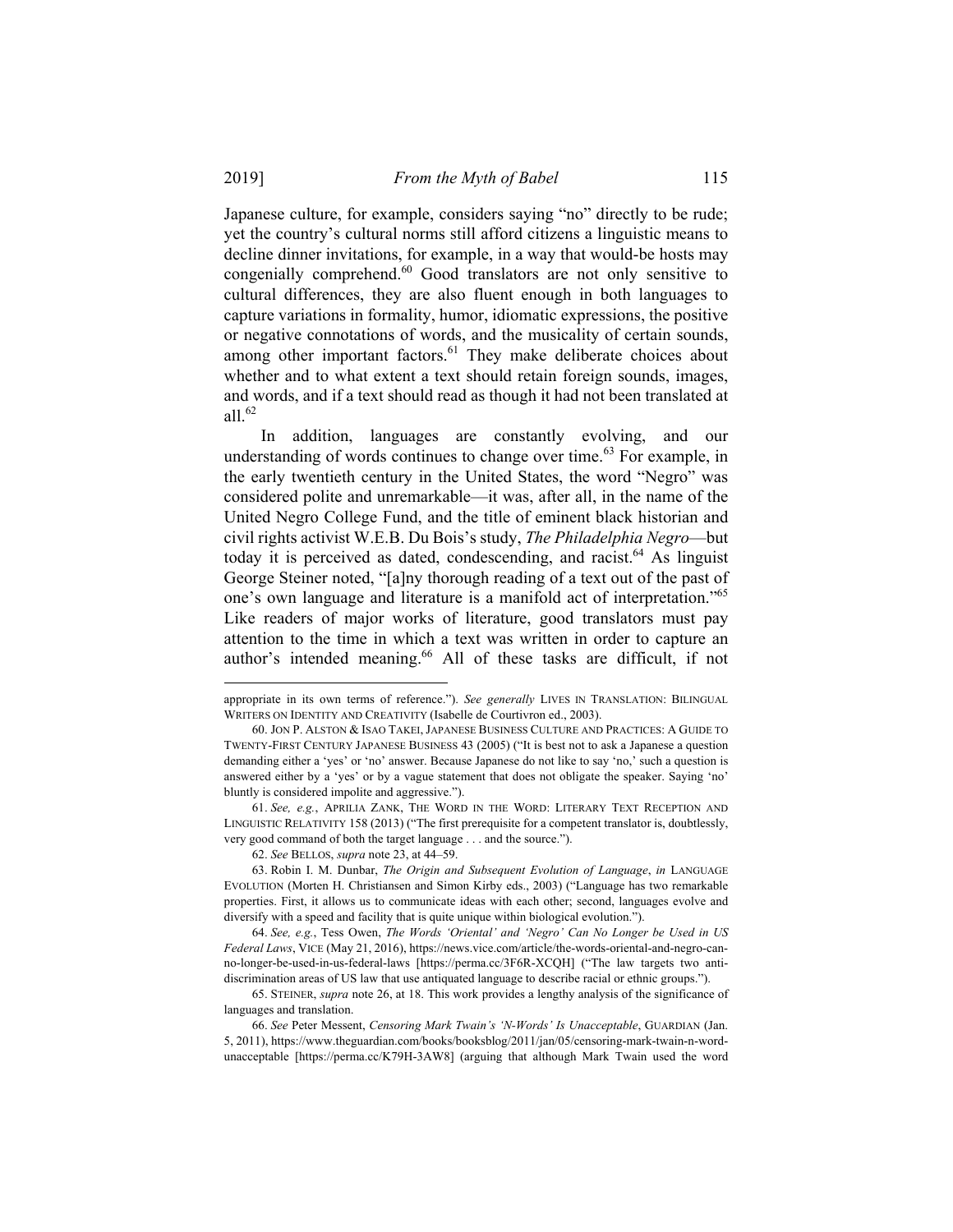impossible, for an AI translation program to achieve with fluency because such work requires in-depth understanding, not merely a statistical analysis of data.

In fact, although AI translation tools have dramatically improved and continue to evolve, they are often unreliable and might always remain so. Yehoshua Bar-Hillel, a well-known Israeli mathematician and linguist, spent years working at the Massachusetts Institute of Technology (MIT) developing machine translation, but even he expressed doubts about the feasibility of fully automatic, high quality translation systems.<sup>67</sup> "By not realizing the practical futility" of the goal of perfect machine translation, Bar-Hillel argued that its enthusiasts had misled themselves, and the agencies sponsoring their research, into believing that the "real thing" (the perfect and efficient translation) was just around the corner.<sup>68</sup> Bar-Hillel stressed that it would have made more sense to consider the potential applications for imperfect automated translation systems.<sup>69</sup>

Although nearly sixty years have passed since Bar-Hillel published his paper in 1960, not much has changed. Recently, translator Douglas Hofstadter illustrated the inability of Google Translate to accurately translate simple sentences that would not have posed much of a challenge to sufficiently fluent human translators.<sup>70</sup> The problem, he argued, was that "[m]achine translation has never focused on understanding language. Instead, the field has always tried to 'decode'—to get away without worrying about what understanding and meaning are."<sup>71</sup> A lack of precision, an inability to perceive nuance, and the lack of an "ear" for language might afflict some human translators, but these problems are inherent for machines. Understanding the fascinating processes underlying AI translation systems, which we discuss later in this Article, helps explain the persistence of these problems.<sup>72</sup>

The standards of reliability used for the translation of court documents provide a good metric for evaluating the reliability of AI translation systems from a legal perspective. If the latter is appropriate only in limited circumstances, where quality and accuracy are of

<sup>&</sup>quot;nigger" many times in *Huckleberry Finn*, the novel should be understood as anti-racist and the word should not be edited out).

 <sup>67.</sup> Yehoshua Bar-Hillel, *A Demonstration of the Nonfeasibility of Fully Automatic High Quality Translation*, *in* LANGUAGE AND INFORMATION 174–79 (1964)*. See generally* Yehoshua Bar-Hillel, *Some Linguistic Problems Connected with Machine Translation*, 20 PHIL. SCI. 217 (1953).

<sup>68.</sup> Bar-Hillel, *supra* note 67.

<sup>69.</sup> Bar-Hillel, *supra* note 67.

 <sup>70.</sup> Douglas Hofstadter, *The Shallowness of Google Translate*, THE ATLANTIC (Jan. 30, 2018), https://www.theatlantic.com/technology/archive/2018/01/the-shallowness-of-google-

translate/551570 [https://perma.cc/Y2X9-HX4J].

<sup>71.</sup> *Id.* 

<sup>72.</sup> *See infra* Part III.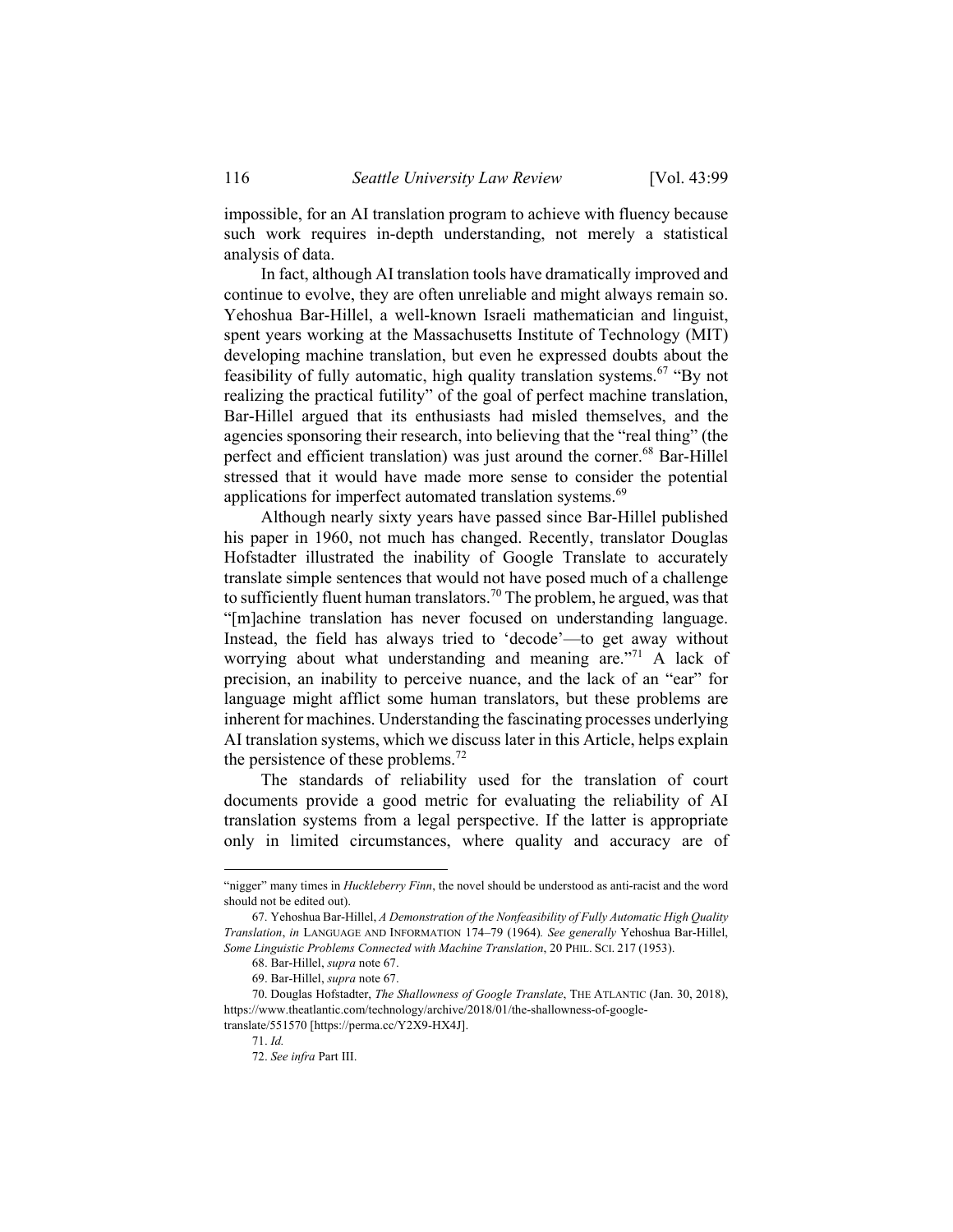secondary importance, then we ask: can we appropriately implement this policy guideline to make such distinctions regarding the web, where AI systems now routinely provide coarse translations of copyrighted material, to the general public? In this sense, we argue that the pervasive inaccuracies of AI translation should inform any discussion about balancing access to knowledge with the rights of authors in the copyright regime. If AI translation cannot be consistently relied upon for formulaic texts, then when it is used for more colloquial and colorful works, the underlying copyright violation becomes even more pertinent because a poor quality translation may violate an author's moral rights in places where these are legally recognized.<sup>73</sup> Yet web users rely on AI translation for all sorts of material, and this issue gets scant attention.

Another related problem relates to the biases inherently embedded in AI systems in general.<sup>74</sup> This issue is crucial when we discuss AI translation systems' lack of linguistic understanding. Professionals in a wide range of industries have greeted the arrival of AI systems enthusiastically, focusing on their efficiency and ability to process vast troves of data.75 AI systems are now involved in hiring and firing, granting loans, evaluating tenants, and deciding which airline passengers should be on the No Fly List.76 Yet, despite their usefulness, AI systems can also

 <sup>73. &</sup>quot;The non-economic interests of authors are found worthy of protection because of the presumed intimate bond between authors and their works,which are almost universally understood to be an extension of the author's personhood. The standard set of moral rights recognized in the literature consists of the author's right to claim authorship (right of attribution), the right to object to modifications of the work (right of integrity), the right to decide when and how the work in question will be published (right of disclosure), and the right to withdraw a work after publication (right of withdrawal)." Cyrill P. Rigamonti, *Deconstructing Moral Rights*, 47 HARV. INT'L L.J. 353, 355–56 (2006).

 <sup>74.</sup> Shlomit Yanisky-Ravid & Sean Hallisey, *"Equality and Privacy by Design": A New Model of Artificial Intelligence Data Transparency via Auditing, Certification, and Safe Harbor Regimes*, 46 FORDHAM URB. L.J. 428 (2019) (describing many types of biases in AI systems).

 <sup>75. &</sup>quot;Generally, big data analytics focuses on examining large data sets to gather useful information to help organizations make more-informed business decisions. Businesses are capitalizing on this newfound ability by overhauling the ways in which they source and evaluate candidates, analyze attrition risks, optimize individual and team performance, identify safety risks, provide wellness guidance and resources, and much more." Nathaniel M. Glasser et al., *Big Data, People Analytics and Employment Decisions: The Rewards and Often-Overlooked Risks*, WESTLAW J. EMP., Mar. 27, 2018, at 1.

<sup>76.</sup> *See* Yanisky-Ravid & Hallisey, *supra* note 74 (noting that data can be illegal, discriminatory, manufactured, unreliable, or simply incomplete, and that the more data AI systems "swallow," the greater the likelihood they will contribute to biased, discriminatory decisions or could violate privacy. The article discusses how discrimination can arise, even inadvertently, from the operation of "trusted" and "objective" AI systems, and advocates for increased transparency); *see also* Danielle Keats Citron, *Technological Due Process*, 85 WASH. U. L. REV. 1249, 1297 (2008); Joshua A. Kroll et al., *Accountable Algorithms*, 165 U. PA. L. REV. 633, 636 (2017) ("The tools currently available to policymakers, legislators, and courts were developed to oversee human decisionmakers and often fail when applied to computers instead. For example, how do you judge the intent of a piece of software?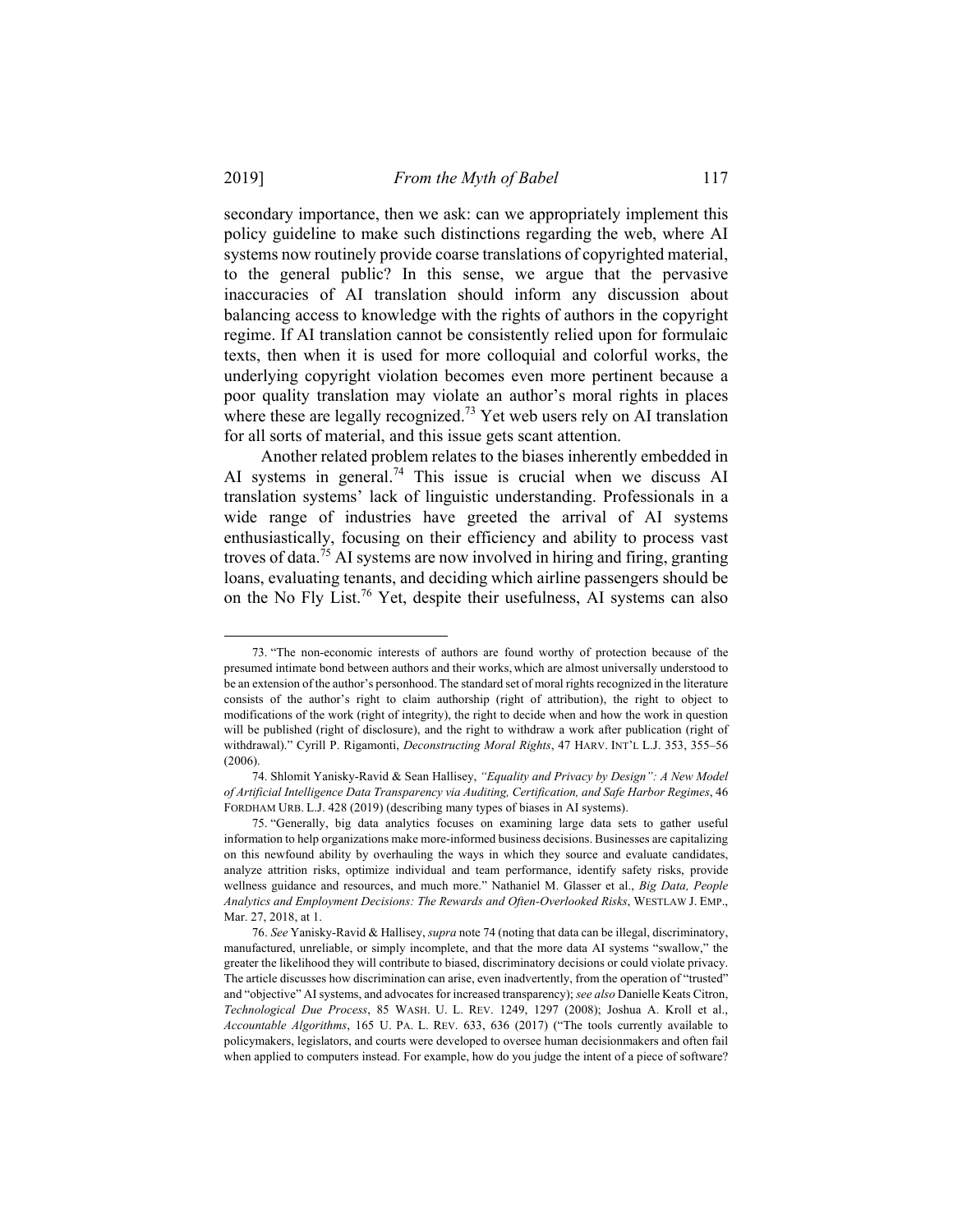generate biased results that violate fundamental rights or, at the very least, flout social norms.77 Safiya Umoja Noble, for example, has highlighted the sexist and racist failures of algorithmic data.78 Privacy scholar Danielle Keats Citron has argued that automated systems' lack of notice and transparency jeopardizes due process norms and further, that "[a]utomation encourages agencies to adopt overly simplified policy, which can more easily be translated into code."<sup>79</sup> In the translation context, while Turkish uses the same pronoun, "o" for he and she, until recently, when Google Translate was asked to translate "o bir doctor" (he or she is a doctor) into English, it defaulted to the masculine "he is a doctor."<sup>80</sup>

We do not pretend that human translators are free of biases; any choice of words reflects personal perspective and experience. However, human translators do understand the meaning of the words before them and are capable of making nuanced distinctions. The now pervasive presence of AI translation services, their reliance on opaque data, and the influence of automation bias—that is, the global populace's general trust of algorithmic results—all suggest that our enthusiasm for these products should not blind us to their weaknesses.<sup>81</sup>

79. *See* Citron, *supra* note 76, at 1297.

Google's Translate tool "learns" language from an existing corpus of writing, and the writing often includes cultural patterns regarding how men and women are described. Because the model is trained on data that already has biases of its own, the results that it spits out serve only to further replicate and even amplify them. It might seem strange that a seemingly objective piece of software would yield gender-biased results, but the problem is an increasing concern in the technology world . . . Voice-based assistants, like Amazon's Alexa, have struggled to recognize different accents. A Microsoft chatbot on Twitter started spewing racist posts after learning from other users on the platform. In a particularly embarrassing example in 2015, a black computer programmer found that Google's photorecognition tool labeled him and a friend as "gorillas."

*Id*. For further discussion of this issue, see James Zou & Londa Schiebinger, *AI Can Be Sexist and Racist—It's Time to Make it Fair*, 559 NATURE INT'L J. SCI. 324 (July 12, 2018).

81. *See* Citron, *supra* note 76, at 1271–72 ("[H]uman beings rely on automated decisions even when they suspect system malfunction. The impulse to follow a computer's recommendation flows from human 'automation bias'—the 'use of automation as a heuristic replacement for vigilant information seeking and processing.' Automation bias effectively turns a computer program's suggested answer into a trusted final decision.").

Because automated decision systems can return potentially incorrect, unjustified, or unfair results, additional approaches are needed to make such systems accountable and governable.").

<sup>77.</sup> *See* Kroll et al., *supra* note 76, at 636; *see also* Lee Rainie & Janna Anderson, *Code Dependent: Pros and Cons of the Algorithm Age*, PEW RES. CTR. (Feb. 8, 2017), http://www.pewinternet.org/2017/02/08/code-dependent-pros-and-cons-of-the-algorithm-age [https://perma.cc/4JVK-NY4Z].

 <sup>78.</sup> SAFIYA UMOJA NOBLE, ALGORITHMS OF OPPRESSION: HOW SEARCH ENGINES REINFORCE RACISM 4 (2018) (arguing that search algorithms produce racist results because they reflect the biases of the people who develop them).

<sup>80.</sup> *See* Li Zhou, *Is Your Software Racist?*, POLITICO (Feb. 7, 2018), https://www.politico. com/agenda/story/2018/02/07/algorithmic-bias-software-recommendations-000631 [https://perma. cc/B93E-JK4K].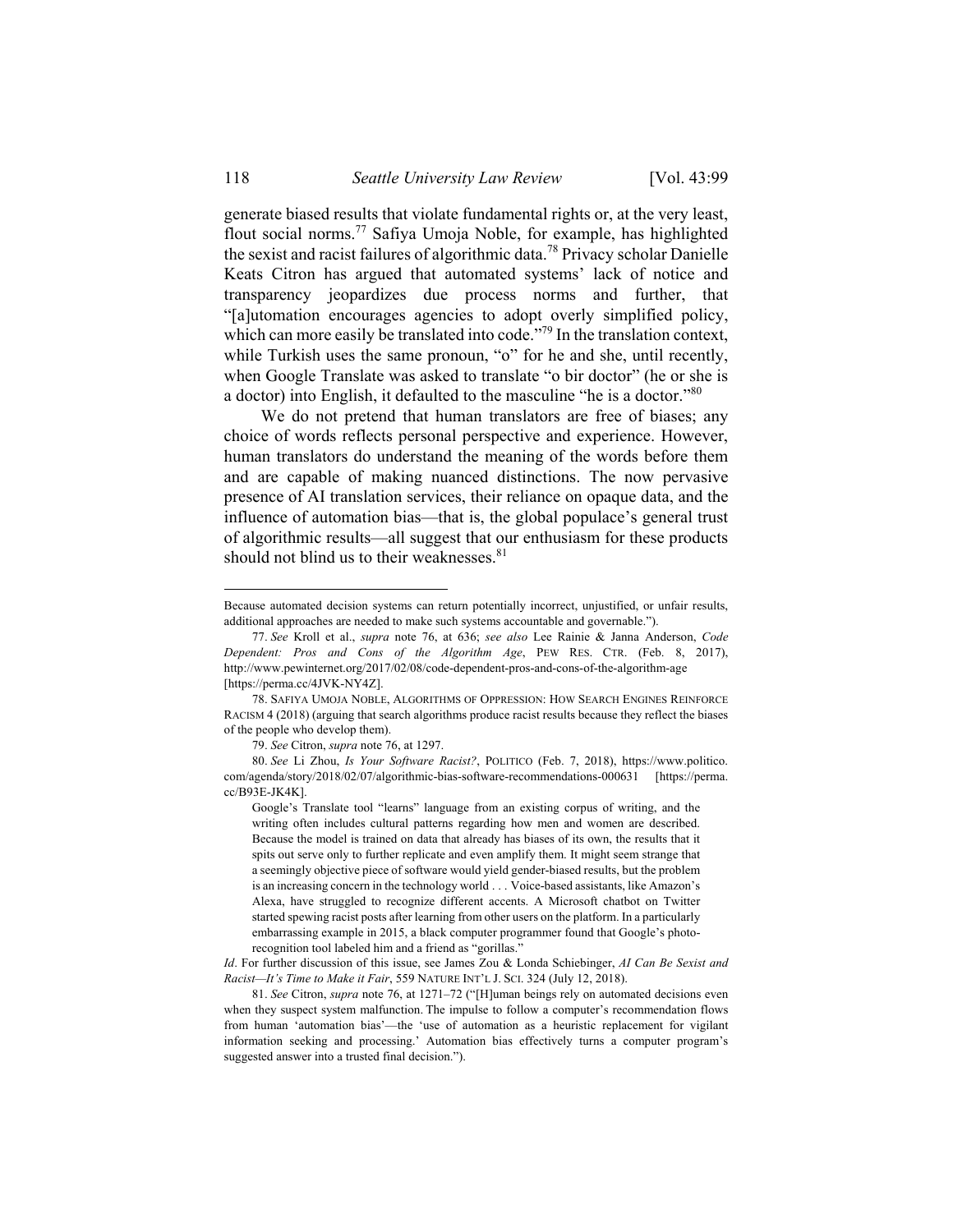### *E. Translation and Copyright Protection*

The right of authors to original and derivative copyrights in their works is guaranteed internationally. For example, the Berne International Convention for the Protection of Literary and Artistic Works (Berne Convention) defines translation as a protected derivative work that authors own and control.<sup>82</sup> The United States Copyright Act of 1976 also recognizes translation as a derivative work, in which the author holds exclusive rights.<sup>83</sup> Copyright's legal protections even extend to intangible goods presented to the public, and there is no exception for the internet: copyright law protects works even when they are accessible to all in cyberspace, and even when they can be easily downloaded and copied.<sup>84</sup> No registration or special display symbol is necessary; once fixed in "any tangible medium of expression,"85 authors have automatic copyright protection for their original creative works.<sup>86</sup> In other words, the mere fact that copyrighted works exist online in an easy-to-access format does not mean they are not protected or that they have become public domain.

When authors' works appear on the web, they serve as a constant source of free material for large, for-profit entities such as Google and Microsoft, who make significant financial gain from their translation precisely the type of exploitation that copyright law seeks to prevent. Because the internet is global, by examining the theoretical justifications for copyright law and the relevant legal norms in four countries—the United States, the United Kingdom, Canada, and France—this Article brings a wider comparative and global view of copyright protection in the 3A era. First, however, we address the evolution of AI systems in general and of AI translation systems specifically.

 <sup>82. &</sup>quot;Authors of literary and artistic works protected by this Convention shall enjoy the exclusive right of making and of authorizing the translation of their works throughout the term of protection of their rights in the original works." Berne Convention for the Protection of Literary and Artistic Works art. 8, Sept. 9, 1886, S. Treaty Doc. No. 99-27 (1986) [hereinafter Berne Convention].

 <sup>83. 17</sup> U.S.C. § 101 (2018).

A "derivative work" is a work based upon one or more preexisting works, such as a translation, musical arrangement, dramatization, fictionalization, motion picture version, sound recording, art reproduction, abridgment, condensation, or any other form in which a work may be recast, transformed, or adapted. A work consisting of editorial revisions, annotations, elaborations, or other modifications which, as a whole, represent an original work of authorship, is a "derivative work."

*Id.*; *see also* 17 U.S.C. § 103 (2018).

<sup>84.</sup> *See generally* Robin Andrews, Note, *Copyright Infringement and the Internet: An Economic Analysis of Crime*, 11 B.U. J. SCI. & TECH. L. 256, 256 (2005).

<sup>85.</sup> *See* 17 U.S.C. § 102 (2018).

 <sup>86. &</sup>quot;[R]egistration is not a condition of copyright protection." 17 U.S.C. § 408 (2018).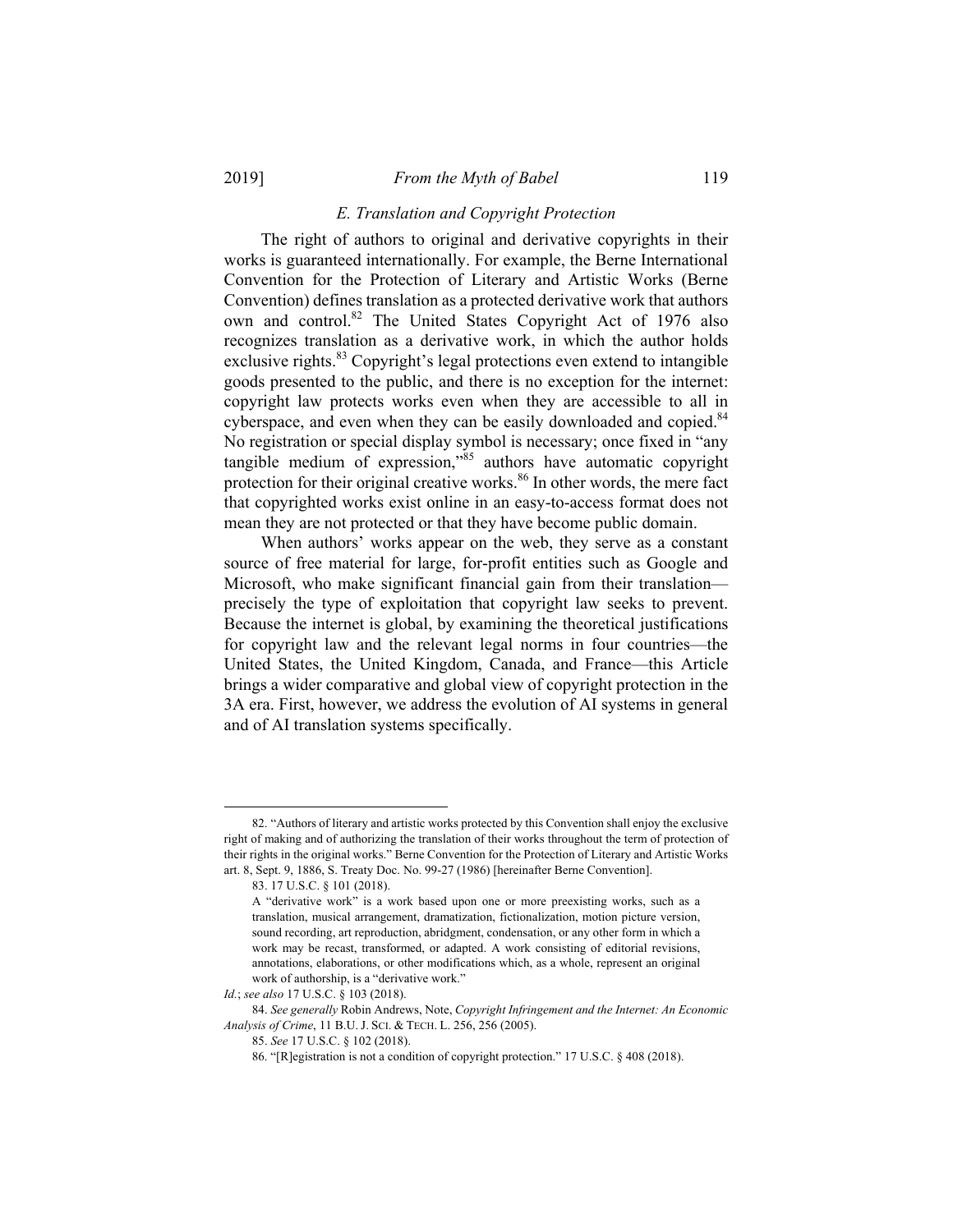### III. THE DEVELOPMENT OF AI TRANSLATION SYSTEMS

Though definitions of AI vary, AI systems are generally understood as human-like systems that can perform complex tasks involving decisionmaking, creativity, learning, development, and communication—systems that usually require human intelligence.<sup>87</sup> Such systems are presently used in a variety of fields, from diagnostic medicine and automated weaponry to intelligence gathering, and from the world of art and inventions to that of contract drafting.<sup>88</sup>

#### *A. Artificial Intelligence (AI) Systems: What, When, How*

As computers grew in popularity throughout the 1940s and became commercially available, their brain-like attributes caught the popular imagination.<sup>89</sup> In 1946, the press described the Electronic Numerical Integrator and Computer (ENIAC) as a "giant brain," and, thereafter, computers regularly outperformed humans in mathematical exercises and games such as chess.

In his well-known article *Computing Machinery and Intelligence*, computer scientist and mathematician Alan Turing considered the ability of machines to think, observing that "[i]ntelligent behaviour presumably consists in a departure from the completely disciplined behaviour involved in computation, but a rather slight one, which does not give rise to random behaviour, or to pointless repetitive loops."<sup>90</sup> Nearly seventy years later, technological advances have brought AI programs increasingly into the public awareness, yet even experts in the field struggle to agree on a precise definition for AI, largely because intelligence is an ambiguous concept even for humans.<sup>91</sup> Today, instead of emphasizing machines' abilities to perform tasks, AI definitions tend to "focus on the concept of machines that work to achieve goals."<sup>92</sup>

 <sup>87.</sup> *See* Person, *supra* note 7; *see also* Yanisky-Ravid & Liu, *supra* note 7.

<sup>88.</sup> *See* Shlomit Yanisky-Ravid & Luis Antonio Velez-Hernandez, *Copyrightability of Artworks Produced by Creative Robots and Originality: The Formality-Objective Model*, 19 MINN. J.L. SCI. & TECH. 1, 4–6 (2018).

 <sup>89.</sup> RAY KURZWEIL, HOW TO CREATE A MIND: THE SECRET OF HUMAN THOUGHT REVEALED 180 (2013) ("When computers first became a popular topic in the 1940s, they were immediately regarded as thinking machines. The ENIAC, which was announced in 1946, was described in the press as a 'giant brain.' As computers became commercially available in the following decade, ads routinely referred to them as brains capable of feats that ordinary biological brains could not match.").

 <sup>90.</sup> A. M. Turing, *Computing Machinery and Intelligence*, 49 MIND 433, 459 (1950).

<sup>91.</sup> *See* Matthew U. Scherer, *Regulating Artificial Intelligence Systems: Risks, Challenges, Competencies, and Strategies*, 29 HARV. J.L. & TECH. 353, 359 (2016) ("The difficulty in defining artificial intelligence lies not in the concept of artificiality but rather in the conceptual ambiguity of intelligence.").

<sup>92.</sup> *Id.* at 361.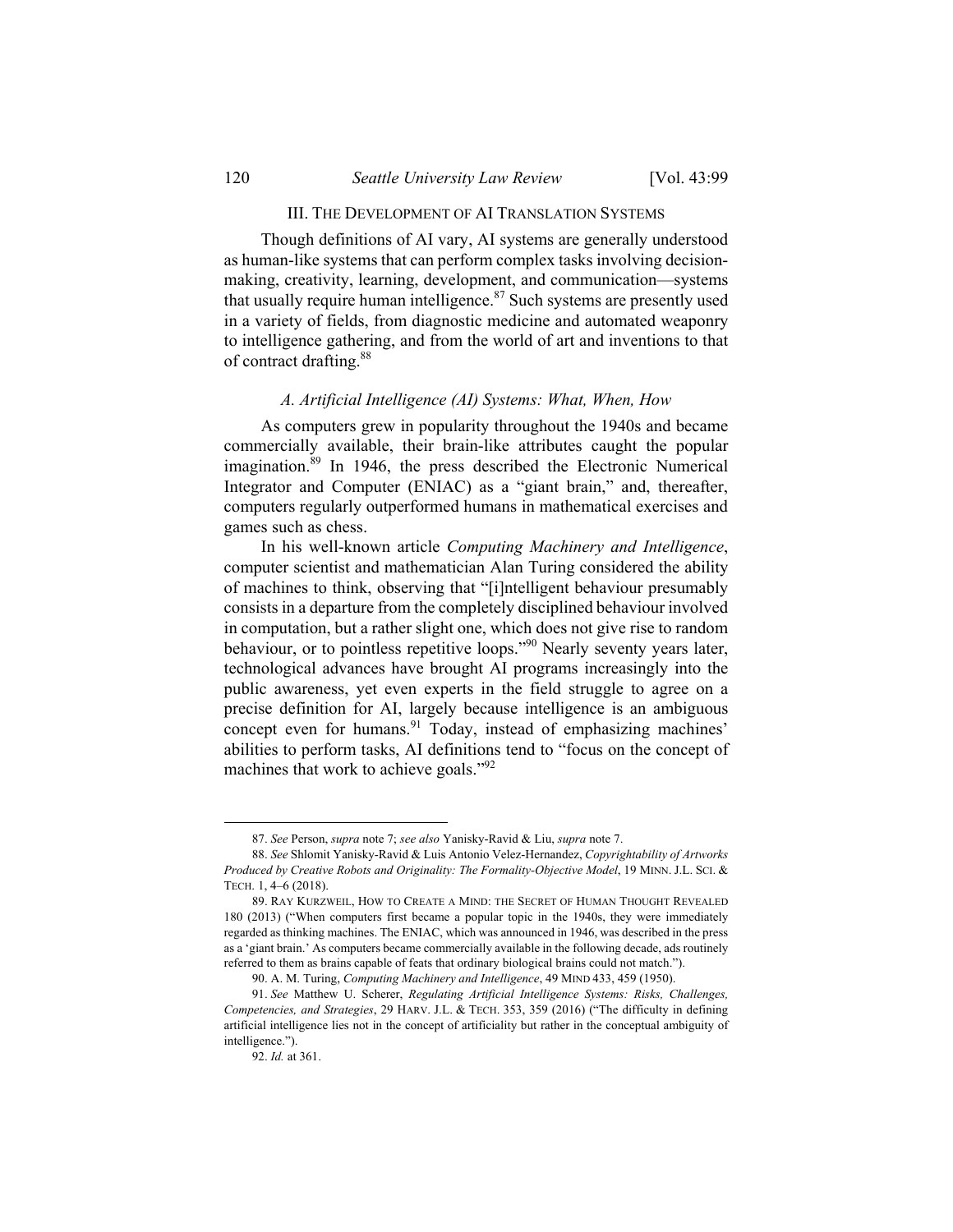AI systems can be described as those "capable of performing tasks that would normally require human intelligence, [evidenced by] recognition, decision-making, creation, learning, evolving, and communicating," or that allow humans to reach their goals more efficiently by processing data.<sup>93</sup> While early AI "expert systems" ran by applying rules input by humans, today AI systems function via "neural networks" that imitate human brain functions by analyzing patterns within the data they process and learning through trial and error.<sup>94</sup> For example, in 2003, Raymond Kurzweil patented his Cybernetic Poet, a program which analyzes poems written by human authors, creates a word-sequence model, and generates new, original verse in the same style.<sup>95</sup> The Next Rembrandt project sought to expose a computer to as many digital copies of Rembrandt's works as possible in order to teach it not only to replicate those paintings, but also to generate new ones with a similar look without any further input from the software developers and art historians.<sup>96</sup> Famed auction house Christie's sold its first piece of AI-generated portraiture for  $$432,500.<sup>97</sup>$  Nowadays, AI systems also produce music and many other sorts of creative works.<sup>98</sup>

*Id.*

l

96. *See* Yanisky-Ravid, *Generating Rembrandt*, *supra* note 7, at 663–64 (describing the AIproduced Rembrandt Project and the questions of ownership and accountability it raises).

 97. The work sold for nearly forty-five times its high estimate. *See Is Artificial Intelligence Set to Become Art's Next Medium?*, CHRISTIE'S (Dec. 12, 2018), https://www.christies.com/features/Acollaboration-between-two-artists-one-human-one-a-machine-9332-1.aspx [https://perma.cc/TZ4J-LB7X] (noting that the AI system produced the work after algorithmic exposure to 15,000 others); *see also* Yanisky-Ravid*, Generating Rembrandt*, *supra* note 7.

 98. For a demonstration of jazz music produced by an AI system, see *AI and Intellectual Property Law Featuring Prof. Shlomit Yanisky-Ravid*, FORDHAM INTELL. PROP. MEDIA & ENT. L.J. PODCAST (May 4, 2018), http://www.fordhamiplj.org/2018/05/04/episode-51-ai-and-intellectualproperty-law [https://perma.cc/DYW2-XSEY] (featuring audio of a jazz composition generated by an AI system at the 14:05 mark); *see also, e.g.*, Dani Deahl, *How AI-Generated Music is Changing the Way Hits are Made*, VERGE (Aug. 31, 2018), https://www.theverge.com/2018/8/31/17777008/ artificial-intelligence-taryn-southern-amper-music [https://perma.cc/PK9D-HXC7] (noting that "music-making AI software has advanced so far in the past few years that it's no longer a frightening novelty; it's a viable tool that can and *is* being used by producers to help in the creative process").

 <sup>93.</sup> Yanisky-Ravid, *Generating Rembrandt*, *supra* note 7, at 673*.*

<sup>94.</sup> *Id.* at 675.

 <sup>95.</sup> Annemarie Bridy, *Coding Creativity: Copyright and the Artificially Intelligent Author*, 2012 STAN. TECH. L. REV. 5, 36.

Raymond Kurzweil was granted United States Patent No. 6,647,395 for [his] . . . Cybernetic Poet, [which] is designed to be used either as a "poet's assistant" or as an automatic poetry generator. The program is "provided with an input file of poems written by a human author or authors. It analyzes these poems and creates a word-sequence model based on the poems it has just read. It then writes original stanzas of poetry using the model it has created." The resulting stanzas, according to the patent's written description, "will have a similar style to the poem(s) originally analyzed and contained in the author analysis model, but will be *original poetry generated by the process*."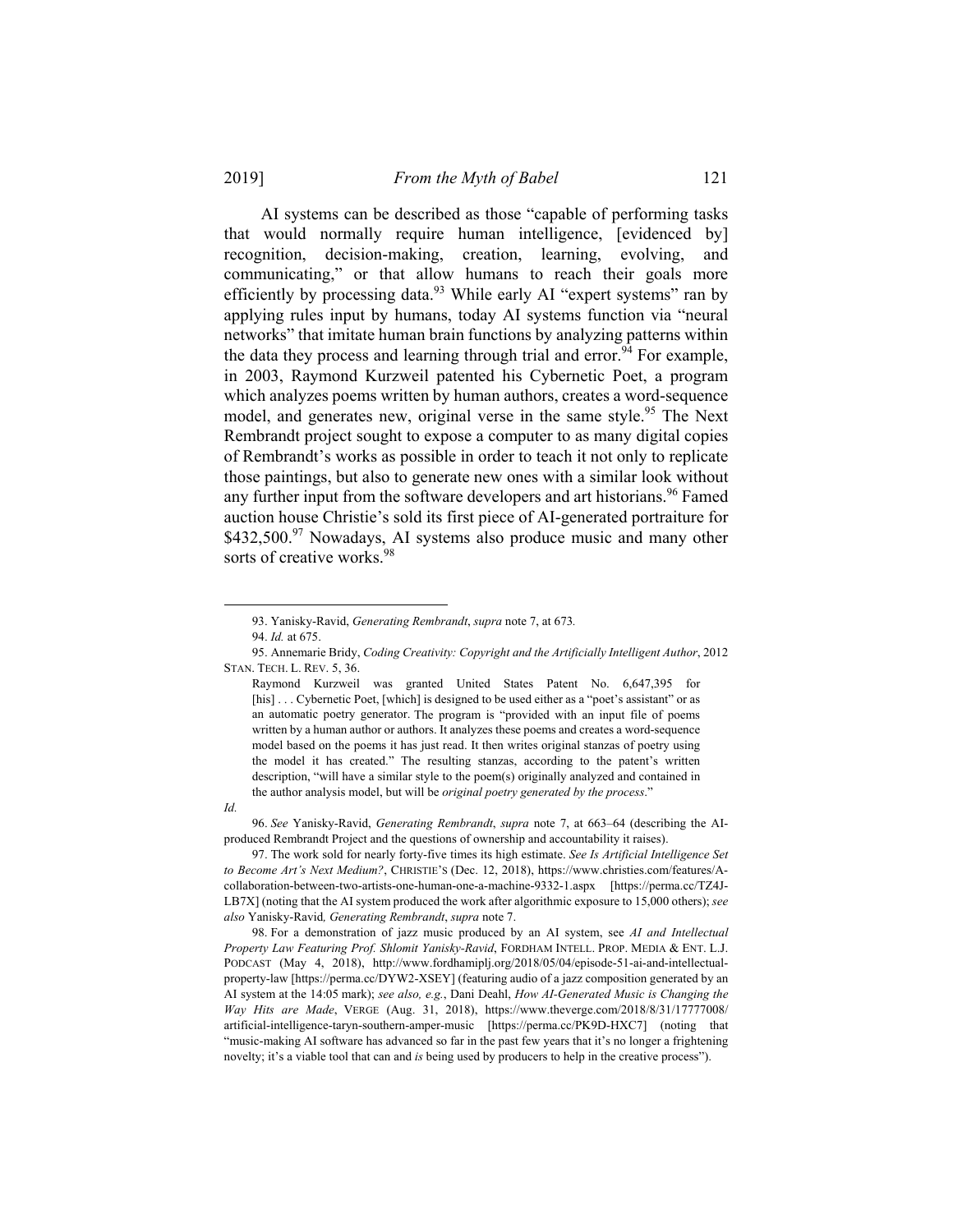The publishing industry is also experimenting with AI uses in journalism; a *Los Angeles Times* journalist developed an algorithm called Quakebot, which produces simplistic news stories based on United States Geological Survey reports, and companies such as Narrative Science and Automated Insights have also experimented with AI uses for the news business.99 Though AI news stories still remain on the fringes of the news market and do not always sound quite right to readers, interest in the potential applications for the evolving technology still remains high.<sup>100</sup>

Despite the overwhelming enthusiasm for AI systems, some commentators have raised concerns about the ways in which they produce biased results and may perpetuate undesirable forms of discrimination by relying on unrepresentative data sets.<sup>101</sup>

#### *B. AI Translation Systems*

AI translation systems are computer systems which can translate content with or without human assistance; they are not translation tools, such as online dictionaries or terminology forums.<sup>102</sup> The systems may be designed to be bilingual or multilingual, unidirectional or bidirectional.<sup>103</sup> The oldest type of translation system functions with a "direct translation" approach: designed for a specific pairing of languages, it operates by moving from the source language unidirectionally to a target language

1

 <sup>99.</sup> JAQUES BUGHIN ET AL., 2017 MCKINSEY GLOB. INST., ARTIFICIAL INTELLIGENCE: THE NEXT DIGITAL FRONTIER?, at iv (2017), https://www.mckinsey.com/~/media/mckinsey/ industries/advanced%20electronics/our%20Insights/How%20artificial%20intelligence%20can%20d eliver%20real%20value%20to%20companies/MGI-Artificial-Intelligence-Discussion-paper.ashx [https://perma.cc/7PD6-G62D].

Artificial intelligence is poised to unleash the next wave of digital disruption, and companies should prepare for it now . . . . AI investment is growing fast, dominated by digital giants such as Google and Baidu. Globally, we estimate tech giants spent \$20 billion to \$30 billion on AI in 2016, with 90 percent of this spent on R&D and deployment . . . early AI adopters that combine strong digital capability with proactive strategies have higher profit margins and expect the performance gap with other firms to widen in the future . . . . Early adopters are already creating competitive advantages, and the gap with the laggards looks set to grow.

*Id.*; *see also* Robert C. Denicola, *Ex Machina: Copyright Protection for Computer-Generated Works*, 69 RUTGERS U. L. REV. 251, 257 (2016) ("Whatever the future holds, artificial intelligence is already an active participant in the creative process.").

 <sup>100.</sup> Denicola, *supra* note 99, at 261. *See generally* Lin Weeks, Note, *Media Law and Copyright Implications of Automated Journalism*, 4 N.Y.U. J. INTELL. PROP. & ENT. L. 67 (2014) (describing uses of AI in journalism).

<sup>101.</sup> *See generally* Michele Willson, *Algorithms (and the) Everyday*, 20 INFO., COMM. & SOC'Y 137 (2016).

<sup>102.</sup> *See generally* W. John Hutchins, *Machine Translation: A Brief History*, *in* CONCISE HISTORY OF THE LANGUAGE SCIENCES: FROM THE SUMERIANS TO THE COGNITIVISTS 431–45 (Ernst F. K. Koerner & Ronald E. Asher eds., 1995).

<sup>103.</sup> *Id.*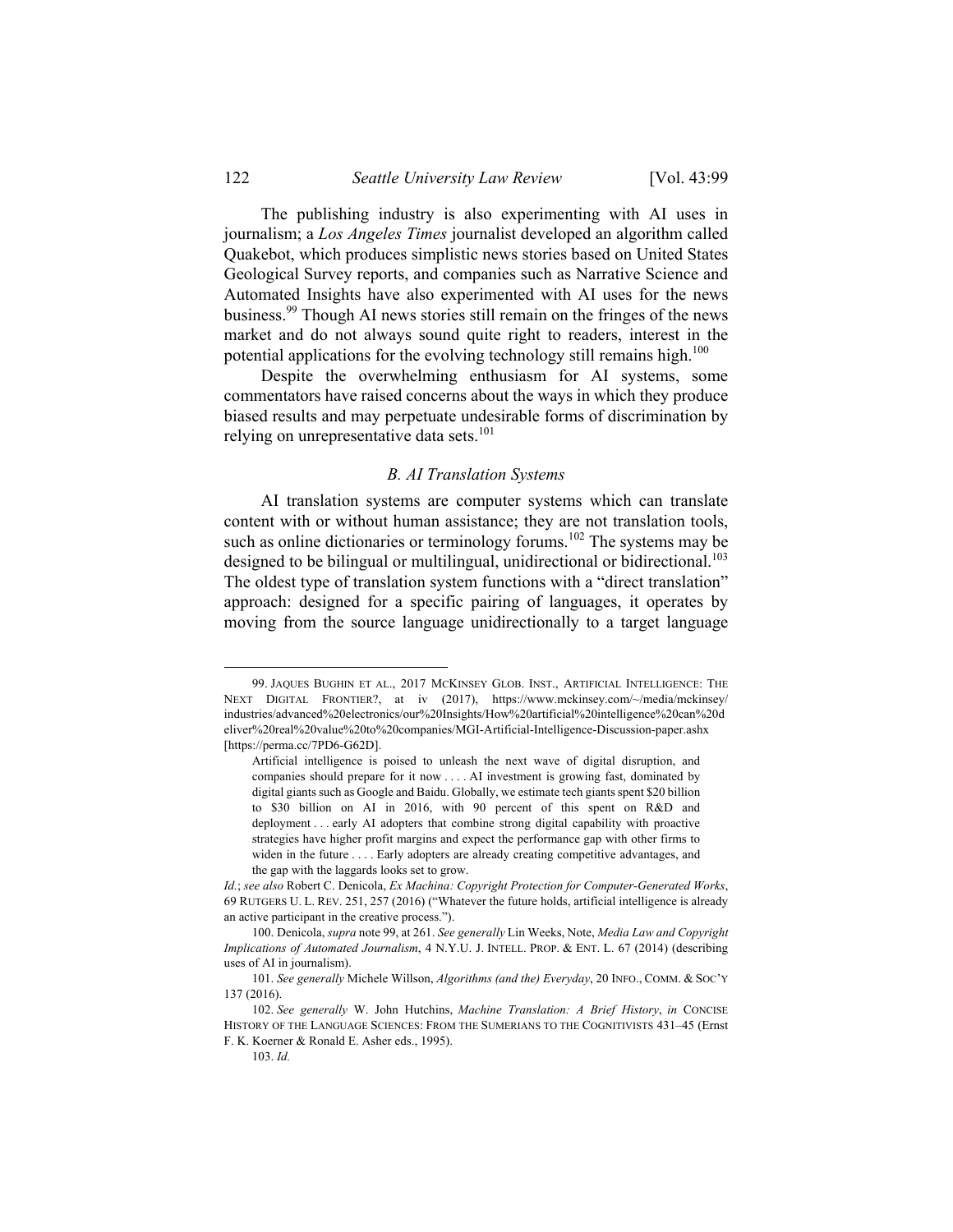using certain rules.<sup>104</sup> An example of a programming rule might specify that the English "you" can be either "vous" or "tu" in French.105 A second type of translation system, known as "interlingua," relies on two stages of translation: first, from a source language into an intermediate "interlingua," and then, from the interlingua into the target language. $106$ This type of system may rely on an artificial, or auxiliary, language as a cushion between the source and target languages.<sup>107</sup> It digitally identifies patterns and similarities among all languages and then creates a new language that synthesizes all common structures before translating the data to the target language. A third type of translation system follows a transfer approach: converting source language texts into abstract representations, then converting into the target language equivalent representations, and finally, into the target language text.<sup>108</sup> In each of these methods, the AI system relies on a constant input of new data, meaning that the data provider or machine "trainer" are a vital part of the system's functioning.

The first automated translation systems began to appear in the 1930s and gradually improved throughout the remaining decades of the twentieth century, particularly in the United States, Soviet Union, Japan, and Europe.<sup>109</sup> Commercial interest in translation gained momentum throughout the 1990s alongside the rise of the internet.<sup>110</sup>

Today, AI translation systems are everywhere: on mobile phones, computers, virtual assistants, and many other devices.<sup>111</sup> Business use of online, simultaneous translation continues to expand as the available systems improve. Users, in fact, play an active role in the development of AI translation tools by providing feedback and language corrections.<sup>112</sup> The following discussion will focus on this unique role of users around the globe, and their important contribution to the development of AI translation systems, which evolve with every additional piece of data.

## *C. Users as Data and Feedback Providers*

A unique and interesting feature of AI online translation systems is the involvement and contribution of the users in improving and programming them. AI systems function thanks to an array of stakeholders, which one of this Article's authors, Dr. Yanisky-Ravid, has

 <sup>104.</sup> *Id.*

 <sup>105.</sup> Ketzan, *supra* note 47, at 212.

 <sup>106.</sup> Hutchins, *supra* note 102. 107. *Id.*

<sup>108.</sup> *Id.*

<sup>109.</sup> *Id.*; *see also* Ketzan, *supra* note 47, at 209.

<sup>110.</sup> *See* Ketzan, *supra* note 47, at 210.

<sup>111.</sup> *See* Gershgorn, *supra* note 9.

<sup>112.</sup> *See infra* Part III.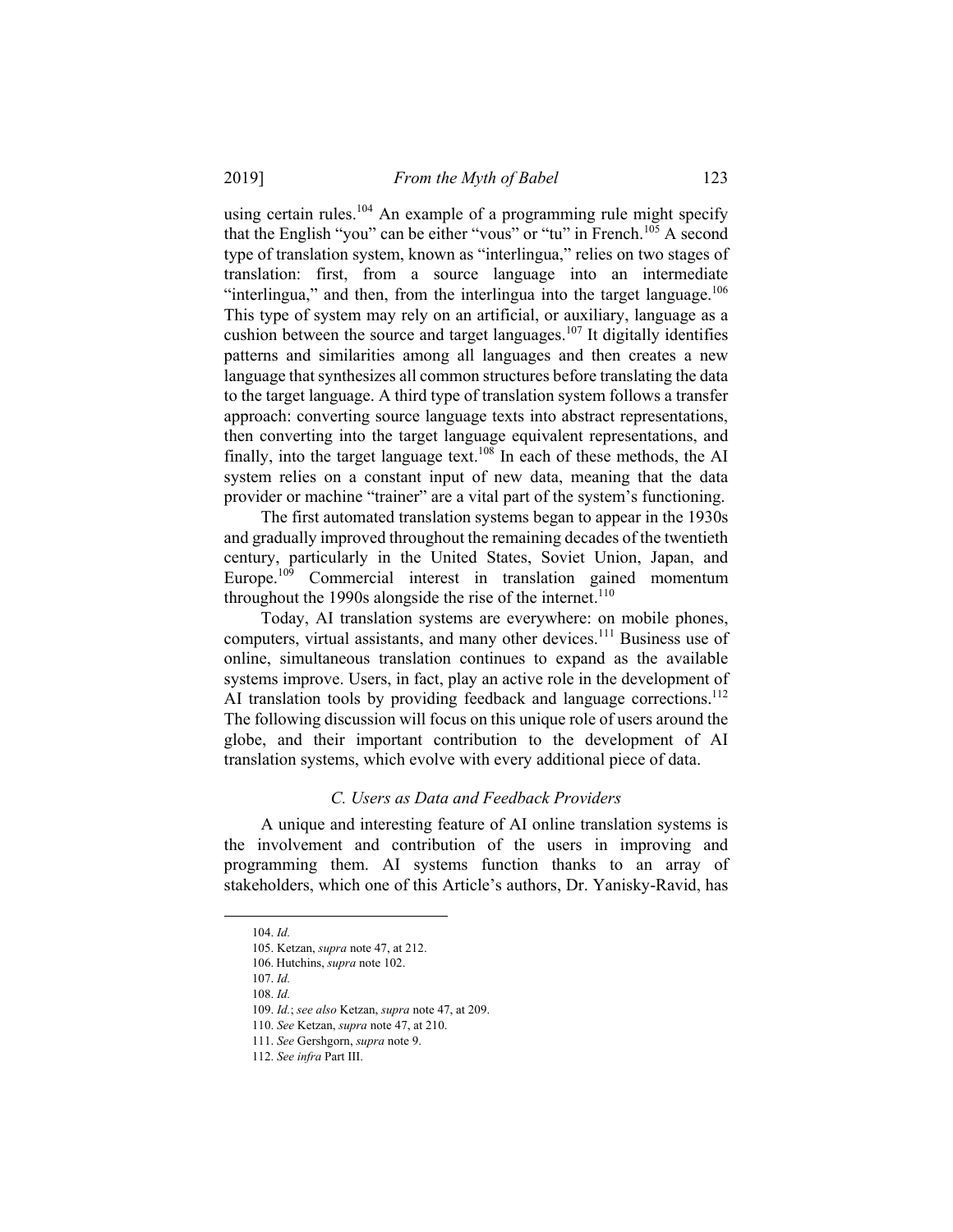referred to as "the multi-player model."113 The players in this model include software developers, data suppliers, trainers who provide feedback, owners and operators, manufacturers and even, possibly, the state and insurance companies.<sup>114</sup> Because these systems rely on large volumes of data, data providers perform a vital role in the development of any AI system.<sup>115</sup> Likewise, AI translation systems depend on receiving a massive amount of data and feedback in all languages, without which they cannot function properly.116 To meet this need, AI translation is remarkable in its reliance on crowd wisdom.<sup>117</sup> In other words, by using AI translation systems, we all become players, improving them by providing data and feedback. Thus, we not only use and enjoy the systems, we also refine their abilities. Google Translate, for one, has encouraged its users around the world to be data providers and AI trainers, who correct the system and help fine-tune its translations, thus transforming users into an integral part of the multi-player model.<sup>118</sup> The boundaries between users and system developers blur in never-ending, evolving cycles of machine learning and improving. The significant contributions of AI translation program users might, however, have legal consequences from a copyright perspective. $^{119}$ 

In some respects, Google Translate and similar programs mirror the work of human translators. The machines look at a sentence and must decide on a likely appropriate equivalent in the target language based on data previously encountered from users.<sup>120</sup> Moreover, AI systems' ability to process vast amounts of data at a high volume in some contexts makes them more efficient than human translators.<sup>121</sup> AI translation tools rely on a translation memory, "a database that stores previously translated *segments*," and before they translate a file of segments, they analyze how

 <sup>113.</sup> *See* Yanisky-Ravid, *Generating Rembrandt*, *supra* note 7, at 691–93 (discussing questions of ownership and accountability for works produced by AI systems); *see also* Yanisky-Ravid & Liu, *supra* note 7, at 2231–36 (suggesting that the involvement of multiple stakeholders in inventions created by AI systems disrupts the traditional patent process because there is no single inventor).

<sup>114.</sup> *See* Yanisky-Ravid & Liu, *supra* note 7, at 2232–33.

 <sup>115.</sup> Yanisky-Ravid & Hallisey, *supra* note 72 (focusing on data as the main source of bias in algorithmic results).

<sup>116.</sup> *Id.*

 <sup>117.</sup> For a discussion of crowd wisdom, see, e.g., Ralph Hertwig, *Tapping Into the Wisdom of the Crowd—With Confidence*, 336 SCI. 303, 303–04 (2012).

<sup>118.</sup> *See* GOOGLE TRANSLATE COMMUNITY, https://translate.google.com/community [https:// perma/cc/UW2C-Y7G4].

<sup>119.</sup> *See infra* Part IV (examining AI translations according to the derivative works doctrine).

<sup>120.</sup> *See, e.g.*, Andy Way, *A Critique of Statistical Machine Translation*, *in* LINGUISTICA ANTVERPIENSIA, NEW SERIES-THEMES IN TRANSLATION STUDIES 17, 25 (2009) ("In a nutshell, the goal of PB-SMT is to find the most likely translation *T* of a source sentence *S*. We say 'most likely,' as many possible candidate target language translations may be proposed by the system.").

 <sup>121.</sup> Yanisky-Ravid, *Generating Rembrandt*, *supra* note 7.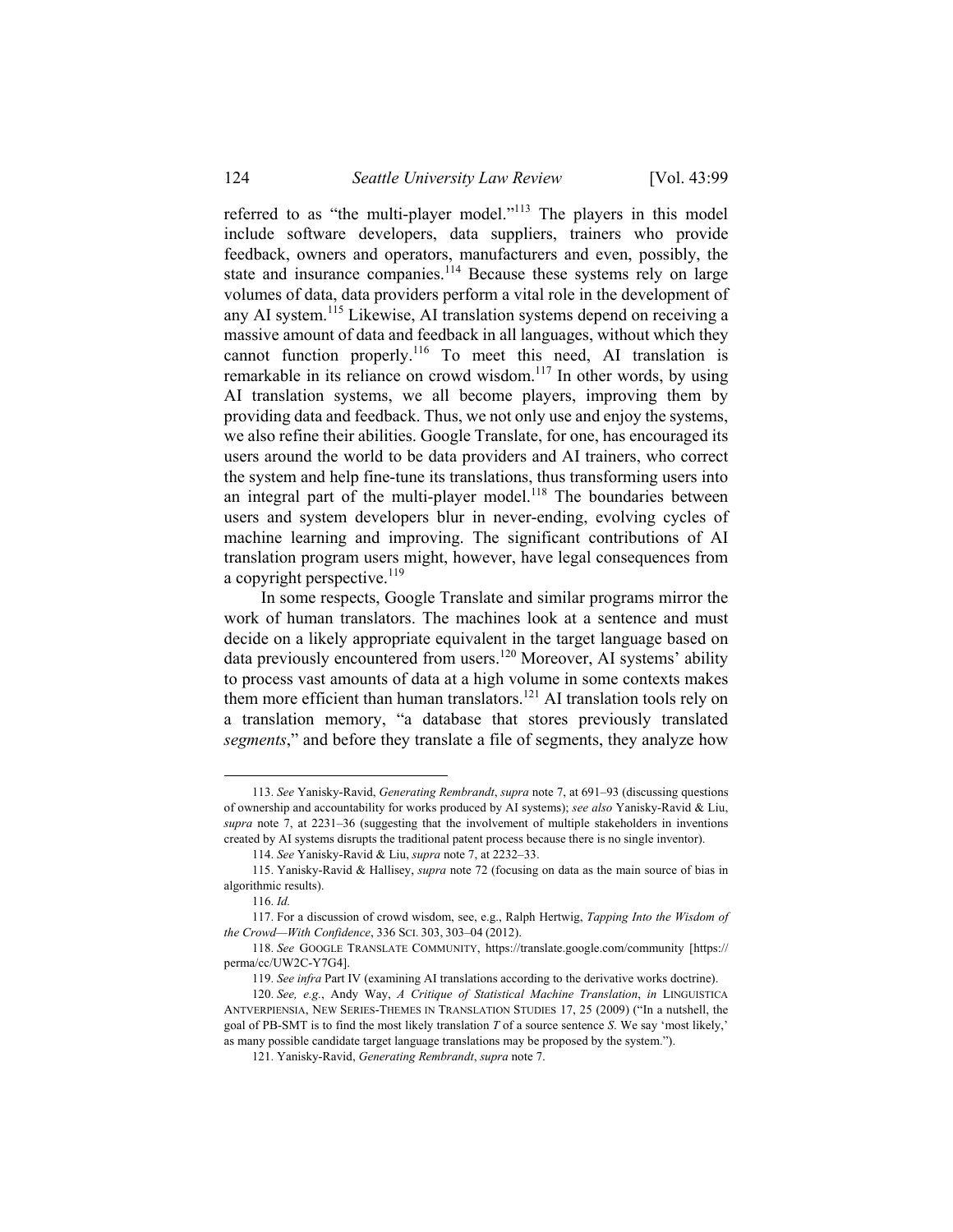many translated segments are available for reuse.<sup>122</sup> Similarly, a human translator must read a sentence and draw on previous experience and knowledge of the target language to propose a translation that sounds as smooth and similar to the original as possible.<sup>123</sup>

Nevertheless, the question of whether AI online translation systems can ever truly replace the work of human translators remains open. Word meanings are context-dependent, and people who speak several languages have a nuanced cultural understanding of written expression that eludes even the most high-level machines.<sup>124</sup> AI translation systems—unlike human beings—plug in their solutions based on data input, following what might be described as the "Chinese Room" method, meaning that a correct output can result without knowing whether the machine understands the meaning as humans do (or think they do).<sup>125</sup> By contrast, human translators actually understand thoughts, emotions, and the words they read, and can, therefore, better grapple with ambiguities and have a higher potential for accuracy.126

In an article comparing accuracy assessments for machine translation with similar assessments for human translators, linguists and researchers Marina Fomicheva and Lucia Specia described a conceptual flaw: machine translations are usually evaluated in comparison to a human translation, instead of to their original source text—which is the standard method for reviewing human translations.127 Implicit in this approach is the

 <sup>122.</sup> Christophe Eyraud, *Case Study: Cutting 15% of Translation Costs with Artificial Intelligence*, MEMSOURCE (May 29, 2018), https://www.memsource.com/blog/2018/05/29/casestudy-cutting-15-of-translation-costs-with-artificial-intelligence [https://perma.cc/W3Y5-Z4GZ].

<sup>123.</sup> *See, e.g.*, Lawrence Venuti, *The Translator's Invisibility*, 28 CRITICISM 179, 179 (1986) (arguing that people commonly feel that "the more 'successful' the translation, the more invisible the translator, and the more visible the author or meaning of the original text").

<sup>124.</sup> *See* EUGENE A. NIDA, CONTEXTS IN TRANSLATING 11 (2001) ("[A] language is always part of a culture and the meaning of any text refers directly or indirectly to the corresponding culture.").

<sup>125.</sup> *See* Turing, *supra* note 90, at 460. Turing proposed that a human have separate conversations on a screen with a machine and with another person, and then guess which was which; if the human could not reliably identify the machine, the machine was said to have passed the test. *Id. But cf*. John Searle, *Minds, Brains, and Programs*, 3 BEHAV. & BRAIN SCI. 417 (1980). In this famous paper about the "Chinese Room," Searle argued that machines can massive amounts of data without understanding and without thinking, and therefore the "Turing Test" cannot be used to conclude that a machine can think. *Id.* For a discussion of the Personhood and Consciousness Approach to AI Systems, see Yanisky-Ravid, *Generating Rembrandt*, *supra* note 7, at 684–85 (describing the notion that perception works the same way for humans and AI systems).

 <sup>126.</sup> Nevertheless, human translators can make mistakes, too. *See, e.g.*, KORCHILOV, *supra* note 35, at 20 (describing a mistake by an interpreter at a major international conference, who caused considerable upset between Soviet and Danish delegates after he mistranslated a Russian saying that literally means "an elderberry grows in the kitchen and my uncle lives in Kiev" and figuratively means "mixing apples and oranges," into "something is rotten in the kingdom of Denmark").

 <sup>127.</sup> Marina Fomicheva & Lucia Specia, *Reference Bias in Monolingual Machine Translation Evaluation*, 2 54TH ANNUAL MEETING OF THE ASS'N FOR COMPUTATIONAL LINGUISTICS: PROCEEDINGS OF THE CONFERENCE 77, 77–82 (2016).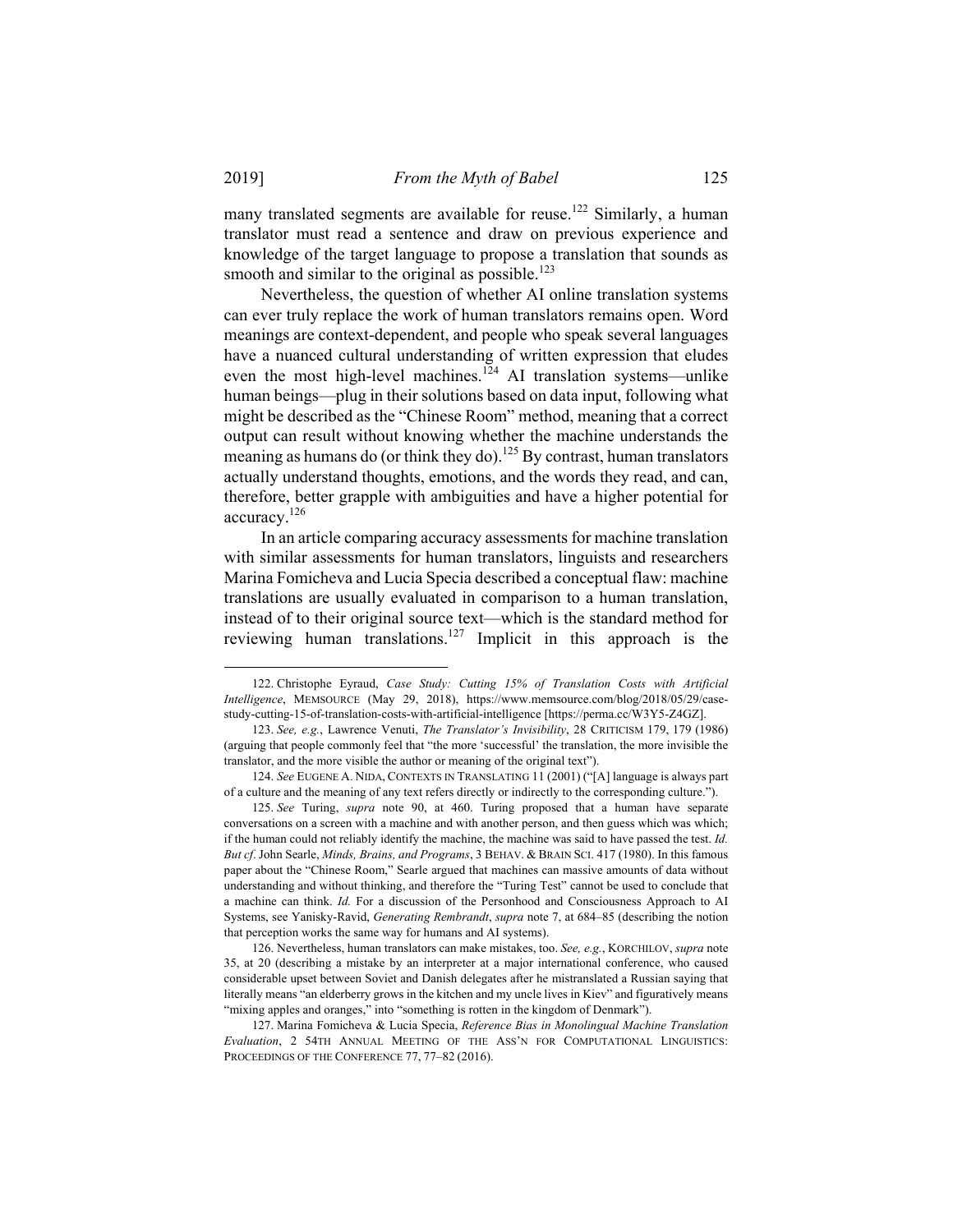assumption "that the task of translation has a single correct solution," when in fact, "except for very short sentences or very specific technical domains, the same source sentence may be correctly translated in many different ways."<sup>128</sup> Thus, even in the way it is assessed, AI translation lags behind the richness and greater accuracy of human translation.

In sum, AI online translation systems have many advantages. Compared to human translators, they are faster, more instantly accessible, cheaper, and convenient in that they operate in almost every language. However, even though human translation has never been perfect, AI online translation systems lack some significant human abilities and therefore present major drawbacks, limitations, and new challenges, all of which will be discuss in the following subsection.

#### *D. The Limitations of AI Translation*

Throughout history, translations have been both an important communication tool and a source of tension.<sup>129</sup> In his book, *Through the Language Glass*, Israeli linguist Guy Deutscher muses over the following questions: "[i]s [language] an artifact of culture or a bequest of nature? If we hold language up as a mirror to the mind, what do we see reflected there: human nature or the cultural conventions of our society?"130 One might ask related questions of translations: how closely do they capture the cultural ideas and imagery expressed in the original works they are based on? Must they be done by humans to properly convey meaning, or are machines just as capable of reflecting nuanced ideas?

Over the past several decades, there has been an increase in the global use of online translation services. AI translation systems go far beyond Google's famous translation tool, encompassing a variety of services. Not only can web users read content translated into multiple languages by pasting text into a box or by asking the service to translate an entire web page, but they can also access lectures, movies, songs, and books—which are just as easily translated into any widely spoken language—in a single click.131 Many AI web translation services are freely accessible, while some are only available to software brand customers.<sup>132</sup> Yet, because AI translation services rely on data and statistics rather than personal understanding, they cannot replicate all the nuances of human languages, idioms, and colloquial expressions, so AI-translated results are often a

 <sup>128.</sup> *Id.* at 77.

<sup>129.</sup> *See generally* FREEDMAN, *supra* note 25.

 <sup>130.</sup> GUY DEUTSCHER, THROUGH THE LANGUAGE GLASS: WHY THE WORLD LOOKS DIFFERENT IN OTHER LANGUAGES 9 (2010).

<sup>131.</sup> *See generally* Ketzan, *supra* note 47.

<sup>132.</sup> *Machine Translation*, MICROSOFT, https://www.microsoft.com/en-us/translator/mt.aspx [https://perma/cc/E7HG-RMSF].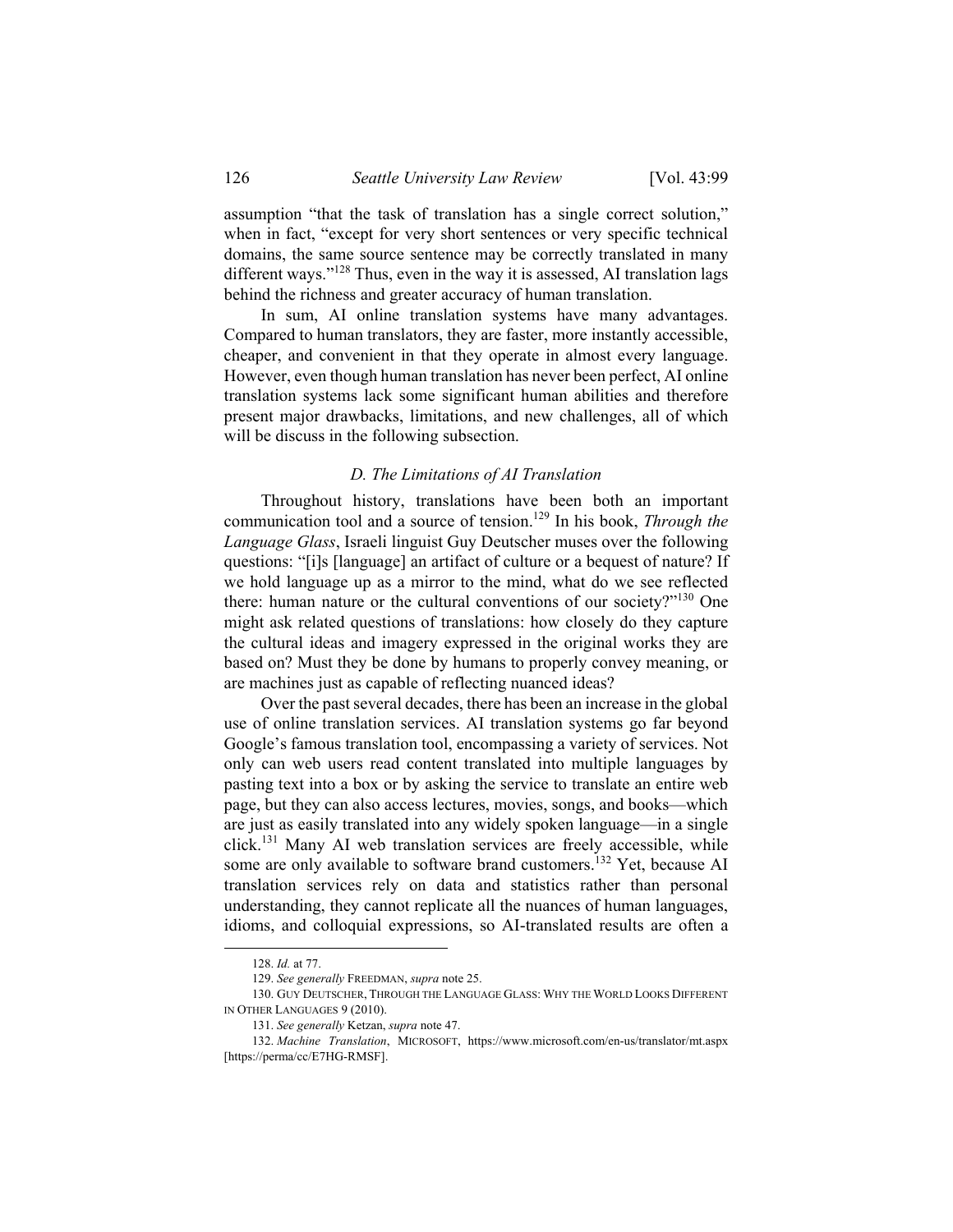distorted reflection of original works. For example, AI translations of web pages are frequently rough and inaccurate, while AI translations of copyrightable books or papers contain many mistakes.<sup>133</sup> We argue that, given the polemics that have so often surrounded translations throughout history, future copyright disputes over the unauthorized linguistic efforts of machines are inevitable.

AI translation relies on technology to convert text from one language into another by continuously collecting linguistic data and sorting it, creating new and more accurate patterns with each additional piece of data.134 Although AI translations have greatly improved over the twentieth and twenty-first centuries, significant differences in quality and accuracy between machine and human translations still remain. While these differences might diminish over time, they are unlikely to completely disappear, especially as some languages have been translated more than others, leading to differences in the availability of training data for machines.135 In short, AI translations remain unsophisticated compared to those produced by people.<sup>136</sup> This inherent drawback raises questions about appropriate uses of translation and how such uses may affect the market for authors', as well as human translators', copyrighted works.

In some contexts, the rough-around-the-edges nature of AI translations poses no great problem, as the stakes are low and, therefore, less harmful. In such contexts, once the threats of AI translation have been acknowledged, these systems can be efficiently used. Reading a street sign or menu, driving with a taxi driver who does not understand your language, or asking for directions in a foreign country, all present examples of how AI translation is poised to efficiently facilitate communication, as compared to alternative, more threatening scenes. The internet is replete with gems such as "Take Luggage of Foreigner, No Charge."137 If one's goal is merely to broadly comprehend the subject

 <sup>133.</sup> *See* Ketzan, *supra* note 47, at 224 (noting that machine translation, "even excellent . . . has little to offer the fully bilingual human translator. The reason is that MT has a 'tin ear,' so to speak"). 134. *See* Yates, *supra* note 58, at 484.

 <sup>135.</sup> *See* VR Ferose, Barney Pell & Lorien Pratt, *From the Business of Language to the Language of Business: The Future of Translation Worldwide*, DIGITALIST MAG. (May 17, 2018), https://www.digitalistmag.com/machine-learning-ai/2018/05/17/future-of-translation-worldwide-06168565 [https://perma.cc/8EFK-R9DE] ("These less-translated languages have less training data,

making the automation problem harder . . . .").

<sup>136.</sup> *See* Ian Henderson, *Chasing the Unicorn of Auto-Translation: Why Automation Tools Can't Work for Businesses*, WIRED (Aug. 2014), https://www.wired.com/insights/2014/08/chasing-unicornauto-translation-automation-tools-cant-work-businesses [https://perma.cc/D9UW-EJZ3] (noting that "'language' is far more than just words" and that "[f]or machines to accurately translate, there needs to be as much abstract thinking as mathematical calculations").

 <sup>137.</sup> Chungcharn Or, *Lost in Translation: Our Top 20 Picks*, LONELY PLANET (Nov. 24, 2011), https://www.lonelyplanet.com/blog/2011/11/24/lost-in-translation-our-top-20-photos [https://perma. cc/C8ZU-EM9L].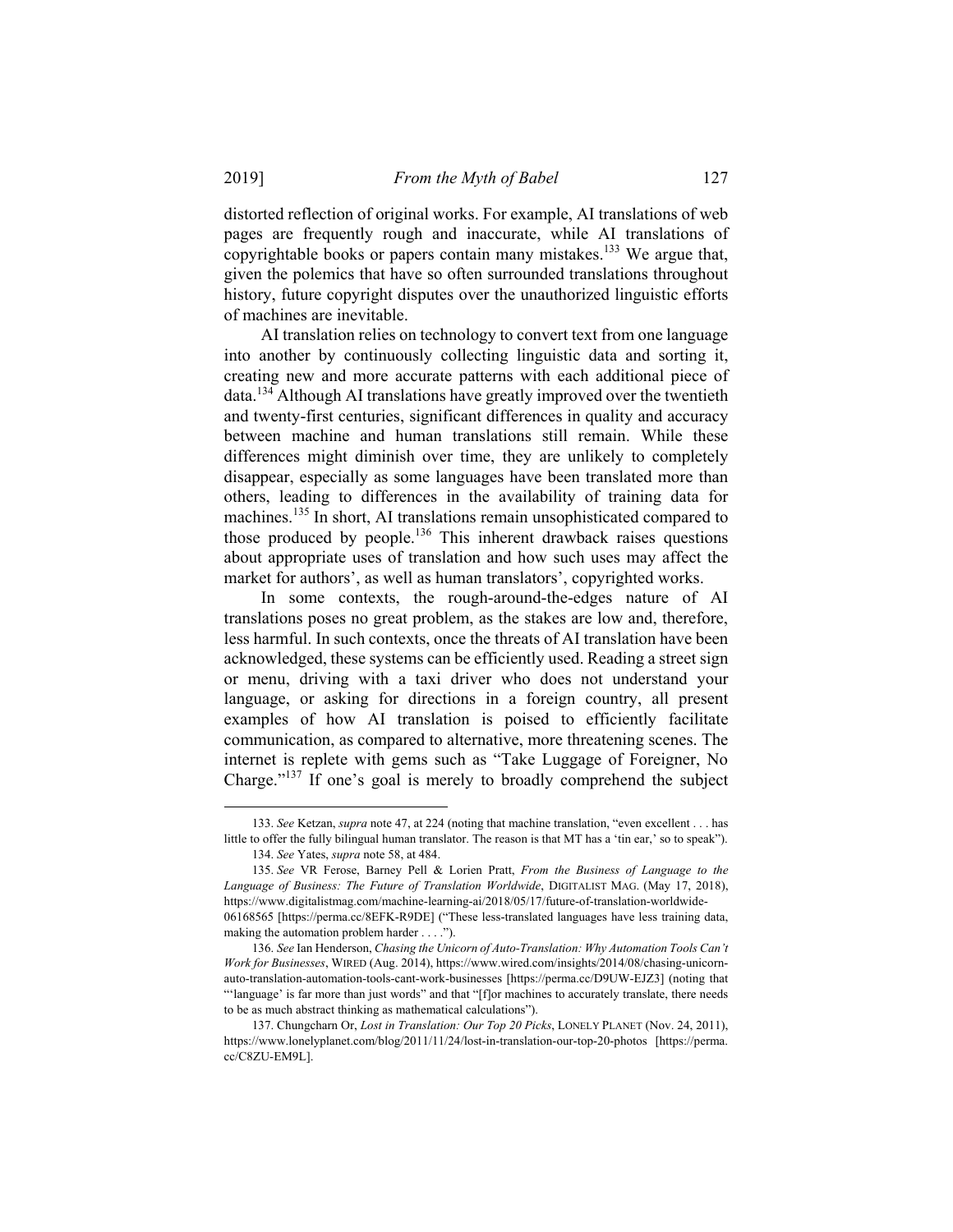matter of a text, then AI translation works quite well. The European Patent Office (EPO) has even partnered with Google Translate to create an automated translation service for public patent documents.<sup>138</sup> In this instance, the stated goal is to provide people with the ability to skim documents in various languages for a basic understanding of their content.139 "The machine translation system should give you the gist of any patent or patent-related document, and help you to determine whether it is relevant. You might decide on this basis whether you need to invest in a human translation of the document," the EPO advises, adding: "Please note that the engine cannot provide legally binding translations."140 In other words, as long as "the gist" of meaning suffices, AI translation can provide a valuable service and facilitate efficient research. In *Found in Translation: How Language Shapes Our Lives and Transforms the World*, authors Nataly Kelly and Jost Zetzsche came to the same conclusion, noting, "[F]or some projects, companies just want an approximate translation—they don't care if the clothes fit properly, so long as they can be worn . . . . Automated translation does have its place, especially in certain industries."<sup>141</sup>

Problems arise, however, when the quality and accuracy of a translation are more important. In the medical field, where doctor-patient communication is vital to the provision of care, errors in automated translation can have serious consequences.142 United States judges have held that Google-translated documents do not satisfy the proper authentication requirements for extradition under 18 U.S.C.  $\S$  3190<sup>143</sup> and have expressed strong skepticism of the accuracy of AI translation.<sup>144</sup> Linguist David Bellos observed that "you should never use [Google

 <sup>138.</sup> *Patent Translate*, EUR. PATENT OFF., http://www.epo.org/searching-for-patents/helpfulresources/patent-translate.html#tab3 [https://perma.cc/J9RZ-XS53].

<sup>139.</sup> *Id.*

<sup>140.</sup> *Id.*

 <sup>141.</sup> NATALY KELLY & JOST ZETZSCHE, FOUND IN TRANSLATION: HOW LANGUAGE SHAPES OUR LIVES AND TRANSFORMS THE WORLD 219 (2012).

 <sup>142.</sup> For a discussion of the pros and cons of using AI translation systems in the medical field, see Rachel M. Taylor, Nicola Crichton, Beki Moult & Faith Gibson, *A Prospective Observational Study of Machine Translation Software to Overcome the Challenge of Including Ethnic Diversity in Healthcare Research*, 2 NURSING OPEN 14 (2015).

<sup>143.</sup> *See, e.g.*, In re Extradition of Ferriolo, 126 F. Supp. 3d 1297, 1301 (M.D. Fla. 2015) (holding that an internet search engine's English translations of Italian criminal statutes were inadmissible in court).

 <sup>144.</sup> Martinez v. United States, 828 F.3d 451, 483 (6th Cir. 2016) (Clay, J., dissenting) ("The majority's argument is less than persuasive when one realizes that its legal argument is predicated on a popularized and less than precise translation source. Language is complex and the meaning of a word can vary greatly depending on its context, as any native speaker can attest. It would seem that the majority is defining various phrases in a vacuum without considering the appropriate contexts in which they were used.").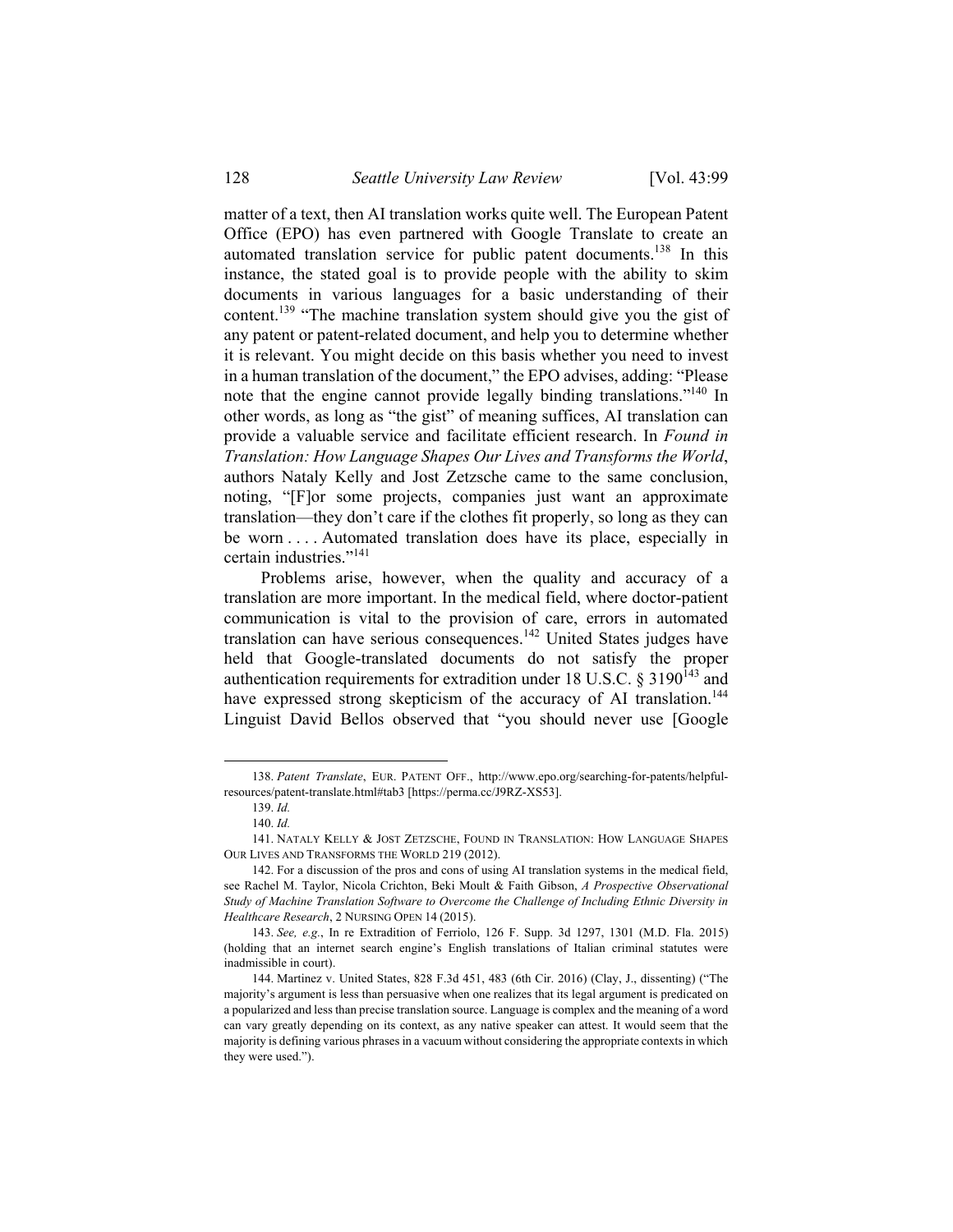Translate] to translate into a language you do not know very well. Use it only to translate into a language in which you are sure you can recognize nonsense."<sup>145</sup>

Ultimately, who should be responsible for the results of AI translation? How concerned should we be about the biases these results may contain? Who owns these new works? Who should benefit from them? These questions will be discussed first according to the traditional, derivative works approach, then through an examination of theoretical justifications for intellectual property law and, finally, according to the new model we propose in this study.

# *E. The Hidden Biases of AI Translation Systems and Their Undesirable Results*

Like other AI systems, AI translation systems offer great benefits for instance, facilitating communication when perfect accuracy is not required—however, they also pose challenges related to their inability to perceive or understand nuance, as well as to the bias in their algorithms.146 Thus, some of the same risks associated with AI systems in the employment or financial sectors also apply to online translation services. Because large firms dominate the AI sector, AI translation systems' results may reflect the biases of these companies, or of society at large, if users provide feedback, as they can for Google Translate.<sup>147</sup> If training data is flawed, discriminatory outcomes can occur, perpetuating society's discriminatory attitudes.

In an article entitled *Accountable Algorithms*, the authors discuss the lack of accountability mechanisms in place for software that makes decisions that formerly would have been made by individuals, arguing that the law has lagged behind as technology has leapfrogged ahead.<sup>148</sup> In addition to advocating for greater collaboration between lawmakers and computer scientists, the authors highlight some of the problems that can emerge when algorithmic bias goes unchecked, noting that "[a] significant concern about automated decisionmaking is that it may simultaneously systematize and conceal discrimination," and further, that "decisions made by computers may enjoy an undeserved assumption of fairness or

 <sup>145.</sup> *See* BELLOS, *supra* note 23, at 256.

<sup>146.</sup> *See, e.g.*, Willson, *supra* note 101, at 9 ("[T]he outcomes point to the lack of nuance or contextual understanding that such processes often do not accommodate, and the impact they may have when being addressed to complex, socially embedded human users and systems. They are also not open to outside scrutiny that might enable underpinning assumptions to be interrogated: it is only their products or outputs that can be addressed.").

<sup>147.</sup> *See supra* note 118.

<sup>148.</sup> *See generally* Kroll et al., *supra* note 76.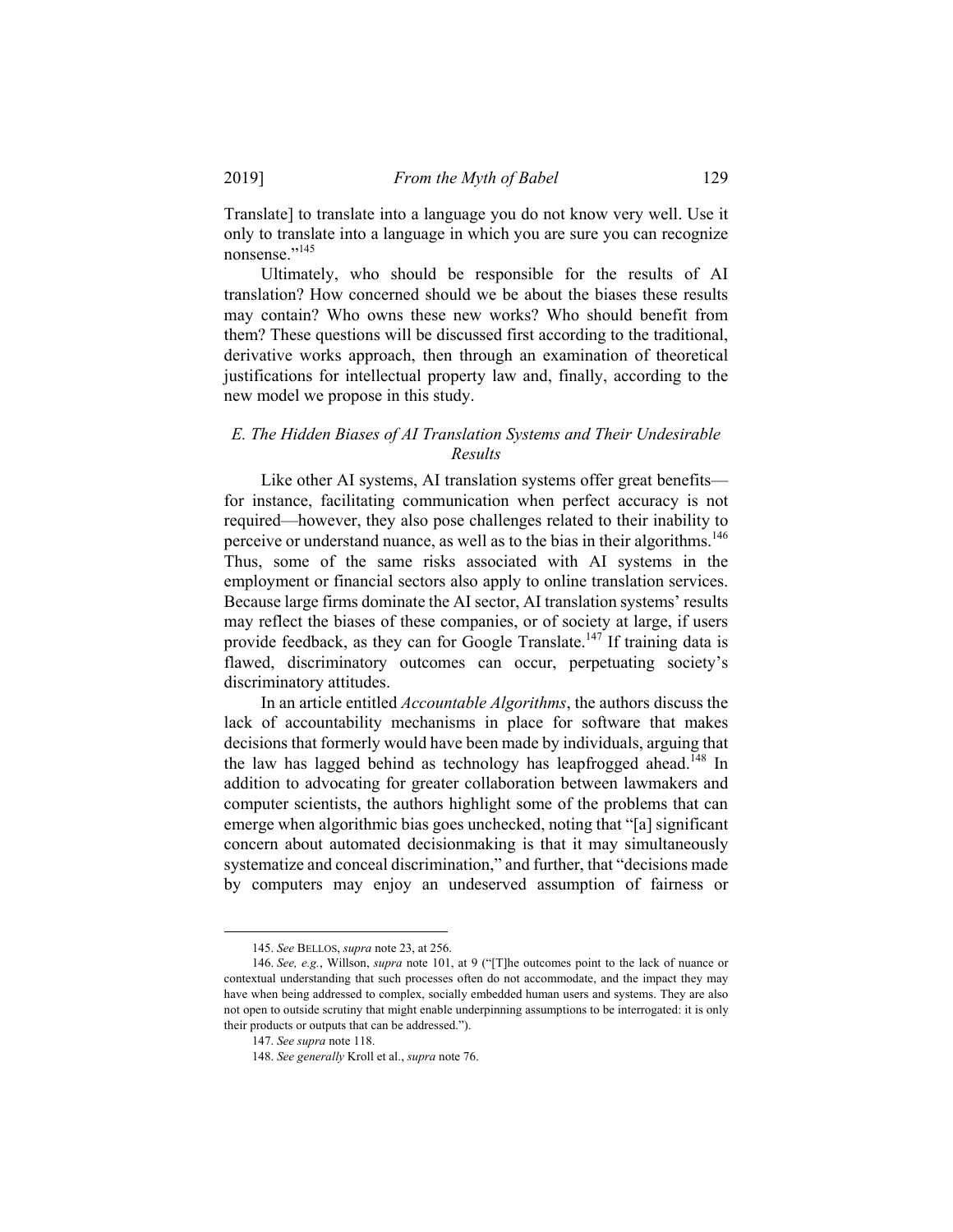objectivity."149 For example, a program designed to select the best applicants for a job may be trained using information about candidates a company has previously hired; if those candidates were predominantly male—not because they were better-qualified but because the former human resources director was sexist—then the algorithm will simply perpetuate the original bias, favoring male applicants over similarly qualified female applicants.<sup>150</sup> Even when no malice is involved, an algorithm's distorted analysis of statistics can lead to unfair results, for instance, by directing police officers to stop and frisk members of certain groups because, historically, those groups have "been the target of disproportionate enforcement."151

Although many scholars see the software as the main source of biases,  $152$  a recent study suggested that the data, rather than the software, played a much more important role in creating and spreading biases.<sup>153</sup> According to this view, exposing AI systems to more data does not necessarily eliminate biases because society itself is biased, and the data therefore reflects sexism, racism, and a myriad of other social biases. Writing in *Nature*, an international journal of science, James Zou and Londa Schiebinger describe Google Translate converting Spanish news articles into English, transforming "she said" into "he said," and a Nikon camera software perceiving Asians as always blinking.<sup>154</sup> They argue that:

A major driver of bias in AI is the training data. Most machinelearning tasks are trained on large, annotated data sets . . . [i]n naturallanguage processing, standard algorithms are trained on corpora consisting of billions of words. Researchers typically construct such data sets by scraping websites, such as Google Images and Google News, using specific query terms, or by aggregating easy-to-access information from sources such as Wikipedia. These data sets are then annotated, often by graduate students or through crowdsourcing platforms such as Amazon Mechanical Turk. Such methods can unintentionally produce data that encode gender, ethnic and cultural biases. Frequently, some groups are over-represented and others are under-represented.155

 <sup>149.</sup> *Id.* at 680.

<sup>150.</sup> *Id.* at 681.

<sup>151.</sup> *Id.* 

<sup>152.</sup> *Id. See generally* Rebecca Wexler, *Life, Liberty, and Trade Secrets: Intellectual Property in the Criminal Justice System*, 70 STAN. L.REV. 1343 (2018) (arguing in favor of revealing algorithms in criminal trials, even when they involve trade secrets).

 <sup>153.</sup> Yanisky-Ravid & Hallisey, *supra* note 74 (arguing that data, rather than software, is the main cause for the perpetuation of social biases and rights violations by AI systems).

 <sup>154.</sup> Zou & Schiebinger, *supra* note 80.

<sup>155.</sup> *Id.*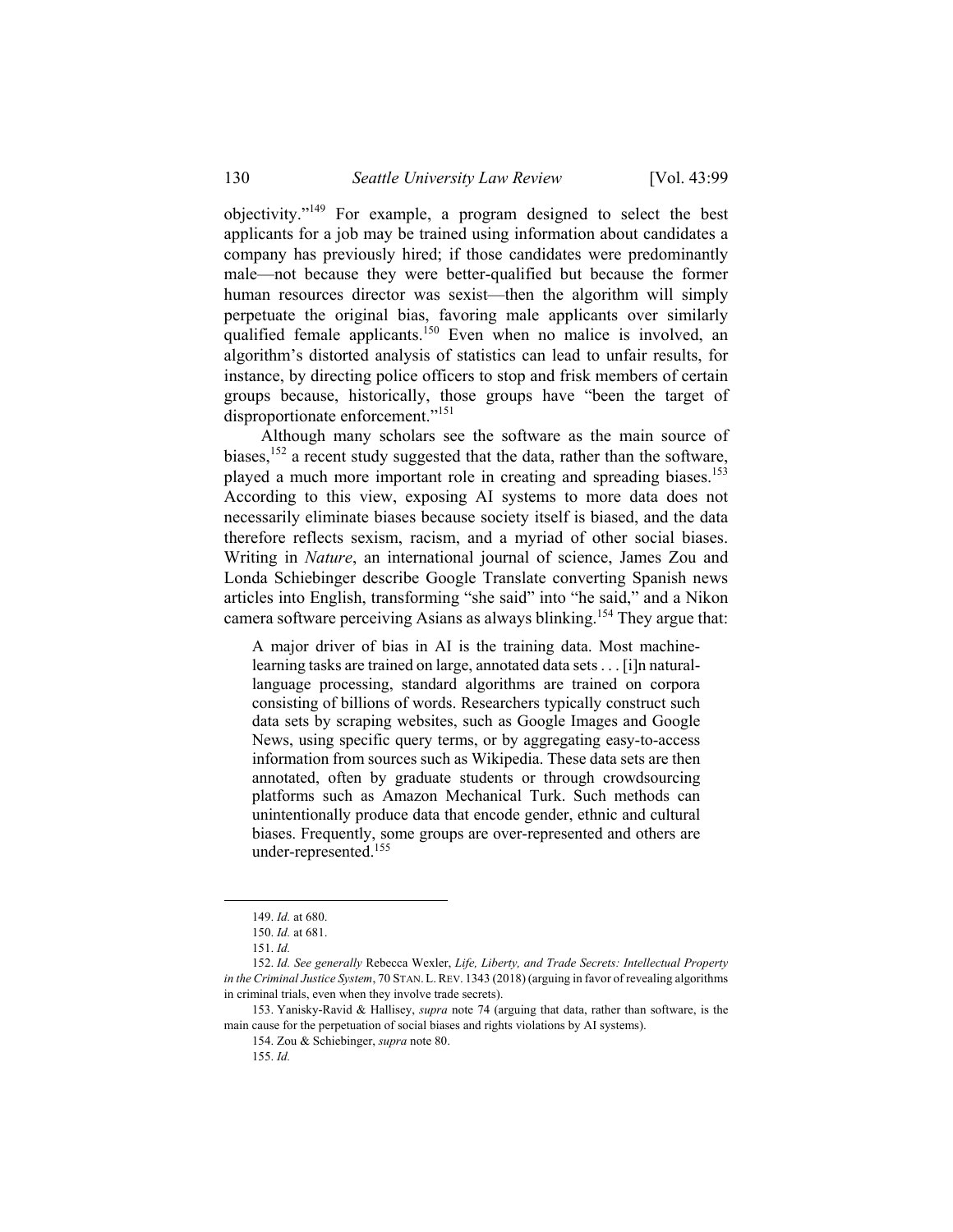Because faulty algorithms can magnify biases through feedback loops, Zou and Schiebinger note that each time a program such as Google Translate defaults to a masculine pronoun, it increases that pronoun's relative frequency on the web, "potentially reversing hard-won advances towards equity."156

Though linguist Bellos humorously advised Google Translate users to steer clear of the program unless they were familiar enough with their target language to recognize "nonsense,"157 the same users should also be on the lookout for bias. Many of those consulting AI translation services are, nonetheless, wholly unfamiliar with the languages for which they are seeking assistance and are, consequently, oblivious to any offense they may cause. We argue that when AI online translation systems switch male and female pronouns or use racist expressions, they are accurately mirroring social prejudices; however, instead of simply accepting and parroting back these prejudices, we would like to see the systems taking a more progressive linguistic stance. Previously, Yanisky-Ravid has argued that, when necessary, AI systems should disclose the data they rely on, and that an auditing and certification program for algorithms would incentivize industry to implement non-discriminatory best practices. Google is reportedly working to address its bias problems by offering both masculine and feminine translation options when both are appropriate, but so far, the improvements are limited. They are partially available, for example, only "when translating English into French, Italian, Portuguese or Spanish and when translating from Turkish to English."<sup>158</sup> How effective Google's updates will be across its entire language repertoire remains to be seen.

Regardless, the problem is that when users rely on AI online translation systems to convert a known language into an unknown one, they have no way of assessing the results and any biases remain concealed. These hidden biases are not the only problem with AI online translation systems.

### IV. TRANSLATION AND COPYRIGHT LAW: PAST, PRESENT, AND FUTURE

Translations undoubtedly require creativity, but are they best understood as original or derivative works? The legal doctrine surrounding translations has changed over time, highlighting some of the tensions present in the current copyright issues of AI-generated translations. Here, we examine these questions more closely and conclude that if translations

 <sup>156.</sup> *Id.*

 <sup>157.</sup> BELLOS, *supra* note 23, at 256.

 <sup>158.</sup> Mallory Locklear, *Google Is Working to Remove Gender Bias in Its Translations*, ENGADGET (Dec. 7, 2018), https://www.engadget.com/2018/12/07/google-remove-gender-biastranslations [https://perma.cc/2UKT-YX7J].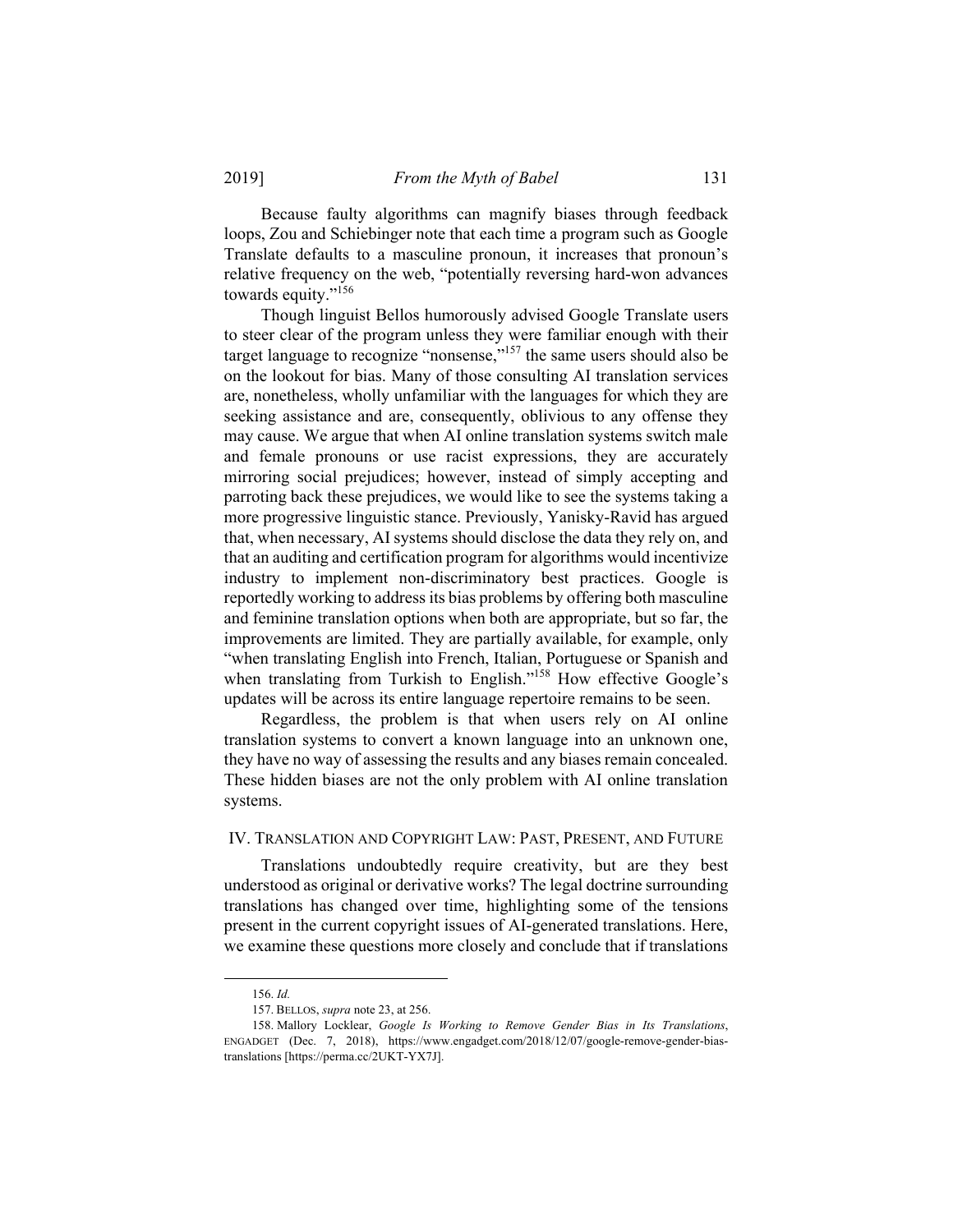continue to be classified as derivative works, a new legal and digital framework is needed to facilitate the use of AI translation systems while respecting the balancing goals of copyright law.

### *A. The Past: Translation as a New Creative Work*

Authors have not always had the right to control the production of derivative works based on their original creations: in early copyright disputes, courts held that translating books without an author's authorization was *not* infringement.<sup>159</sup> For many years, judges perceived translations, abridgements, and improvements "as intellectual products of the second comers' creativity" and believed that such new works "contributed to the advancement of knowledge—the very goal of modern copyright law."160

In the UK, some believed that a translation of a book fell outside the scope of the 1710 Statute of Anne, which provided for court enforcement of copyright law.161 In a famous English case, *Burnett v. Chetwood*, the Lord Chancellor agreed with the defendants, who stood accused of producing an unauthorized translation of a copyrighted book, that the statute "could be intended only to restrain the mechanical art of printing, and that others should not pirate the copy and gain an advantage to themselves by reprinting it" and should not apply to a translation of the book, "which in some respects may be called a different book, and the translator may be said to be the author, in as much as some skill in language is requisite thereto, and not barely a mechanic art, as in the case of reprinting in the same language."162 In other words, because translation requires great skill and does not involve rote copying, it is better viewed as original work and thus the translation of a copyrighted work should not require the permission of the original author.

Similarly, in the American case *Stowe v. Thomas*, the author Harriet Beecher Stowe sued a man for translating her copyrighted work, *Uncle Tom's Cabin*, into German and publishing it in chapters in a Philadelphia newspaper, *Die Freie Presse*. 163 She had already hired and compensated a different translator, and the authorized translation was published and copyrighted.164 The court held that the unauthorized translation did not

 <sup>159.</sup> *See* Pamela Samuelson, *The Quest for a Sound Conception of Copyright's Derivative Work Right*, 101 GEO. L.J. 1505 (2013) (referencing Stowe v. Thomas, 23 F. Cas. 201, 208 (C.C.E.D. Pa. 1853) (No. 13,514) and Burnett v. Chetwood, 35 Eng. Rep. 1008 (Ch. 1720)).

<sup>160.</sup> Samuelson, *supra* note 159, at 1507.

 <sup>161.</sup> Copyright Act of 1710 (Statute of Anne), 8 Ann. c. 21 (Gr. Brit.); *see also Burnett*, 35 Eng. Rep. 1008.

<sup>162.</sup> *Burnett*, 35 Eng. Rep. 1008.

<sup>163.</sup> *Stowe*, 23 F. Cas. 201.

<sup>164.</sup> *Id.*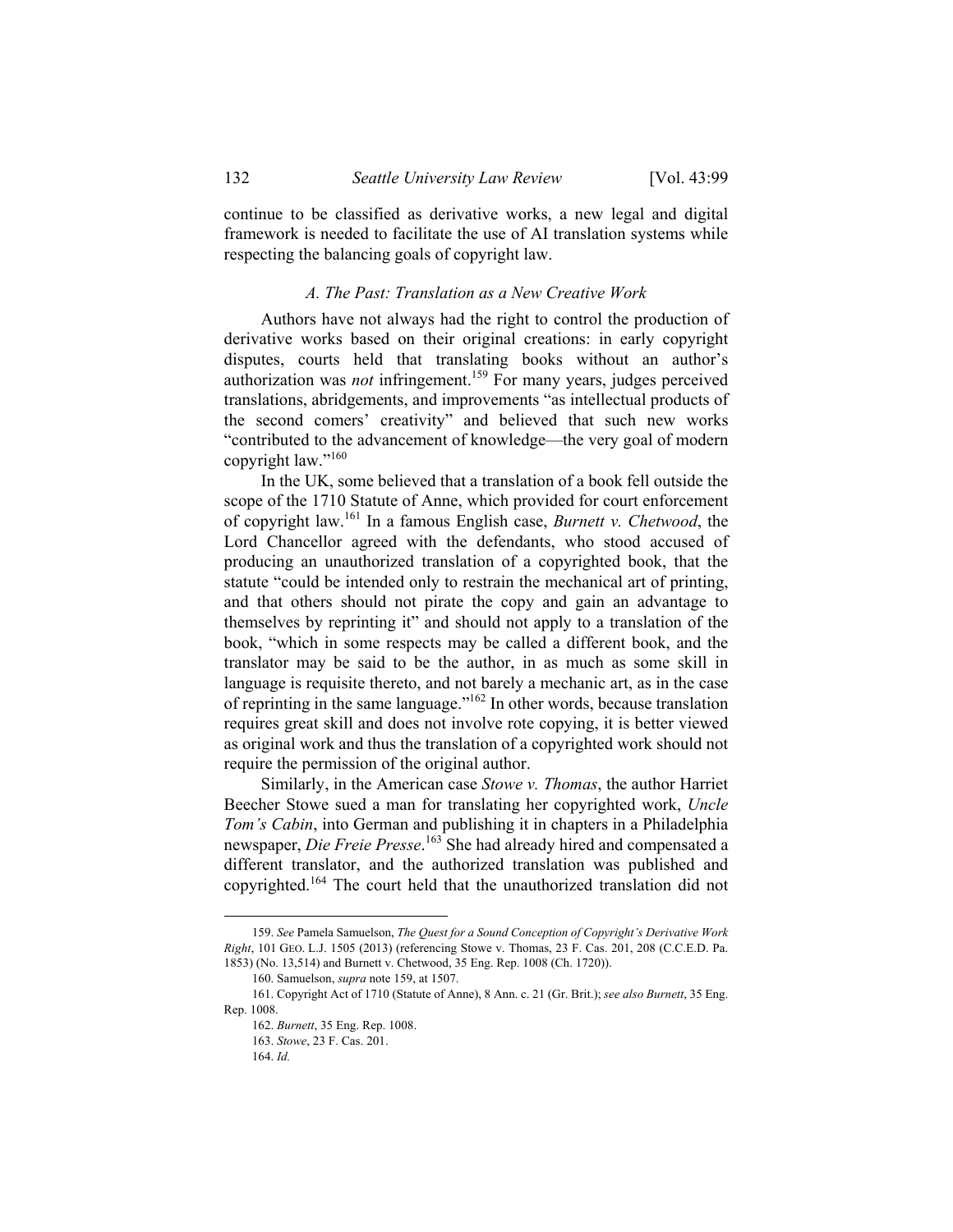violate Stowe's rights as an author because it was not a copy, but rather an inventive work that borrowed her ideas, which were not subject to copyright:

[t]o make a good translation of a work, often requires more learning, talent and judgment, than was required to write the original. Many can transfer from one language to another, but few can translate. To call the translations of an author's ideas and conceptions into another language, a copy of his book, would be an abuse of terms, and arbitrary judicial legislation.165

Nevertheless, in 1870 the United States Congress amended copyright law, providing authors with more control over the translation of their works, and in 1909, it established a careful list of derivatives that authors were allowed to manage.<sup>166</sup> There was a sense that unauthorized translations unjustly enriched the infringer and hurt demand for the original work, even if unauthorized translations were most likely "to supplant demand for authorized derivatives than to supplant demand for the original."167 Since a proliferation of bootleg translations would undermine authors' discretion in choosing how to render their original works in new markets, the law was changed to grant authors greater control over translations of their works.<sup>168</sup>

In *Shook v. Rankin*, an 1875 case from the Northern District of Illinois, complainants were the owners of an original, unpublished French manuscript that had been translated into English by a man named Jackson with the consent of the original authors.<sup>169</sup> Defendants were performers who had acted out Jackson's translation at a Chicago theater without his permission.170 They denied that Jackson had acquired any rights by his translation or copyright and argued that they intended to use a different translation, also produced with the consent of the original authors.<sup>171</sup> The court enjoined defendants from using Jackson's translation, but did not extend the injunction to the other translation.<sup>172</sup> Noting that as an authorized translator of the play, Jackson was "in the sense of the law, the

 <sup>165.</sup> *Id.* at 207.

<sup>166.</sup> *See* Samuelson, *supra* note 159, at 1508–09.

<sup>167.</sup> *Id.* at 1519.

<sup>168.</sup> *See* Daniel Gervais, *The Derivative Right, or Why Copyright Law Protects Foxes Better Than Hedgehogs*, 15 VAND.J. ENT. & TECH. L. 785, 799 (2013) ("When copyright moved doctrinally beyond literal copying, the underlying concern was the (correct) realization that other appropriations, including translation, dramatizations, and substantial (if not literal) copying, could cause an unjustified harm to a copyright holder.").

 <sup>169.</sup> Shook v. Rankin, 21 F. Cas. 1335, 1336 (C.C.N.D. Ill. 1875).

<sup>170.</sup> *Id.*

<sup>171.</sup> *Id.*

<sup>172.</sup> *Id.*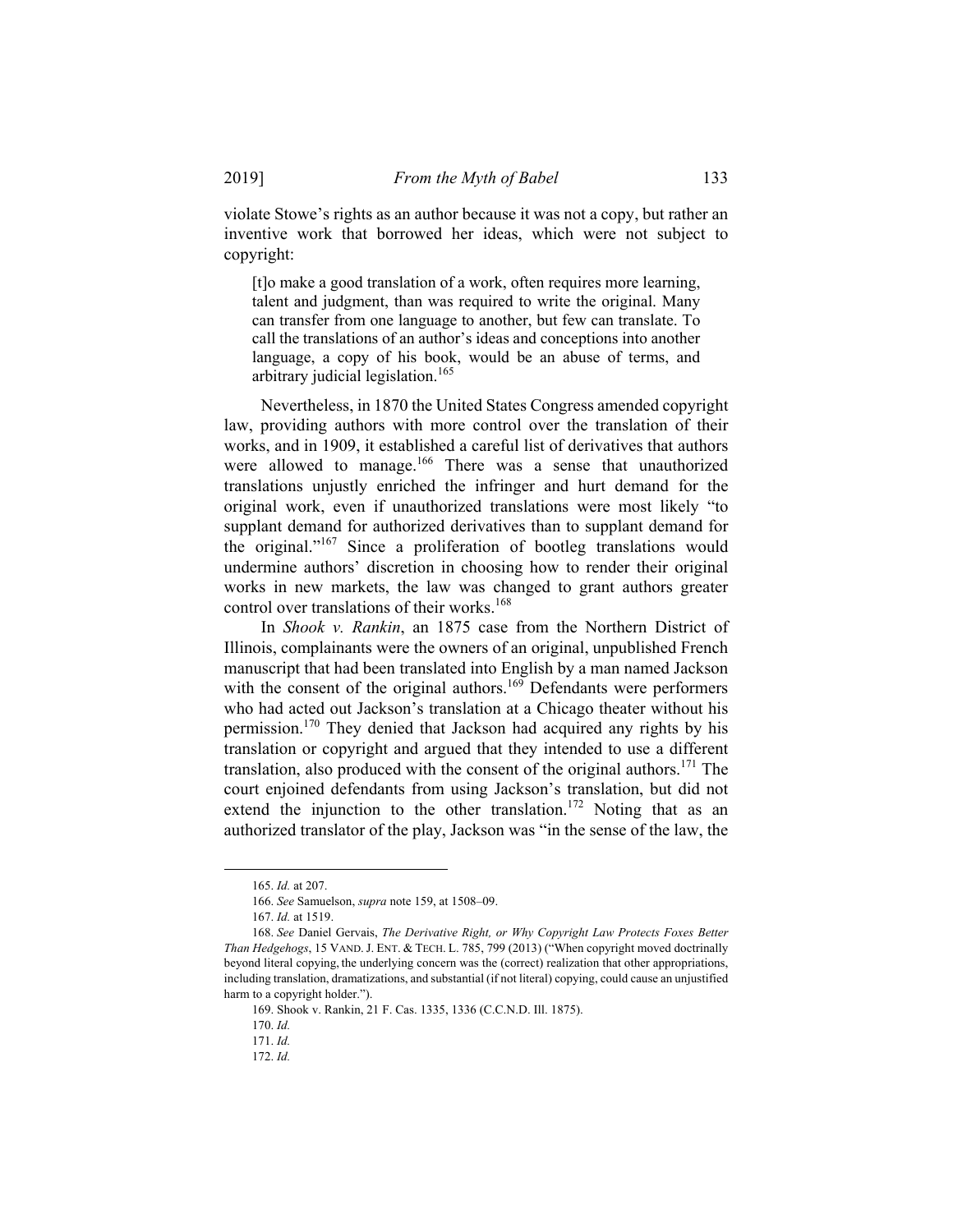author of that for which he obtained a copyright," Circuit Judge Drummond said that he failed to see why Jackson "was not protected under the law for his translation and adaptation of the work to the stage, and *of which he was in one sense the author*."173

Debates over the appropriateness of giving authors control over translations of their works have not been fully extinguished. Today, with authors' permission, translators can obtain the copyright to their translations, which then have the status of original, rather than derivative works.<sup>174</sup> In a 1987 dispute between the writer of a biography of Igor Stravinsky and the composer's former personal assistant, the latter asserted his inherited copyright to the English translations from Russian of some of Stravinsky's correspondence.175 Though the plaintiff spoke no Russian, he had hired some Russian-speaking students to do initial, literal translations of the correspondence, and "thereafter he reworked the language, exercising his own authorship to achieve a diction he considered suitable," recasting the translations "in such a way as to imitate the unusual manner in which Stravinsky spoke English."<sup>176</sup> The court agreed that Stravinsky's former assistant had a strong copyright claim to the translations, either under a theory that his reworking of them was substantial and original or under a "work for hire" theory involving the students.<sup>177</sup>

Translations of religious works have long been, and continue to be, a source of conflict. Agreeing that a translation of an English prayer-book into Hebrew was sufficiently original to be copyrightable, the court in *Merkos L'Inyonei Chinuch, Inc. v. Otsar Sifrei Lubavitch, Inc*. said that "[t]he translation process requires exercise of careful literary and scholarly judgment."178 Further, in *Society of Holy Transfiguration Monastery, Inc. v. Gregory*, a Greek Orthodox monastery that had produced original translations of ancient religious works brought a copyright infringement suit against an archbishop who had left the order and posted some of the translations on his own website.<sup>179</sup> One of the archbishop's arguments, in his defense, was that the works at issue were not original and therefore not copyrightable—that they were "merely a commixture of various ancient religious works that had previously been translated into English" with

 <sup>173.</sup> *Id.* (emphasis added).

 <sup>174. 17</sup> U.S.C. §§ 101, 103 (2018).

 <sup>175.</sup> Craft v. Kobler, 667 F. Supp. 120, 121–22 (S.D.N.Y. 1987).

<sup>176.</sup> *Id.* at 125.

<sup>177.</sup> *Id.*

 <sup>178.</sup> Merkos L'Inyonei Chinuch, Inc. v. Otsar Sifrei Lubavitch, Inc., 312 F.3d 94, 97 (2d Cir. 2002).

 <sup>179.</sup> Soc'y of Holy Transfiguration Monastery, Inc. v. Gregory, 689 F.3d 29, 35 (1st Cir. 2012).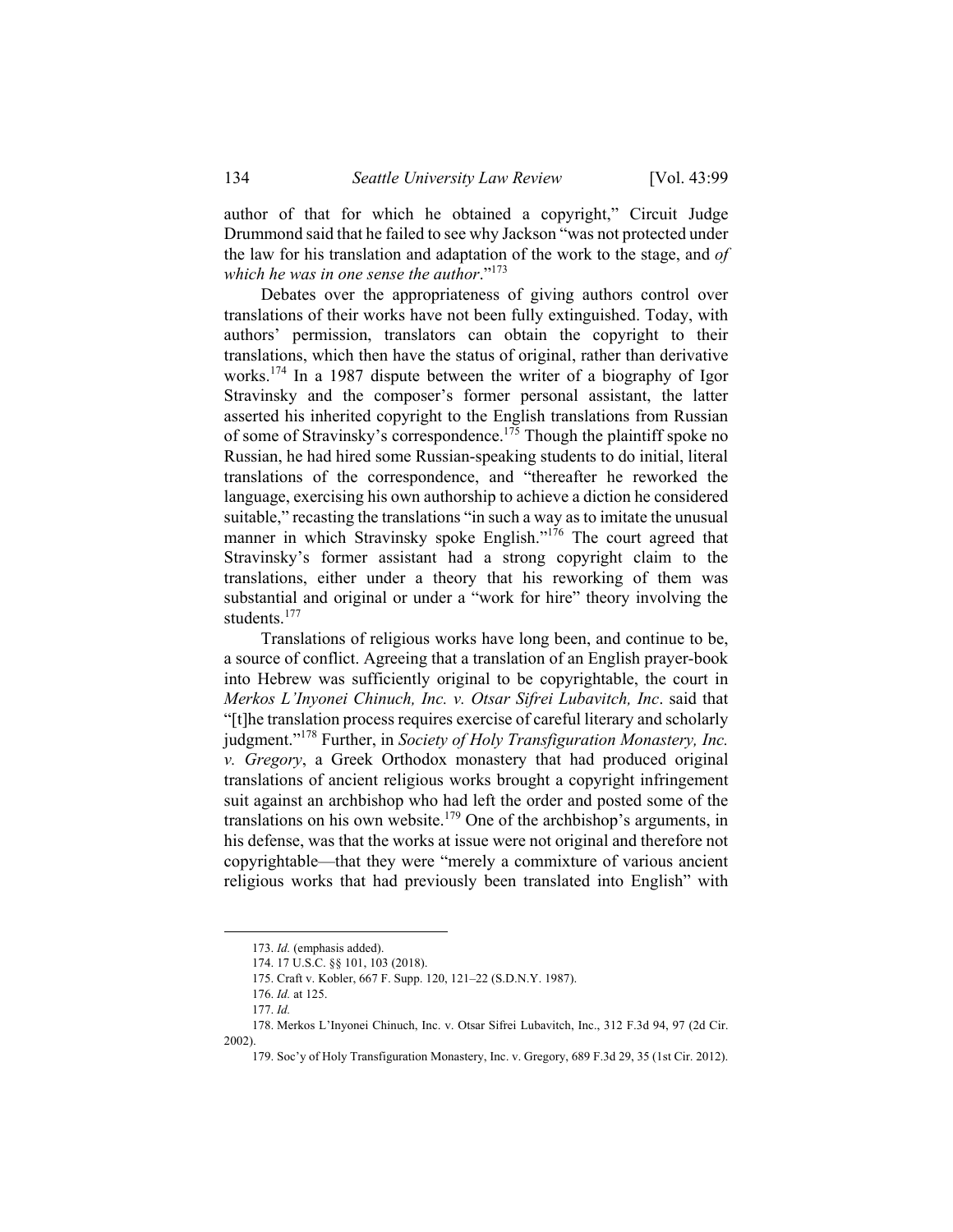minor changes.<sup>180</sup> The Monastery argued that its translations were both original and entitled to copyright protection under the Copyright Act's "express acknowledgement of the copyrightability of derivative works."<sup>181</sup> The court agreed that translations may be original and copyrightable despite being derivative, as long as "there is originality in [the works'] arrangement or selection."182 The court also rejected the archbishop's argument that the "merger doctrine," by which a copyright may be held invalid if there is only a limited number of ways to express a given idea, as "inapposite" because "the art of translation involves choices among many possible means of expressing ideas."<sup>183</sup>

By contrast, in *Signo Trading Intern. Ltd. v. Gordon*, a translator who had been commissioned by the manufacturer of an electronic translation system to translate English words into Arabic did not have a copyright claim because the lists of words did not have the requisite degree of originality and because the words on the list had been chosen by the manufacturer.<sup>184</sup>

Echoing some of the views underlying the *Chetwood* and *Stowe* opinions, in *The Scandals of Translation: Towards an Ethics of Difference*, translator, translation theorist, and historian Lawrence Venuti argues that translations are a unique category of derivative work in that they do not involve literally copying a foreign text, but instead enter "into a mimetic relation that inevitably deviates from the foreign language by relying on target-language approximations."185 Far from limiting the market for an author's work, Venuti suggests that translations may potentially expand it "by demonstrating its value abroad."186 He advocates modifying the current copyright regime to incentivize translators, so that if an author has not made use of translation rights within five years of publishing a work, the first translator or publisher to translate that work should be entitled to enjoy an exclusive translation right in the work for as long as the translation remains in print.<sup>187</sup>

We argue that debates over the originality or derivative nature of translations have thus far considered only human translators, but an urgent need still remains to consider how applicable notions of originality and derivation are to AI translations, for reasons we will discuss further.

 <sup>180.</sup> *Id.* at 46.

<sup>181.</sup> *Id.* 

<sup>182.</sup> *Id.* at 47.

<sup>183.</sup> *Id.* at 53.

 <sup>184.</sup> Signo Trading Int'l Ltd. v. Gordon, 535 F. Supp. 362, 363 (N.D. Cal. 1981).

 <sup>185.</sup> LAWRENCE VENUTI, THE SCANDALS OF TRANSLATION: TOWARD AN ETHICS OF DIFFERENCE 64 (1998).

<sup>186.</sup> *Id.*

<sup>187.</sup> *Id.* at 65–66.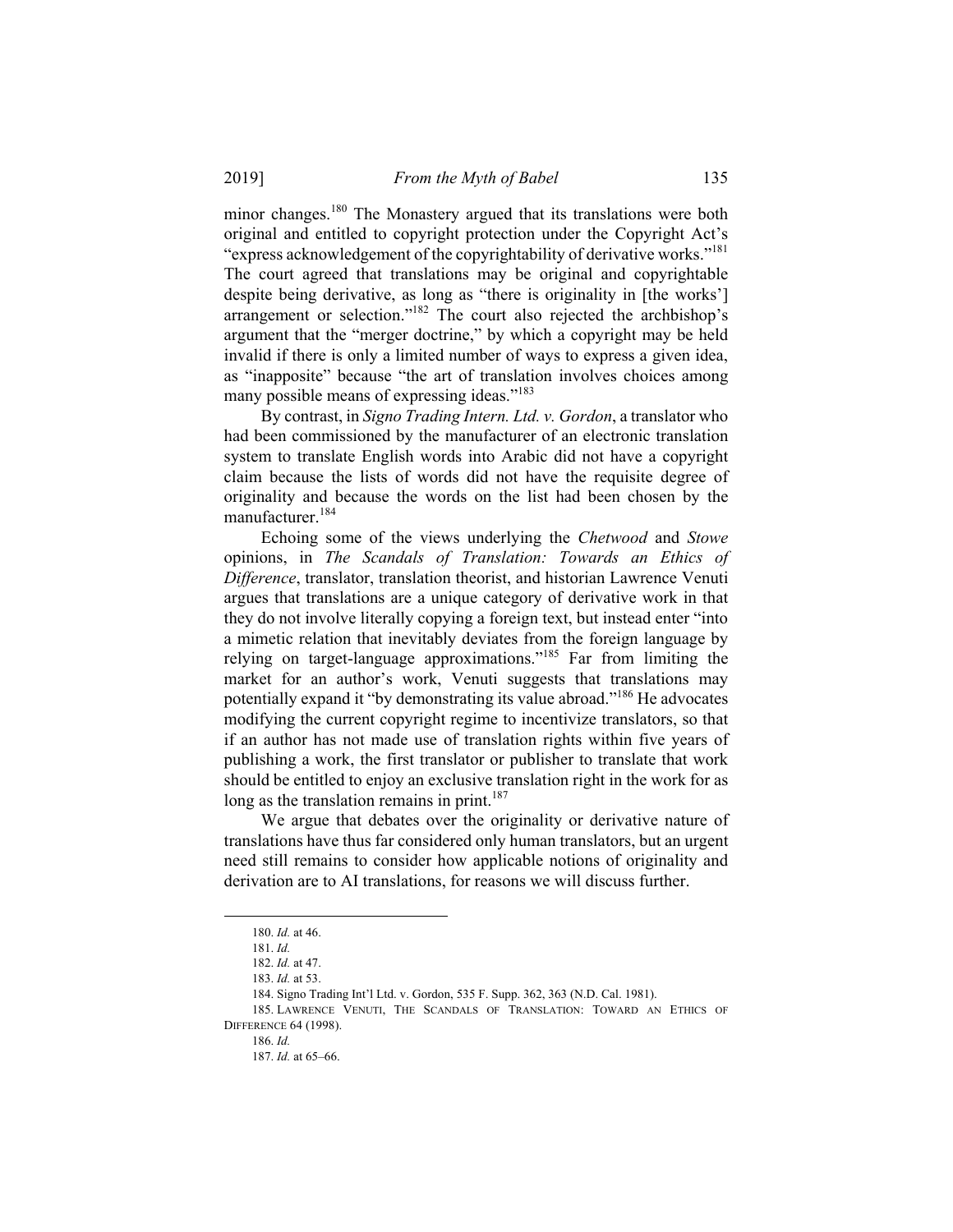### *B. The Present: Translation as a Derivative Work and the Author as Owner*

Currently, both United States law and international intellectual property law view translations as derivative works, that is, as new products containing significant portions of existing, copyrightable works.<sup>188</sup> In other words, a translated work is considered the original work dressed in a different cloak.189 Whereas in the past, translations were necessarily the work of multilingual individuals, in today's 3A era, translations may also be the product of popular AI translation programs, especially online.<sup>190</sup> However, machine translations continue to lack the sophistication of those produced by humans.<sup>191</sup>

There are five legal implications of defining translated works as derivative. First, users of AI translation systems become infringers, subject to legal penalties, when they translate copyrighted works without authors' permissions. Second, anyone who wishes to translate a copyrighted work must seek permission from the work's author, who may grant a license for the translation of the work.192 Third, users of AI translation may have to pay authors for these licenses. Fourth, the author owns the resulting translation, which is the legal default even when an author has granted permission for a work to be translated; of course, the parties can negotiate another outcome. Fifth, as long as the author owns the rights to a translation, the author is entitled to any benefits resulting from the translation; thus, the user should pay royalties to the author.<sup>193</sup>

In the United States, copyright protection extends to all "original works of authorship fixed in any tangible medium of expression, now known or later developed, from which they can be perceived, reproduced, or otherwise communicated, either directly or with the aid of a machine or

 <sup>188.</sup> *See, e.g.*, Jason L. Cohn, *The King James Copyright: A Look at the Originality of Derivative Translations of the King James Version of the Bible*, 12 J. INTELL. PROP. L. 513, 516 (2005) ("The main distinction between derivative works and original works is that original works are almost entirely created from materials and ideas that originated with the author while derivative works are based primarily on materials and ideas derived from other sources.").

<sup>189.</sup> *See* Copyright Act, 17 U.S.C. § 102 (2018); Berne Convention, *supra* note 82.

<sup>190.</sup> *See, e.g.*, Gideon Lewis-Kraus, *The Great A.I. Awakening*, N.Y. TIMES MAG. (Dec. 14, 2016), https://www.nytimes.com/2016/12/14/magazine/the-great-ai-awakening.html [https://perma. cc/Q97E-RFKA].

<sup>191.</sup> *See* Henderson, *supra* note 136 (noting that "'language' is far more than just words" and "[f]or machines to accurately translate, there needs to be as much abstract thinking as mathematical calculations").

<sup>192.</sup> *See Business Considerations in Translations*, *in* 2 LINDEY ON ENTERTAINMENT, PUBLISHING AND THE ARTS § 5:140 (3d ed. 2018) ("[T]ranslators are authors who create new works but whose rights are normally subordinated to the rights of the author of the underlying work. Most frequently, translators are engaged under work for hire agreements and obtain no copyright interest in their works.").

<sup>193.</sup> *Id.*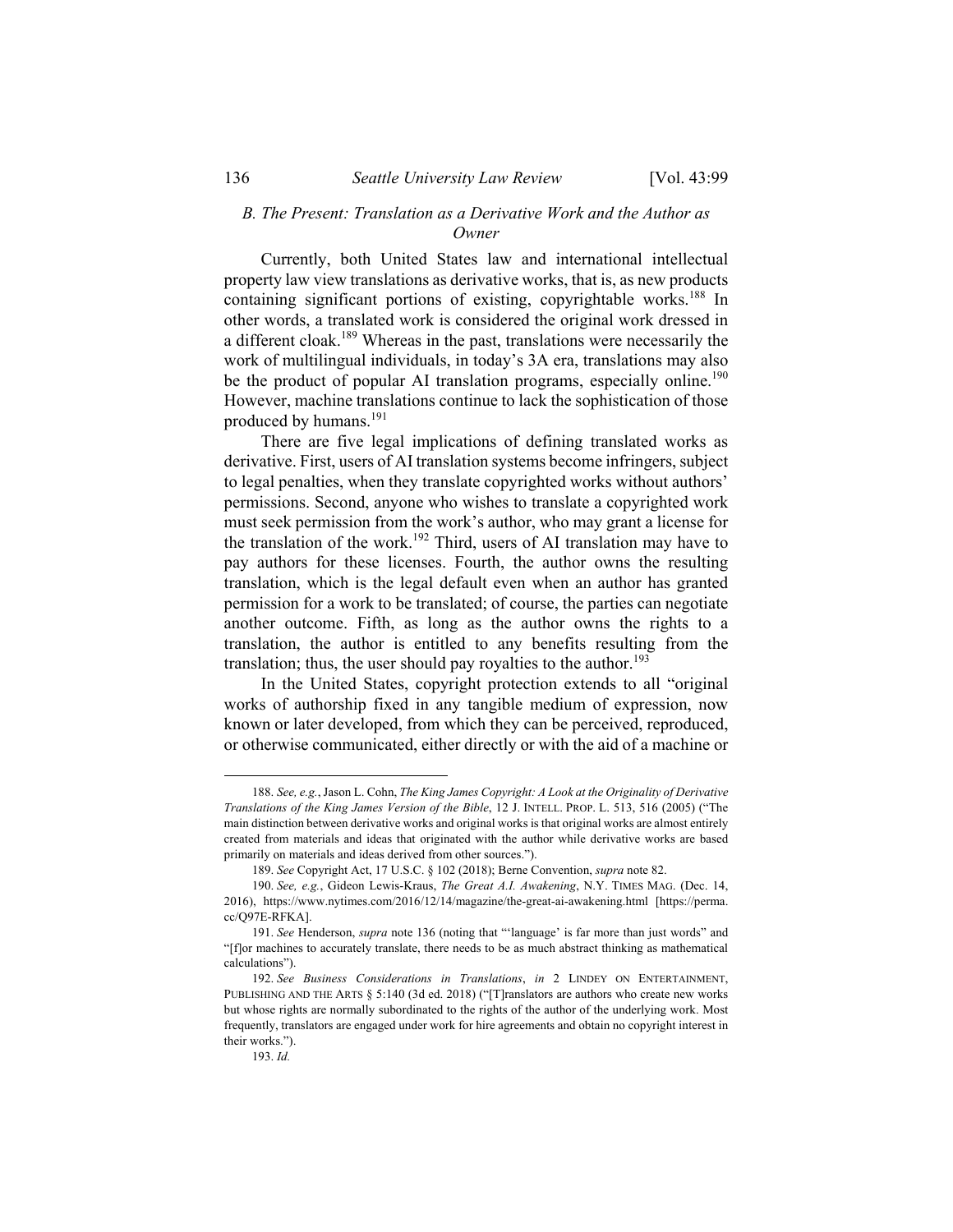device."194 Little is required to satisfy the notion of originality in United States copyright law, as the Supreme Court explained in its cornerstone copyright case, *Feist Publications, Inc. v. Rural Telephone Service Co., Inc.*: "Original, as the term is used in copyright, means only that the work was independently created by the author (as opposed to copied from other works), and that it possesses at least some minimal degree of creativity."<sup>195</sup> Examples of original works include literary, musical, dramatic, pictorial, and architectural creations.196 Internationally, the Berne Convention states that it covers "every production in the literary, scientific, and artistic domain, whatever may be the mode or form of its expression," and cites "books, pamphlets and other writings" as examples.<sup>197</sup> While the Convention does not list originality as a prerequisite for copyright protection, "most member states have an originality and independent creation requirement."<sup>198</sup>

In contrast to an original work, a derivative work is one "based upon one or more preexisting works, such as a translation, musical arrangement, dramatization, fictionalization, motion picture version, sound recording, art reproduction, abridgment, condensation, or any other form in which a work may be recast, transformed, or adapted."<sup>199</sup> International copyright law considers translation an important form of derivative work.<sup>200</sup> The 1886 Berne Convention first addressed the issue of copyright and translation at the global level, granting authors the exclusive right to make or authorize translations of their works for ten years.<sup>201</sup> The 1896 revision to the Convention extended this right to cover the entire copyright term, and the 1908 revision "finally assimilated the translation right into general reproduction rights."202

Among the exclusive rights granted to authors of original works, the Berne Convention lists "the right to translate"<sup>203</sup> and "moral rights" which encompass **"**the right to claim authorship of the work and the right to object to any mutilation, deformation or other modification of, or other derogatory action in relation to, the work that would be prejudicial to the

1

 <sup>194. 17</sup> U.S.C. § 102(a) (2018).

 <sup>195.</sup> Feist Publ'ns, Inc. v. Rural Tel. Serv. Co., 499 U.S. 340, 345 (1991).

<sup>196.</sup> *Id.*

 <sup>197.</sup> Berne Convention, *supra* note 82, at art. 1.

 <sup>198.</sup> Susanna Frederick Fischer, *Dick Whittington and Creativity: From Trade to Folklore, From Folklore to Trade*, 12 TEX. WESLEYAN L. REV. 5, 23 (2005).

 <sup>199. 17</sup> U.S.C. § 101 (2018).

 <sup>200.</sup> Berne Convention, *supra* note 82, at art. 2.

 <sup>201.</sup> Ketzan, *supra* note 47, at 208–09.

<sup>202.</sup> *Id.* at 209.

 <sup>203.</sup> Berne Convention, *supra* note 82*,* at art. 8.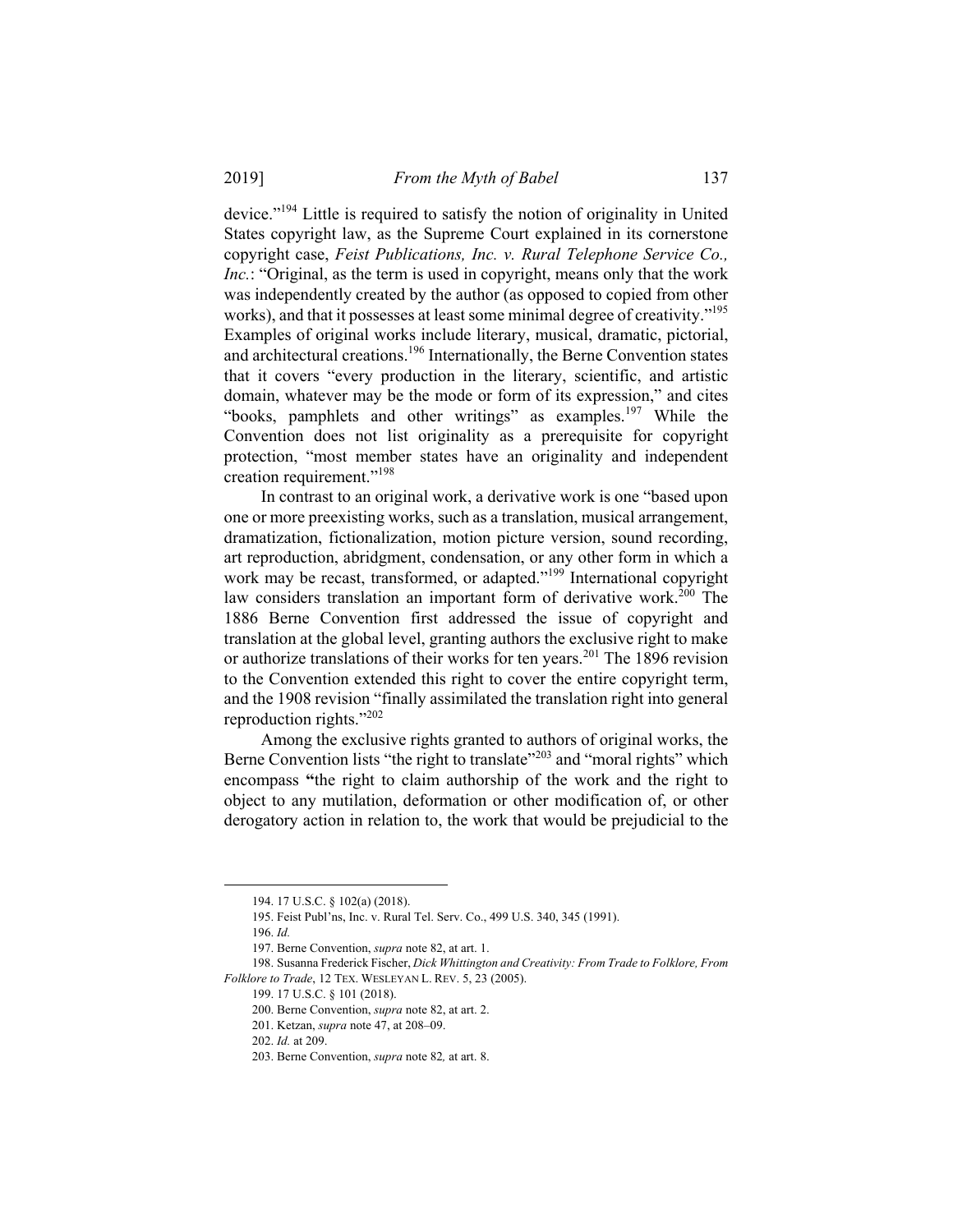author's honor or reputation."204 Since translations are derivative, authors may protect the moral rights to their works by giving or withholding their consent to commercial translations of their works.<sup>205</sup>

# *C. The Future Is Already Here: Are the Products of AI Translation Derivative Works?*

Authors own their copyrightable works. Therefore, applying the derivative work doctrine to AI translation means that users of online AI translation programs—including, but not limited to, Google Translate infringe stakeholders' rights by creating unauthorized derivative works.

We argue that in the 3A era this conclusion faces challenges. First, as globalization has made the notion of community international, online translation tools have become a primary means of participating in cultural life, enjoying the arts, and sharing in scientific advancement, as well as seeking, receiving, and imparting "information and ideas of all kinds."<sup>206</sup> Allowing citizens to become acquainted with poems, stories, news and other written material online through internet access is especially important where access to such material offline may be limited or nonexistent. Following this logic, the international community agreed in the Marrakesh Treaty to create an exception to copyright law so that visually impaired persons, who often lack access to writings, could access copyrighted written materials by using digital tools to transfer the words to audible form.207 On the other hand, the Universal Declaration of Human Rights also guarantees the moral rights of authors, and even where works are translated by machines, copyright law and the derivative works doctrine are applicable.<sup>208</sup>

AI online translation services are not human; however, humans are the investors in and software designers of AI translation programs, and they turn a profit from the use of these programs in the marketplace. In *Naruto et al. v. David Slater*, the Ninth Circuit, citing the United States Copyright Office, held that non-human animals could not be copyright holders, associating authorship with a person's control over a work.<sup>209</sup> In

 <sup>204.</sup> *Summary of the Berne Convention for the Protection of Literary and Artistic Works (1886)*, WORLD INTELLECTUAL PROP. ORG., http://www.wipo.int/treaties/en/ip/berne/summary\_berne.html [https://perma.cc/3HW6-7D23].

<sup>205.</sup> *Id.*

<sup>206.</sup> *See* Universal Declaration of Human Rights, G.A. Red. 217A (III), U.N. Doc A/810 art. 27, at 71 (1948); *see also* International Covenant on Civil and Political Rights art. 19(2), Dec. 19, 1966, 999 U.N.T.S. 171.

<sup>207.</sup> *See* Kaminski & Yanisky-Ravid, *Marrakesh Treaty*, *supra* note 51.

<sup>208.</sup> *See* sources cited *supra* note 125.

 <sup>209. &</sup>quot;We must determine whether a monkey may sue humans, corporations, and companies for damages and injunctive relief arising from claims of copyright infringement . . . [W]e conclude that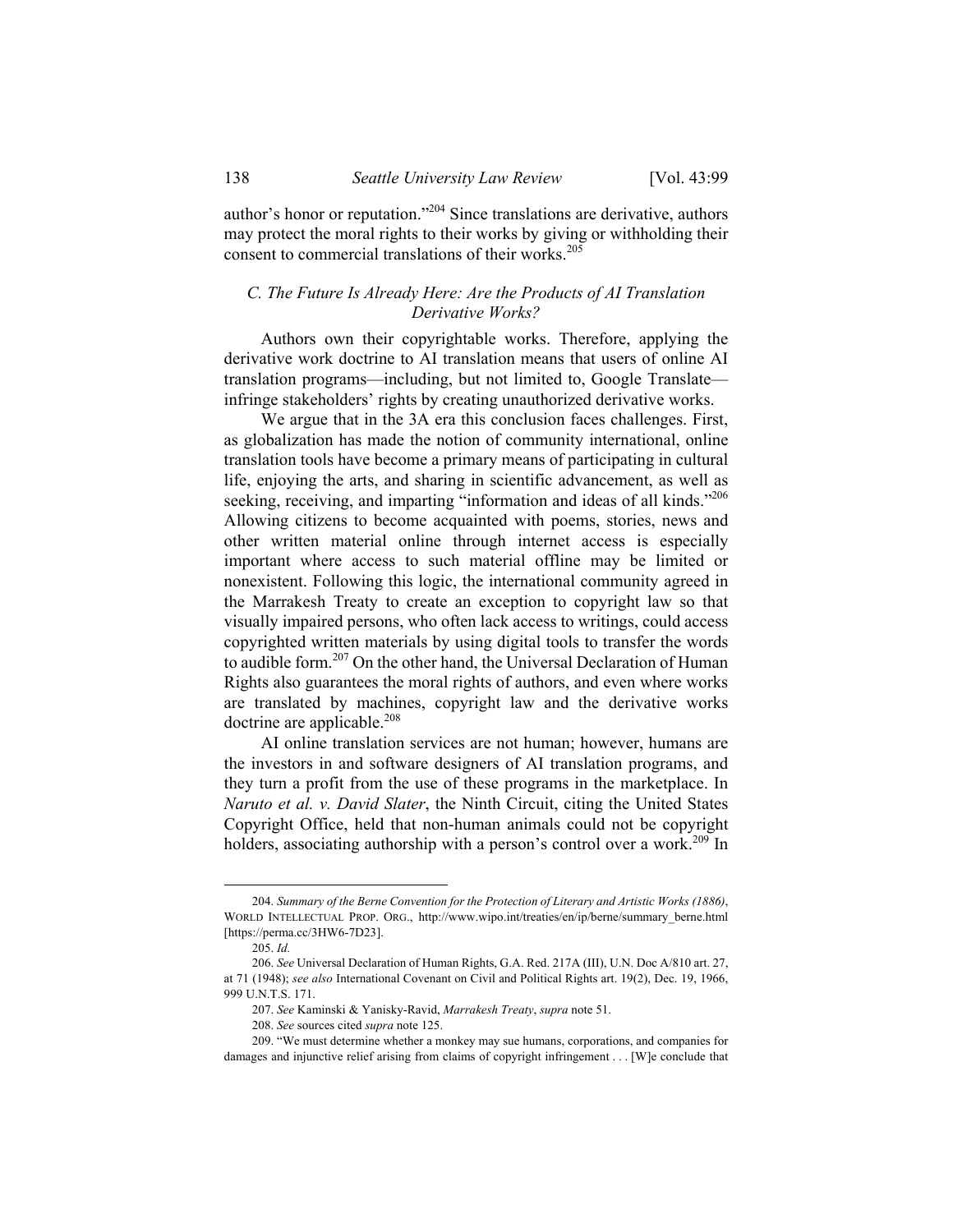*Naruto*, an Indonesian macaque was found to have no copyright in a selfie he had taken with a photographer's camera because the Copyright Act makes no mention of non-human animals; $^{210}$  United States courts have repeatedly referred to "persons" or "human beings" when analyzing copyright authorship. Following the logic of the *Naruto* case, which awarded authorship of the photograph to the photographer who set up the camera, AI online translation authorship lies with the private companies financing and developing the AI software. Naruto was not a participant in the human economy, but companies such as Google are.

Another consideration is the active role users play in generating new AI translations by providing corrections and suggested improvements. There is a strong argument that existing copyright law fails to capture this scenario, which sees many people contributing to a machine's translation. Even if the software that allows a machine to translate is the result of programming and data-feeding by humans, who could be considered the authors of whatever the machine generates, the presence of other contributors muddies the waters. Consider the parallels with open-source software: "Open source licenses . . . allow software to be freely used, modified, and shared."211 The code in programs such as Linux "is free and available to the public to view, edit, and—for users with the appropriate skills—to contribute to."212 On AI online translation platforms, should contributors be entitled to a share of the profits from their work? The precise terms under which contributors correct online AI translations are often unclear, yet the companies producing the software systems benefit greatly from user contributions. Another relevant parallel is with the comment sections of major news websites, where individuals contribute their insights regarding current events and drive traffic to the websites. Should they have no intellectual property rights to their comments? We argue that the law is unclear on these issues, which are central to AI online translation platforms.

Finally, the broad, far-reaching use of AI online translation systems on computers and smartphones around the globe makes their post-hoc regulation through the application of existing law difficult, as consumers

1

this monkey—and all animals, since they are not human—lacks statutory standing under the Copyright Act." Naruto v. Slater, 888 F.3d 418, 420 (9th Cir. 2018).

<sup>210.</sup> *Id.*

<sup>211.</sup> *See, e.g.*, *Licenses & Standards*, OPENSOURCE.ORG, https://opensource.org/licenses [https: //perma.cc/B8GP-X2BS].

<sup>212.</sup> *See What is Linux?*, OPENSOURCE.ORG, https://opensource.com/resources/linux [https: //perma.cc/ST9W-PCBM].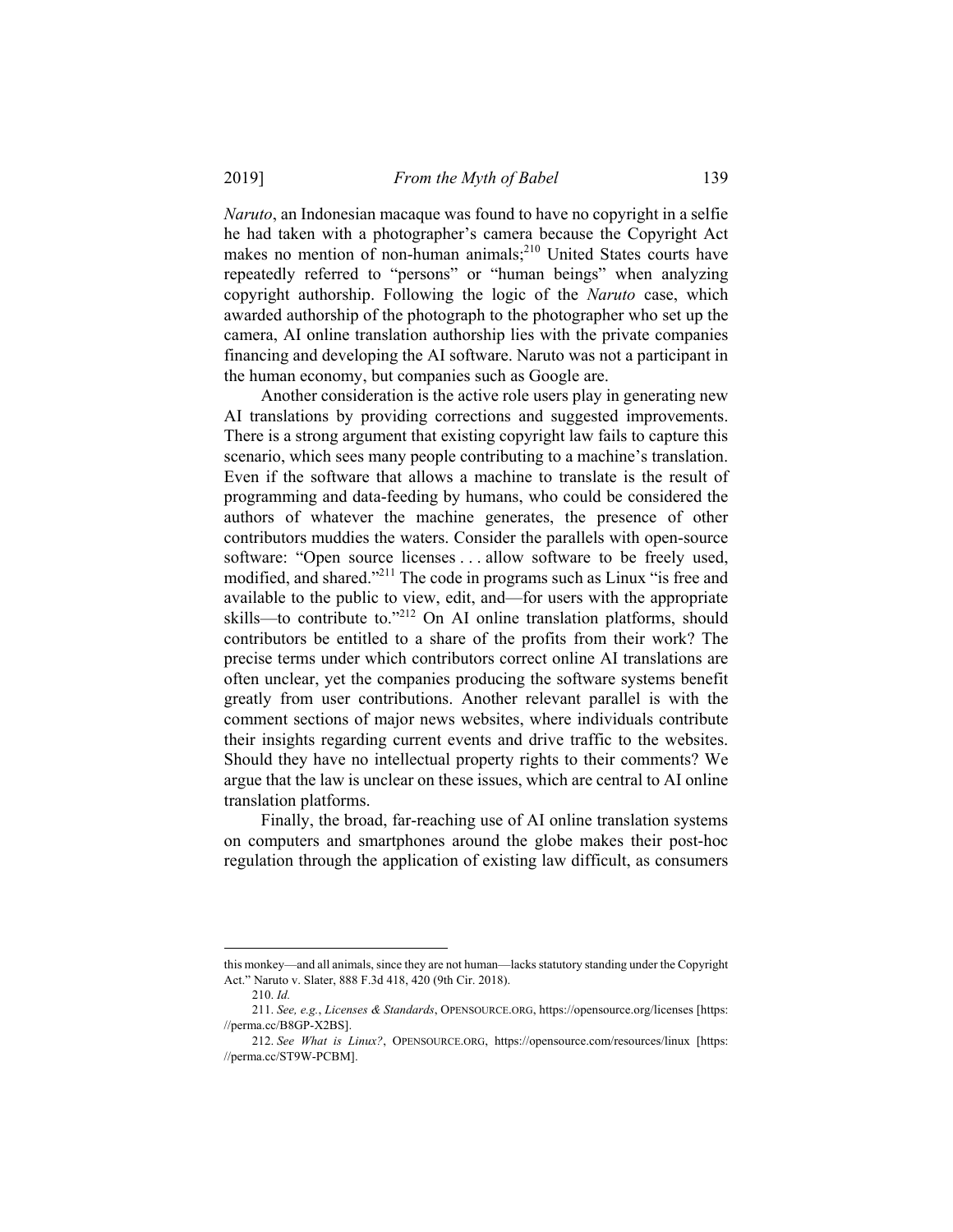have grown accustomed to using these tools.<sup>213</sup> Enforcing existing copyright law would be akin to banning all music downloads in the Napster  $case^{214}$ —possible, but what would be the result and would it best serve the balancing goals of copyright law?

Taken together, these challenges posed by AI translation online reveal a glaring legal void. The popularity of AI online translation and its importance should prompt us to consider how the law can efficiently address these issues. There are three approaches to address this question: (1) existing law can sufficiently address these new situations and nothing need be done save enforce copyright law and shut down online AI translation programs; (2) IP laws in general, including copyright laws, are so outdated as to be unusable when examining AI systems; $^{215}$  and (3) certain sections of copyright law have become outdated, and amendments to existing law that take technological innovation into consideration are necessary. Consider, for instance, that AI systems such as New Rembrandt, are capable of producing their own art work and inventions; these developments are not unlike AI translation. Yanisky-Ravid and Luis–Antonio Velez–Hernandez previously suggested revising the legal understanding of the term "creativity" so that it might encompass artworks generated by AI systems. $2^{16}$  Here, we argue that while the balancing goals of intellectual property laws remain relevant, AI systems present such significant challenges to existing legislation and regulation that new legal and digital tools are needed. $217$ 

### V. RETHINKING COPYRIGHT'S APPLICABILITY TO AI TRANSLATION

Current copyright law defines users of AI translation tools as lawbreakers, subject to severe penalties for their infringement. The following discussion re-examines copyright law in the 3A Era and challenges the system to better address and regulate the near-universal use of AI translation systems. We first analyze the use of this advanced technology from the perspective of copyright law before discussing the troubling ramifications of this analysis and how to address them. Like many other web-based products and services, AI translation systems pose

 <sup>213.</sup> *See* Alex Suskind, *15 Years After Napster: How the Music Service Changed the Industry*, DAILY BEAST (June 6, 2014), https://www.thedailybeast.com/15-years-after-napster-how-the-musicservice-changed-the-industry [https://perma.cc/7K82-LF8E].

 <sup>214.</sup> For further discussion of Napster, see *infra* notes 257–269.

<sup>215.</sup> *See, e.g.*, Yanisky-Ravid, *Generating Rembrandt*, *supra* note 7, at 663–64.

<sup>216.</sup> *See* authorities cited *supra* note 88.

<sup>217.</sup> *See, e.g.*, Shlomit Yanisky-Ravid & Kenneth S. Kwan, *3D Printing, the Road Ahead: The Digitization of Products When Public Safety Meets Intellectual Property Rights—A New Model*, 38 CARDOZO L. REV. 921 (2017) (discussing the intersection of safety and intellectual property concerns related to AI-generated products).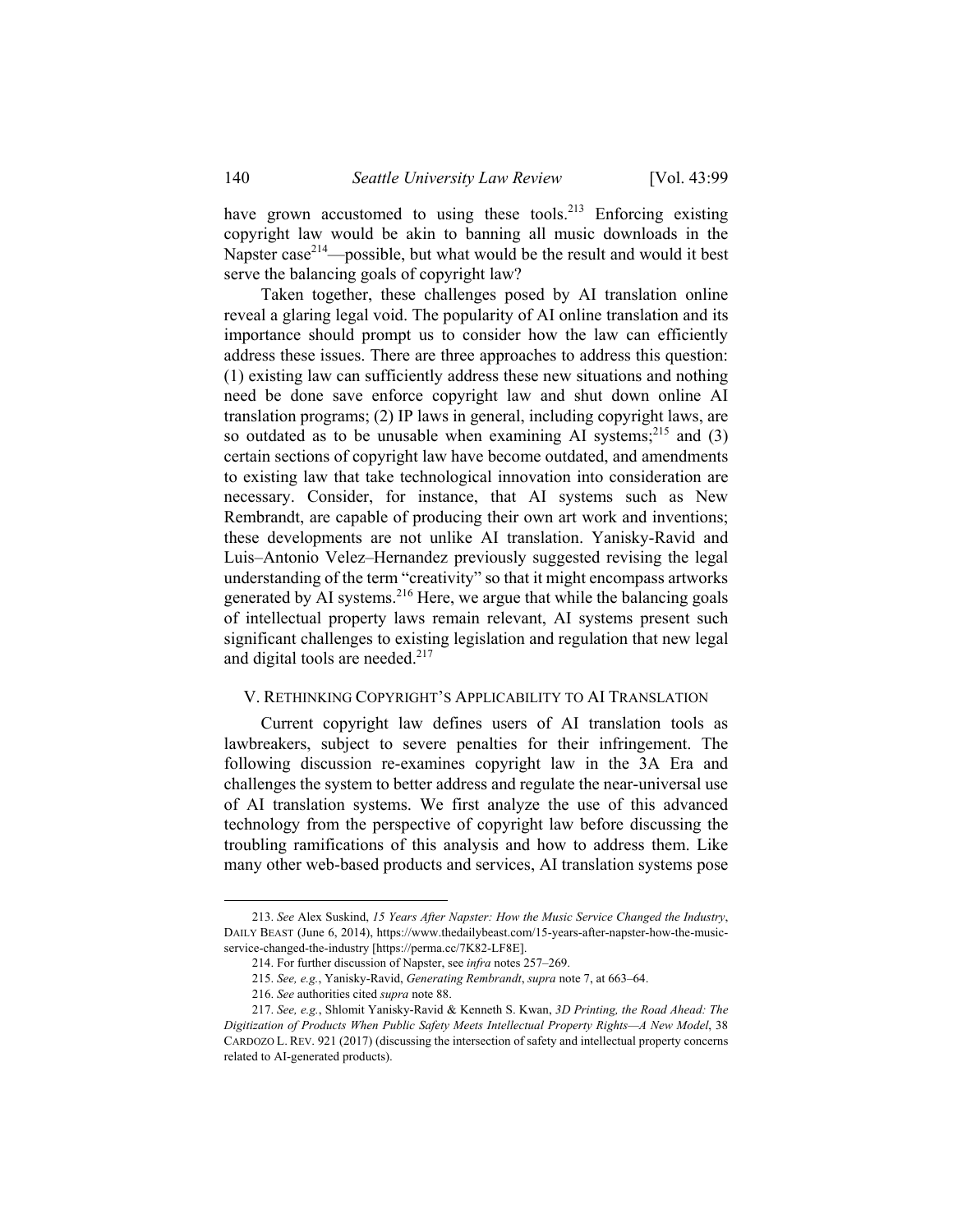specific copyright conundrums that, left unexamined, lead to a poor balancing of the interests at the heart of intellectual property law.

# *A. Theoretical Justifications: The Tension Between Authors' Rights and Sharing Knowledge*

Justifications for intellectual property laws and copyright take various forms, but all wrestle with the fundamental tension between the rights of creators and those of society at large.<sup>218</sup> This friction has shaped international agreements such as the Berne Convention and the domestic copyright laws of different countries. In this Article, we examine the theoretical underpinnings of intellectual property law and how they apply to AI-generated translation systems. We argue that this analysis provides a useful frame of reference for examining the copyright issues of autonomous AI translation online.

Three traditional, internationally-dominant frameworks exist for justifying or limiting intellectual property laws: the Utilitarian (or Law and Economics) theory; the Labor theory; and the Personality theory. Analysis of these traditional justifications, which all favor giving authors rights in their creative works, indicates that copyright law should protect authors from unauthorized online translation of these works. $219$ 

However, two other, more recent justifications, lead to different conclusions. The first, the Distributive Justice Theory, stems from John Rawls's theory of justice and challenges the three main frameworks as promoting insufficiently egalitarian outcomes.<sup>220</sup> The second comes from Lior Zemer's work, *The Idea of Authorship in Copyright*, in which he argues in favor of a more collective, or environmental, theory of copyright based on the notion that individual creative processes are shaped by surrounding culture, and therefore, the public at large should be a joint author for every copyrighted work.<sup>221</sup> While we will briefly discuss these approaches to copyright law, it is important to note that they do not reflect existing legislation.

The United States Constitution offers a prime example of the Utilitarian justification for intellectual property rights: Article I, Section 8 grants Congress the power "[t]o promote the Progress of Science and useful Arts, by securing for limited Times to Authors and Inventors the

 <sup>218.</sup> *See, e.g.*, *supra* note 18.

<sup>219.</sup> *See* Shlomit Yanisky-Ravid, *The Hidden Though Flourishing Justification of Intellectual Property Laws: Distributive Justice, National Versus International Approaches*, 21 LEWIS & CLARK L. REV. 1, 5 (2017) (describing the theoretical justifications for intellectual property and focusing on the distributive justice model).

<sup>220.</sup> *Id.* at 15–16.

<sup>221.</sup> *See generally* LIOR ZEMER, THE IDEA OF AUTHORSHIP IN COPYRIGHT (2007).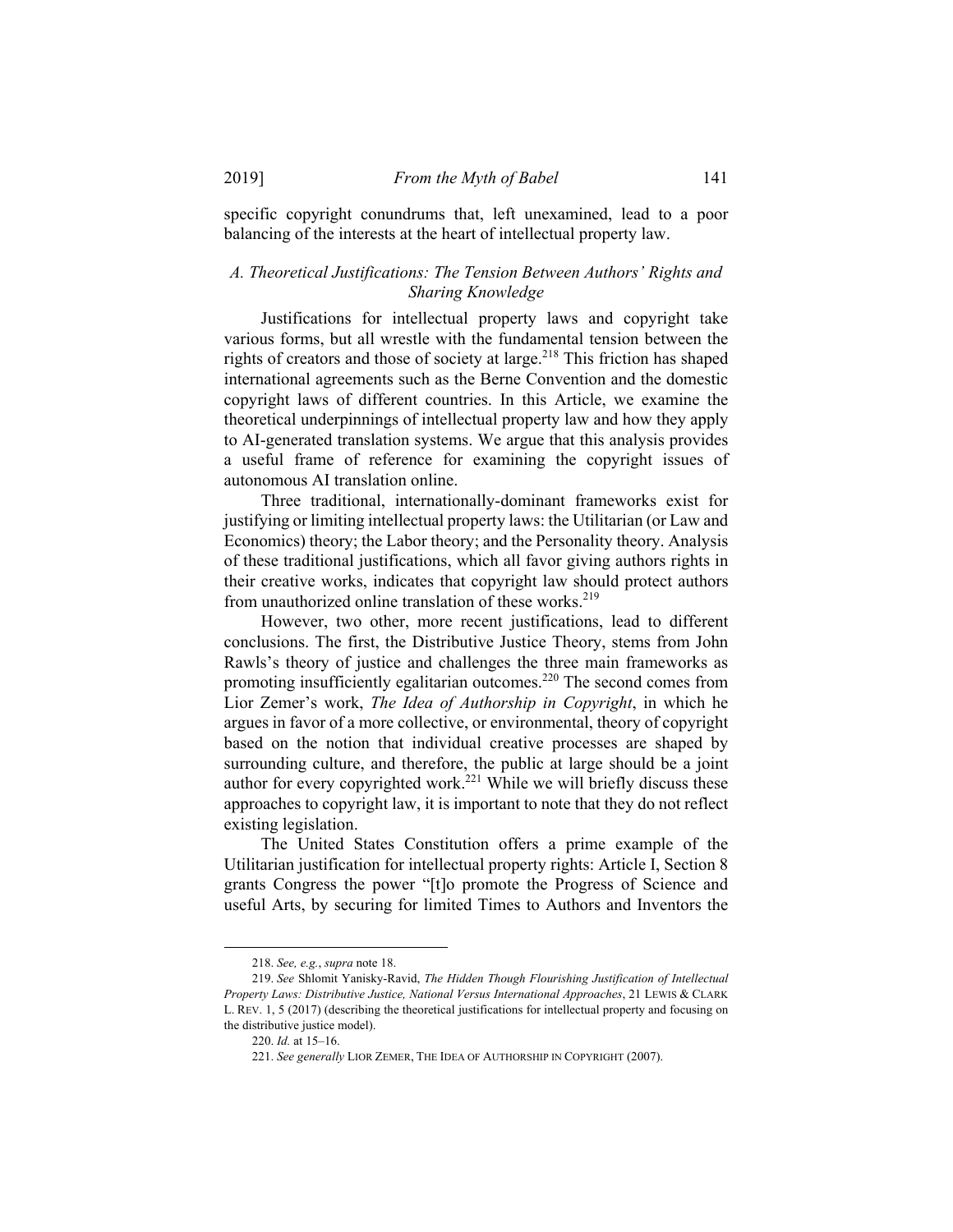exclusive Right to their respective Writings and Discoveries."<sup>222</sup> The idea is that the government creates intellectual property rights to provide creative individuals with a strong incentive to share the fruits of their labor with the public at large. "[T]he Framers intended copyright itself to be the engine of free expression. By establishing a marketable right to the use of one's expression, copyright supplies the economic incentive to create and disseminate ideas."<sup>223</sup> Absent such protections, free-riders, who had not invested any efforts, time, money, or creative work could pilfer the ideas of hard-working creative individuals who might be discouraged enough to renounce their imaginative pursuits at a loss to the general public.<sup>224</sup> By granting artists, scientists, or writers exclusive rights over their works for a limited number of years, this approach balances providing creative individuals with benefits and furthering the public good. Currently, copyright in the United States typically lasts for the life of the author plus seventy years, with some variation in the case of works made for hire or those made anonymously, or pseudonymous.225 According to a Utilitarian theory of intellectual property, any regulation of AI online translation programs must function as an incentive to authors to share their works with the general public.

The Labor theory of intellectual property, which has strongly influenced U.K. law, has Lockean underpinnings. In the Second Treatise on Government, John Locke argued that

Though the earth and all inferior creatures be common to all men, yet every man has a "property" in his own "person." This nobody has any right to but himself. The "labour" of his body and the "work" of his hands, we may say, are properly his. Whatsoever, then, he removes out of the state that Nature hath provided and left it in, he hath mixed his labour with it, and joined it to something that is his own, and thereby makes it his property . . . For this "labour" being the unquestionable property of the labourer, no man but he can have a right to what that is once joined to, at least where there is enough, and as good left in common for others.<sup>226</sup>

 <sup>222.</sup> U.S. CONST. art. I, § 8, cl. 8.

 <sup>223.</sup> Harper & Row Publishers, Inc. v. Nation Enters., 471 U.S. 539, 558 (1985).

<sup>224.</sup> *See, e.g*., Matt Jackson, *Harmony or Discord? The Pressure Toward Conformity in International Copyright*, 43 IDEA 607, 614–15 (2003). "Intellectual property is particularly susceptible to freeriders since a disproportionate share of the expense involved in creating intellectual property goes toward the creation of the first copy. These first-copy costs can only be recouped if the creator can control the distribution of successive copies." *Id.*

<sup>225.</sup> *How Long Does Copyright Protection Last?*, U.S. COPYRIGHT OFF., https://www. copyright.gov/help/faq/faq-duration.html [https://perma.cc/KS7P-DNWA].

 <sup>226.</sup> JOHN LOCKE, SECOND TREATISE OF GOVERNMENT 17 (2004).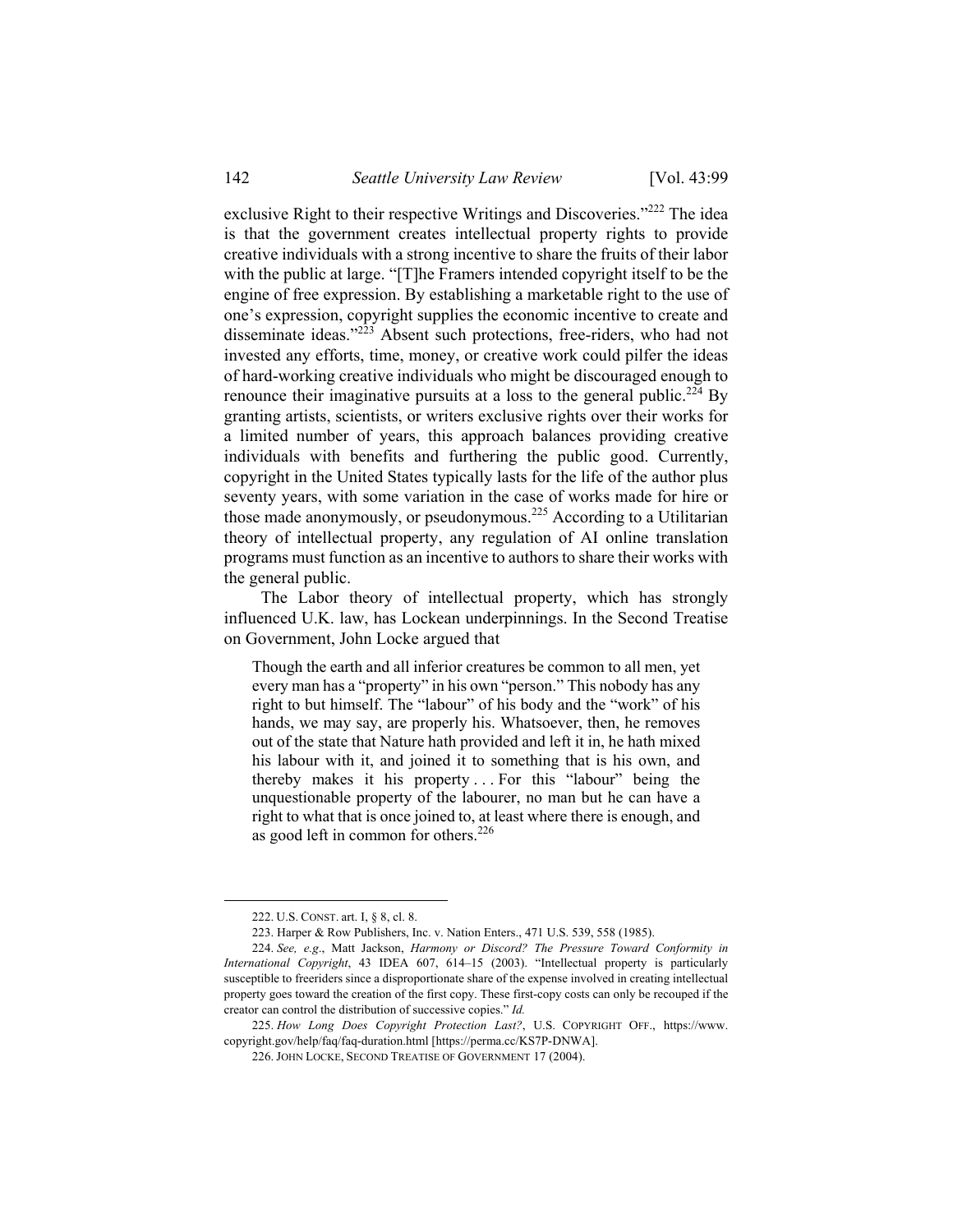Applied to copyright, this philosophy seeks to balance benefiting authors for their strenuous efforts and ensuring that the world at large is not left empty-handed in the process. In the case of automated online translation, this model suggests that authors' consent is needed because authors have a property right in their labor.

The Personality theory focuses more on the close connection between creators and their works. Under this framework, creators should own the property rights to their creations because these are a form of highly personal self-expression.<sup>227</sup> Civil law countries such as France, Germany, and Italy favor the notion of inalienable moral rights, recognizing that works contain an expression of the personality of their authors.228 Viewed from this perspective, authors' temporary monopoly on the use of their works stems not from the effort they expended or from a government incentive to produce more, but from the intimate, unique connection authors have with their works. It also means that "corporate entities and employers who hire third parties to create works for them do not qualify as authors" because they were not involved in the deeply individual process of creation.<sup>229</sup> Following this approach, authors should be able to control if and how their works are translated using AI systems because the works are extensions of the authors as individuals.

The Distributive Justice theory challenges the first three by positing that the law should set guidelines to ensure equitable distribution of societal resources.<sup>230</sup> Relying on John Rawls' philosophical "veil of ignorance,"231 this framework invites policymakers to devise intellectual property laws while imagining that they do not know what social class they belong to and what abilities they have.<sup>232</sup> The idea is that the veil of ignorance guides policymakers toward more naturally fair results.<sup>233</sup>

 <sup>227.</sup> *See, e.g.*, Justin Hughes, *The Philosophy of Intellectual Property*, 77 GEO. L.J. 287, 345 (1988) (describing a property owner's view of "property as an expression of his self").

 <sup>228.</sup> Rigamonti, *supra* note 73, at 359 ("The copyright statutes currently in force in France, Germany, and Italy contain provisions dedicated to the protection of the rights of disclosure, attribution, integrity, and withdrawal. These rights are generally conceptualized as inalienable rights of authors in their works . . . . [M]oral rights are rights of *authors*, which is to say that only those human beings who *actually create* the work in question qualify as owners of moral rights.").

<sup>229.</sup> *Id.*

<sup>230.</sup> *See* Yanisky-Ravid, *supra* note 217, at 10.

<sup>231.</sup> *See* Chris Chambers Goodman, *Beneath the Veil: Corollaries on Diversity and Critical Mass Scholarships from Rawls' Original Position on Justice*, 13 WASH. & LEE J. CIV. RTS. & SOC. JUST. 285, 287 (2007) ("John Rawls identifies the 'original position,' in which all actors are behind a 'veil of ignorance,' such that no one knows what qualities, attributes, privileges, and abilities each person might hold. This veil of ignorance as to differences provides the first level playing field, a vacuum even, from which all can discuss and debate issues of fairness and justice without any influence of self-interest or self-preservation.").

<sup>232.</sup> *See* Yanisky-Ravid, *supra* note 217.

<sup>233.</sup> *Id.*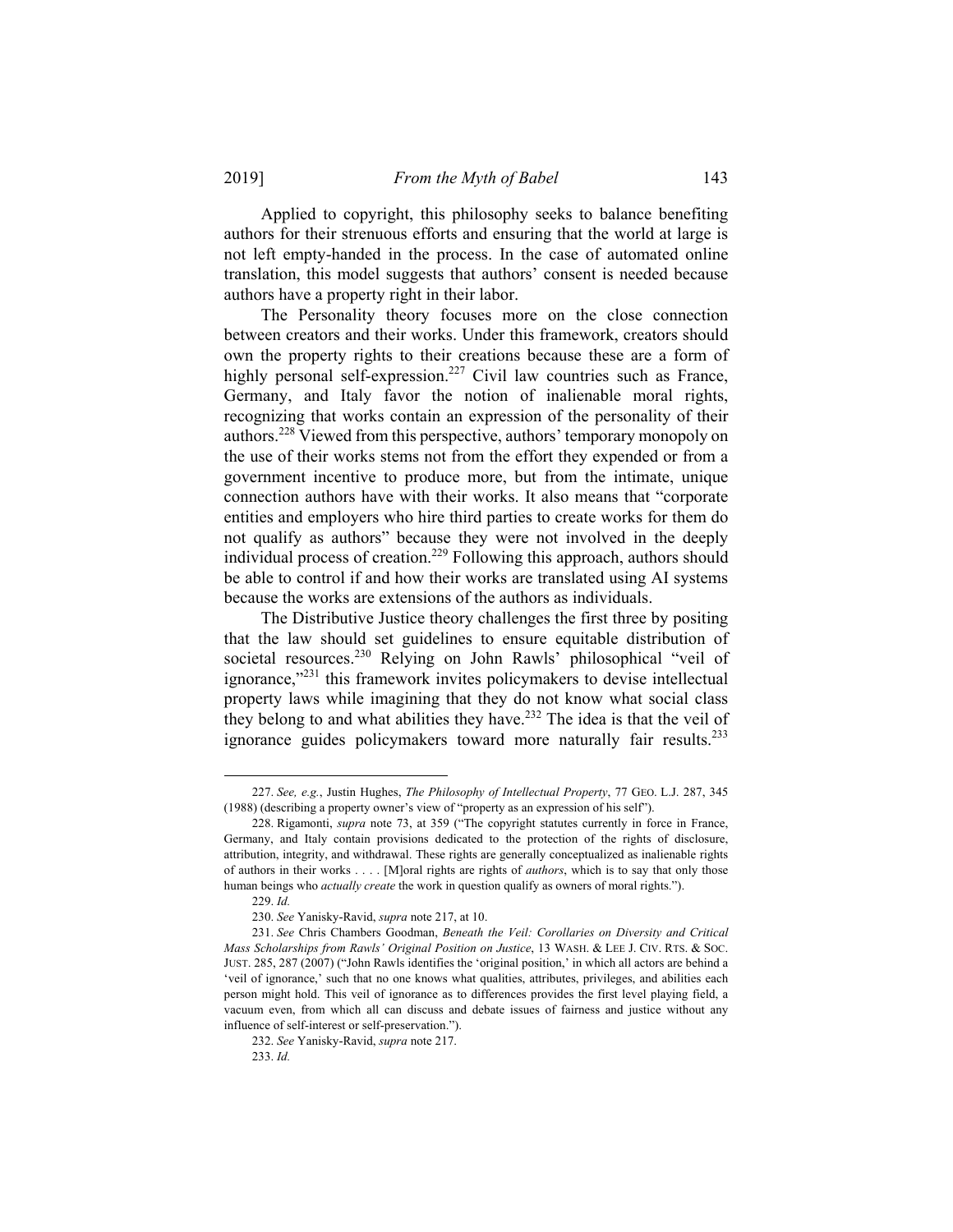Viewed this way, AI online translation programs should be limited by copyright law only to the extent that this does not cause gross inequalities of access to translated materials.

Finally, the Collective model proposed by Lior Zemer runs counter to the notion that individual authors produce anything truly original in the sense that they are always inspired by what surrounds them.234 In *The Idea of Authorship in Copyright*, he wrote that "[e]very copyrighted entity represents the creative collectivity. It is a joint enterprise of both the individual author and the public."<sup>235</sup> According to this analysis, copyright law in its existing form is based on a flawed premise of originality, and the translation by AI systems of copyrighted material online should pose no authorship obstacles, particularly as the AI systems are routinely fed on contributions from a large pool of users.

Current law espouses neither the Distributive Justice theory nor the Collective model; however, both frameworks are relevant to the ways in which existing copyright law is ill-equipped to deal with AI translations online.

### *B. The Fair Use Doctrine and AI Translation Online*

Just as the invention of the printing press both facilitated the unauthorized copying of original works and improved public access to written materials, leading to the birth of copyright law, in the twentieth and twenty-first centuries a proliferation of new internet services has led to disputes stemming from the public's unprecedented, widespread access to copyrighted material.<sup>236</sup> The internet has allowed people to share vast quantities of material with one another around the world as never before, facilitating global communication.<sup>237</sup> However, the rapid diffusion of content on the internet has also led to lawsuits as the tension between authors' rights and the public domain takes on new forms.<sup>238</sup> Time and

 <sup>234.</sup> LIOR ZEMER, THE IDEA OF AUTHORSHIP IN COPYRIGHT 1 (2007) ("Every copyrighted entity represents the creative collectivity.").

<sup>235.</sup> *Id.* at 1.

<sup>236.</sup> *See* Robert L. Shaver, *Copyright Law in the Digital Age*, 49 ADVOCATE 17 (2006) ("Before the printing press, an author was not concerned about the unauthorized copying of original works, because copying was so impractical as to be impossible. In fact, without the printing press, there was no group of authors who made a living by writing. With the printing press it became possible for an author's works to be widely disseminated, and to actually make some money by being an author. With the ability to copy came the need to control who could copy, and copyright law was born.").

 <sup>237.</sup> Am. Civil Liberties Union v. Reno, 521 U.S. 844, 117 (1997) ("It is no exaggeration to conclude that the internet has achieved, and continues to achieve, the most participatory marketplace of mass speech that this country—and indeed the world—has yet seen.").

<sup>238.</sup> *See* Christopher Gagne, *Canon AEDE: Publishers' Protections From Digital Reproductions of Works by Search Engines Under European Copyright Law*, 29 TEMP.INT'L &COMP. L.J. 203, 203 (2015) ("Google has become a household name throughout the world, offering a virtual 'one stop shop' for answers to questions on every topic imaginable. This convenience, however, comes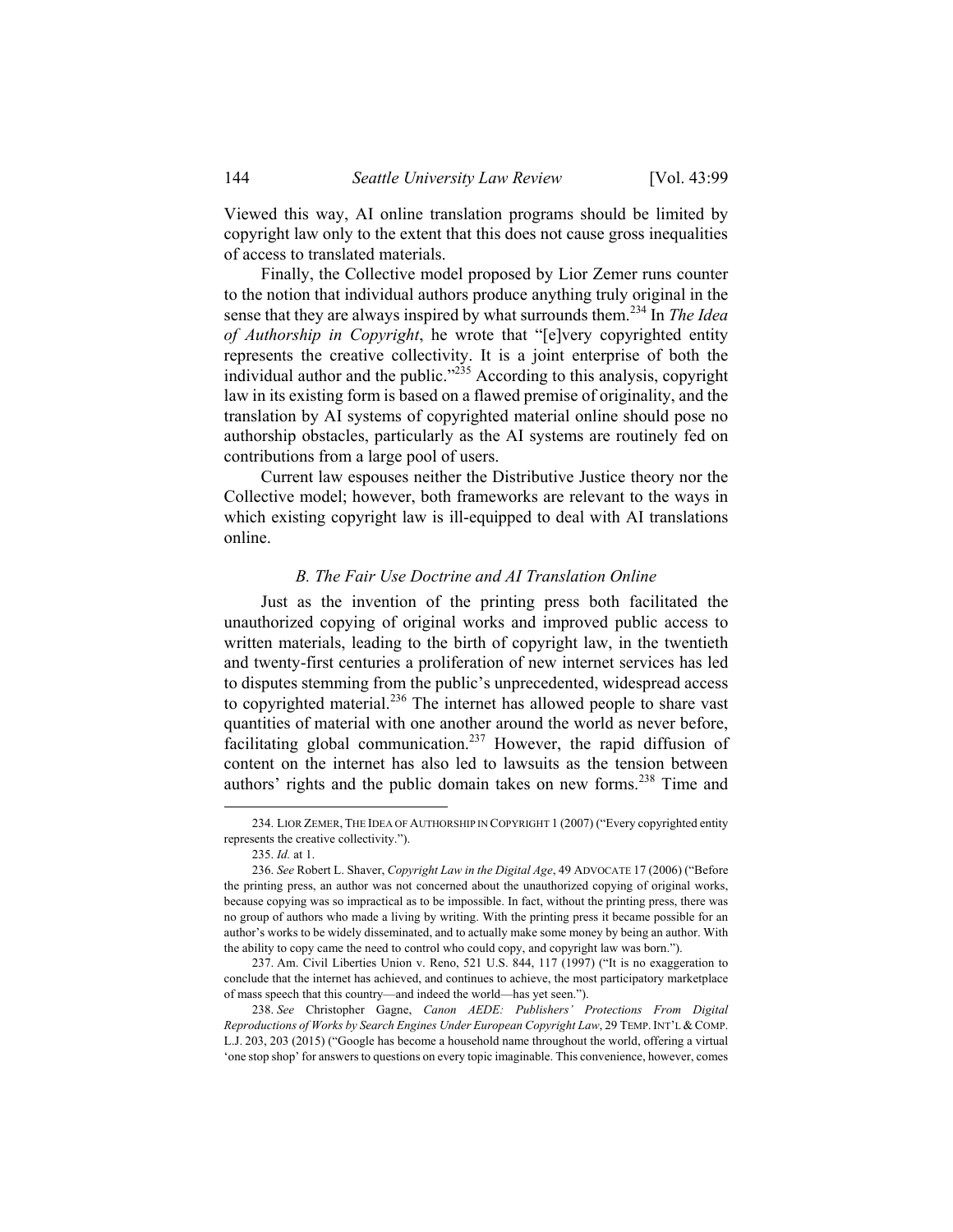again, courts are asked to evaluate whether use of this material is allowed under the fair use doctrine, or whether it undermines the Founders' goal of promoting "the progress of Science and useful Arts."239

Fair use is an affirmative defense to claims of direct copyright infringement; the United States Copyright Act of 1976 provides guidance on the American "fair use" doctrine, codified in section 107.<sup>240</sup> It cites four relevant factors for examining whether a particular use of an original work is infringing or not: the purpose and character of the use (commercial or noncommercial, transformative or reproductive); the nature of the copyrighted work; the amount and substantiality of the original work used; and the effect of such use upon the market, or potential market, of the original work.<sup>241</sup> The preamble to the Act's fair use section specifically cites "criticism, comment, news reporting, teaching (including multiple copies for classroom use), scholarship or research" as valid fair use purposes.242 Courts conducting a fair use analysis seek to determine "whether the copyright law's goal of promoting the Progress of Science and useful Arts would be better served by allowing the use than by preventing it."<sup>243</sup> A fair use defense "presupposes good faith and fair dealing, and one pertinent consideration is whether the user stands to profit from exploitation of the copyrighted material without paying the customary price."244 American courts have often viewed commercial uses of copyrighted material as presumptively unfair exploitations of authors' monopoly privileges, while considering noncommercial uses of such material, especially in the educational context, as presumptively acceptable. $24\overline{5}$ 

Judges have paid special attention to two of the four fair use factors: (1) whether a use is transformative in purpose, and (2) how a use affects the market, or potential market, for an original work.<sup>246</sup> An analysis of

1

at a cost: people often forgo the original published articles for the summary excerpt and original link that Google and its competitors provide.").

 <sup>239.</sup> Feist Publ'ns, Inc. v. Rural Tel. Serv. Co., 499 U.S. 340, 349 (1991).

<sup>240.</sup> *See generally* C.T. Drechsler, *Extent of Doctrine of "Fair Use" Under Federal Copyright Act*, 23 A.L.R.3d 139 (1969).

<sup>241.</sup> *Id.*

<sup>242.</sup> *Id.*

 <sup>243.</sup> Bill Graham Archives v. Dorling Kindersley Ltd., 448 F.3d 605, 608 (2d Cir. 2006).

 <sup>244.</sup> Arista Records, LLC v. Doe 3, 604 F.3d 110, 124 (2d Cir. 2010) (internal quotations omitted).

<sup>245.</sup> *But cf.* HOWARD B. ABRAMS, THE LAW OF COPYRIGHT § 15:42 (2017).

<sup>246.</sup> *See* Jennifer Pitino, *Has the Transformative Use Test Swung the Pendulum Too Far in Favor of Secondary Users?*, 56 ADVOCATE 26, 28–29 (2013) ("According to the data, courts today are virtually ruling 100% of the time that a transformative use is a fair use. This has in essence created a per se rule that transformative use is fair use."); *see also* Robert W. Haskin, Jr. & Julie A. Pace, *Photocopying Is Cheap—Copyright Infringement Is Not*, ARIZ. ATT'Y, Nov. 1991, at 17, 18 ("[The]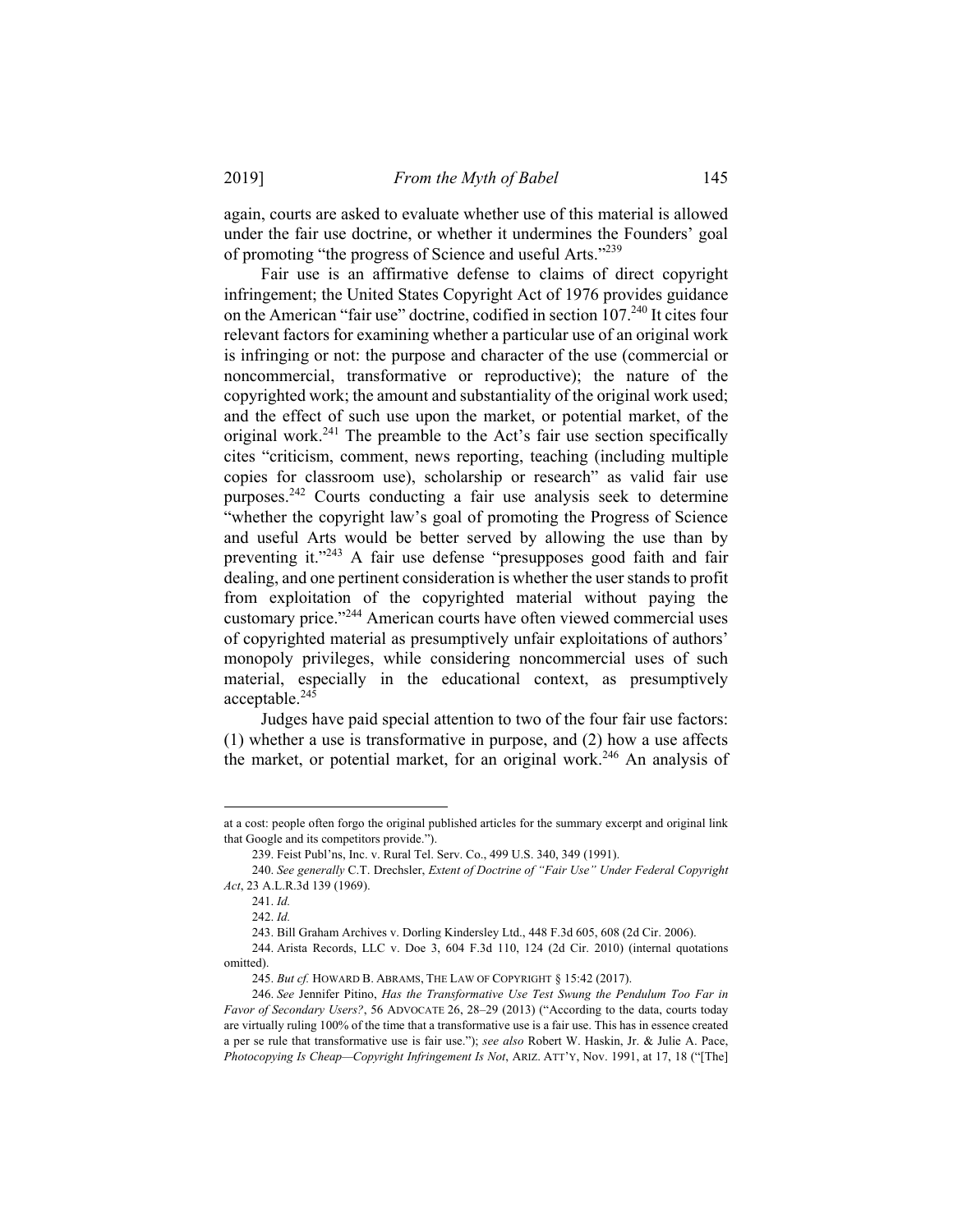major United States copyright lawsuits indicates that, unlike other recent technological advances such as home video recorders, searchable web archives, or digital snippets of books, online translation programs fall outside the scope of the fair use doctrine in its current form. We argue that legislators should amend copyright law to carve out fair use exceptions to certain uses of machine translation online.

#### *C. Are AI Translation Services or Their Users Indirect Infringers?*

Are internet-related companies, such as Google, accountable for copyright infringement when they offer machine translation services online? Or are the users of these services at fault? Before internet use was widespread, courts still had to grapple with the ways in which technological advances could facilitate copyright infringement.<sup>247</sup> In particular, courts have repeatedly addressed the issue of secondary liability, whether in the form of contributory infringement—meaning that a defendant did not directly engage in the infringing activity but somehow promoted or induced it—or vicarious liability—meaning that a defendant derived a direct financial benefit from infringing activity and had the ability to interrupt it, but did not.<sup>248</sup> Secondary liability for copyright infringement assigns responsibility to those "who do not directly infringe copyright rights, but, who, as a matter of fairness or to serve some other overarching policy concern, should nonetheless be liable for the copyright infringement of others taking place within their ambit."<sup>249</sup> One oft-cited advantage of secondary liability is cost-effectiveness, as pursuing a single case against a secondary infringer is less expensive than pursuing many cases against direct, individual infringers.<sup>250</sup>

In *Sony v. Universal City Studios*, for example, the United States Supreme Court addressed the issue of whether manufacturers of home videotape recorders were guilty of contributory infringement, since many

1

most important factor" of the fair use doctrine is that "which focuses on the effect of the use upon the potential market for, or value of, the copyrighted work.").

<sup>247.</sup> *See, e.g.*, Burrow-Giles Lithographic Co. v. Sarony, 111 U.S. 53, 58 (1884) (holding that "[w]e entertain no doubt that the constitution is broad enough to cover an act authorizing copyright of photographs, so far as they are representatives of original intellectual conceptions of the author").

<sup>248.</sup> *See* Gershwin Publ'g Corp. v. Colum. Artists Mgmt., Inc., 443 F.2d 1159, 1162 (2d Cir. 1971) ("One who, with knowledge of the infringing activity, induces, causes or materially contributes to the infringing conduct of another, may be held liable as a 'contributory' infringer . . . [and] one may be vicariously liable if he has the right and ability to supervise the infringing activity and also has a direct financial interest in such activities.").

 <sup>249.</sup> Craig A. Grossman, *From Sony to Grokster, The Failure of the Copyright Doctrines of Contributory Infringement and Vicarious Liability to Resolve the War Between Content and Destructive Technologies*, 53 BUFF. L. REV. 141, 147 (2005).

<sup>250.</sup> *See* Lital Helman, *Pull Too Hard and the Rope May Break: On the Secondary Liability of Technology Providers for Copyright Infringement*, 19 TEX. INTELL. PROP. L.J. 111, 155–56 (2010).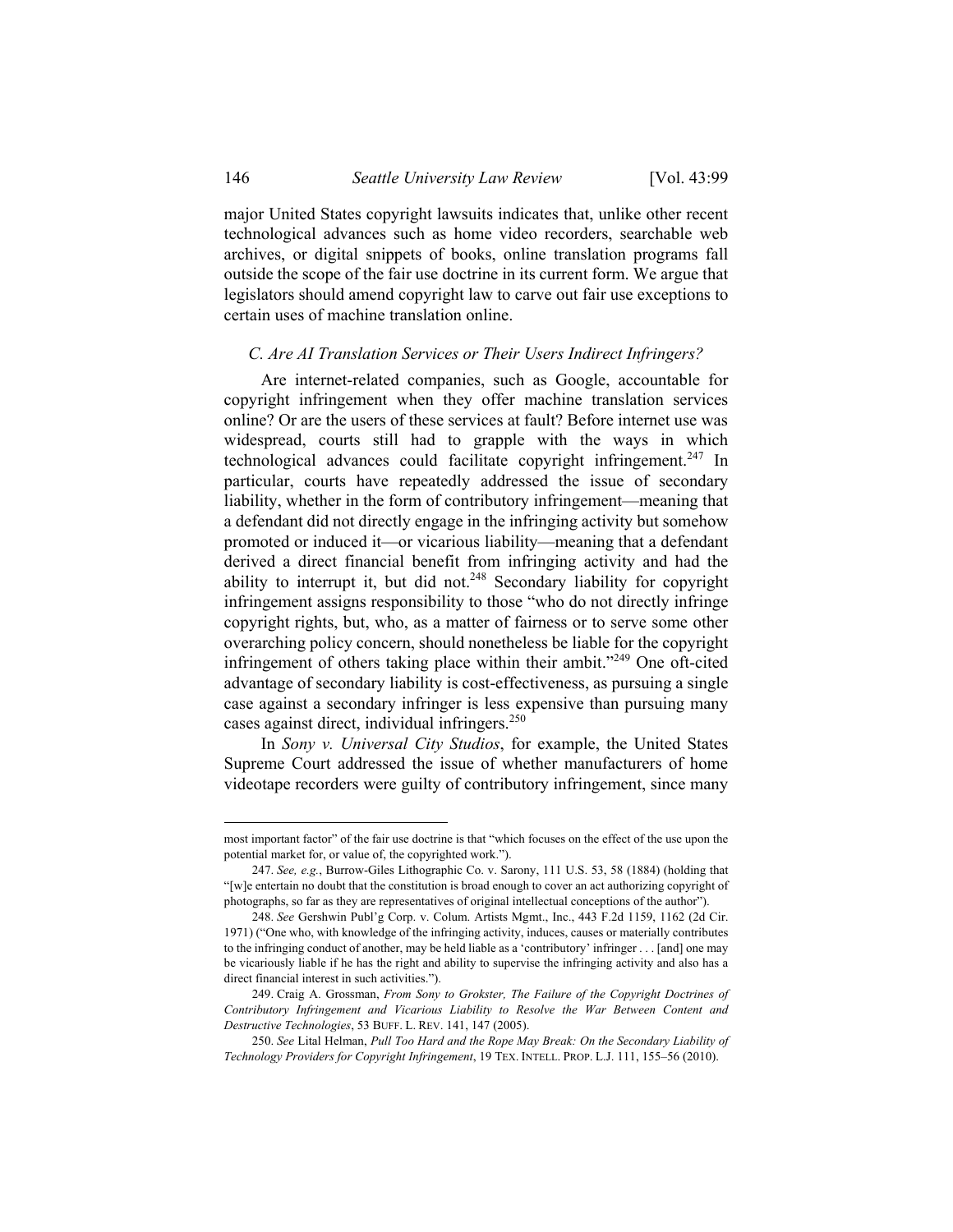owners of the videotape recorders were using them to copy and save television broadcasts, which are covered by copyright law.<sup>251</sup> The Court held that since some users were infringing and others were not, the appropriate question to ask was whether the home videotape recorders were "capable of commercially significant non-infringing uses."<sup>252</sup> After determining that they were, the Court applied the fair use factors and noted that although commercial uses of copyrighted material are presumptively unfair, "[a] challenge to a noncommercial use of a copyrighted work requires proof either that the particular use is harmful, or that if it should become widespread, it would adversely affect the potential market for the copyrighted work."253 In this instance, the Court was not persuaded that some consumers' use of the videotape recorders to copy television programs was harmful to the market, and since use of the technology for substantial non-infringing purposes was possible, the fair use doctrine should apply. $254$ 

Nevertheless, Justice Blackmun penned a vigorous dissent, objecting to the majority's conclusion on the grounds that Congress had rejected a "private use" exemption to copyright infringement, observing that fair use does not apply "when a user reproduces an entire protected copyrightable work and uses it for its original purpose, with no added benefit to the public . . . [t]here is then no need whatsoever to provide the ordinary user with a fair use subsidy at the author's expense."<sup>255</sup>

Changes in the way consumers could access music also raised new copyright problems.256 In 2001, the Ninth Circuit heard the case of *A&M Records, Inc. v. Napster, Inc*. 257 A&M Records, a company that recorded, distributed, and sold music, had sued Napster for contributory and vicarious copyright infringement.<sup>258</sup> Napster was a start-up business that facilitated peer-to-peer file sharing, allowing its users to search for other users' files through a centralized index (a kind of electronic library card catalog) before copying and saving them on their own computers.<sup>259</sup> Since Napster itself was not doing the file copying, and was merely providing

 <sup>251.</sup> Sony Corp. of Am. v. Universal City Studios, Inc., 464 U.S. 417, 422–23, 434–42 (1984).

<sup>252.</sup> *Id.* at 442. 253. *Id.* at 451.

<sup>254.</sup> *Id.* at 455.

<sup>255.</sup> *Id.* at 472, 480.

<sup>256.</sup> *See also* Joshua P. Binder, *The Future of Streaming Technology After Grokster*, L.A. L., Dec. 2005, at 13 (noting that "several technological changes have converged to cause a sea change in the way musical recordings can be delivered to consumers"). *See generally* Grossman, *supra* note 249 (discussing the challenges of copyright enforcement for online service providers).

 <sup>257.</sup> A&M Records, Inc. v. Napster, Inc., 239 F.3d 1004 (9th Cir. 2001).

<sup>258.</sup> *Id.* at 1010–11.

<sup>259.</sup> *Id.* at 1011.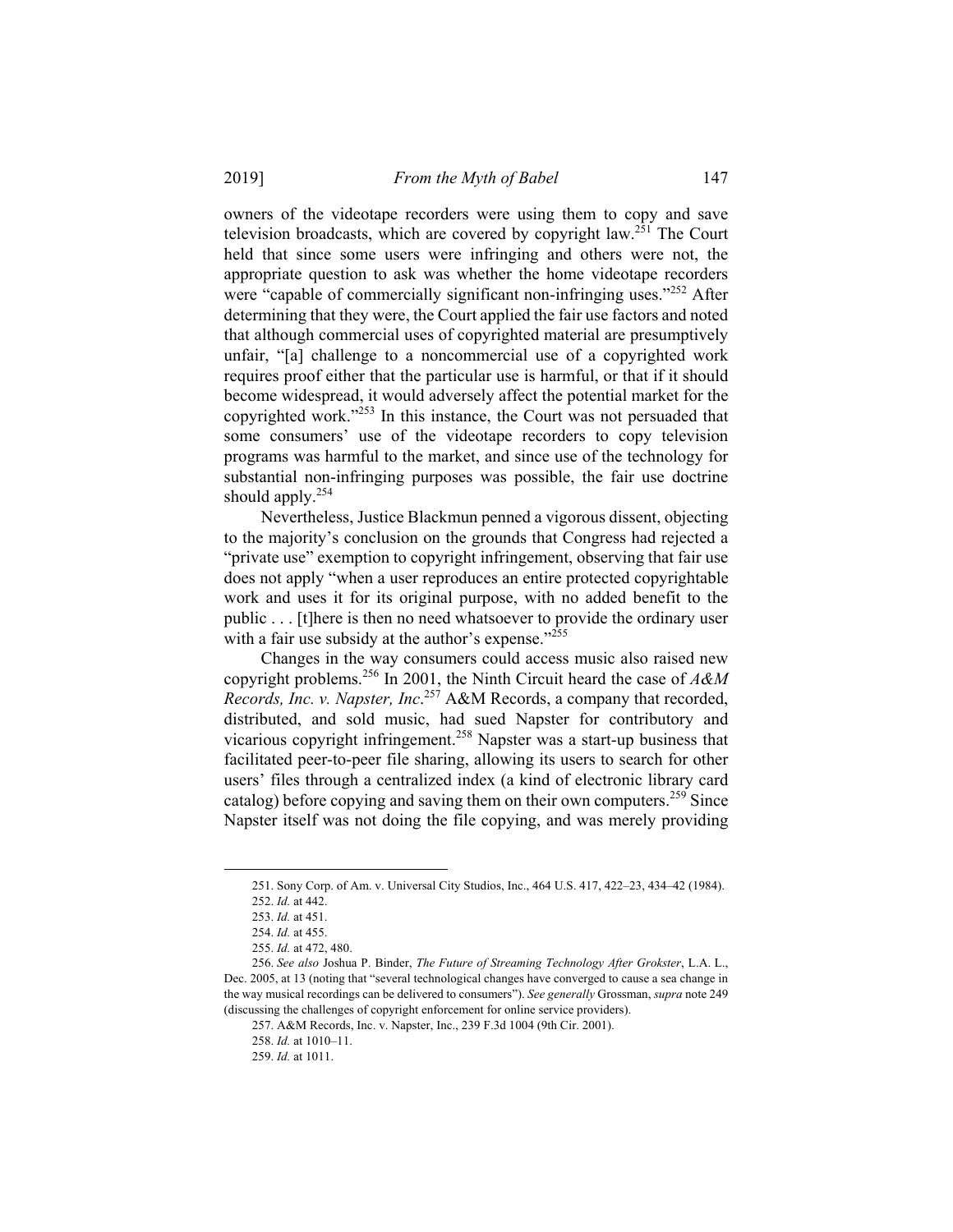users with the centralized index and allowing them to connect with one another, the court needed to address the issue of secondary liability.<sup>260</sup>

On the question of contributory infringement, the court examined whether Napster knew or had reason to know of acts of infringement by its users and whether it was materially contributing to such infringement; because Napster was aware of user downloads of copyrighted music files and because it facilitated such downloads through its centralized index, the court found Napster was a contributory infringer.<sup>261</sup> On the issue of vicarious liability for infringement, the court asked whether Napster had the ability to supervise its users and whether it benefited financially from their infringement.<sup>262</sup> Here, too, the court reasoned against Napster, finding that it was vicariously liable for infringement because it was materially benefiting from an infringement that it could have prevented.<sup>263</sup> As a result of this lawsuit, Napster was effectively out of business,<sup>264</sup> but its demise led to the rise of music industry-supported commercial services such as iTunes, which capitalize on user demand for single songs rather than entire albums without infringing on artists' copyrights.<sup>265</sup>

In 2005, the Supreme Court heard another music industry case: *Metro-Goldwyn-Mayer Studios Inc. v. Grokster, Ltd.*266 Grokster was a company that marketed itself as a successor to Napster, but it operated without a centralized server; individual users of the service contacted each other regarding what content they were willing to share using Grokster's Gnutella technology.<sup>267</sup> The Court was not impressed, holding that "one" who distributes a device with the object of promoting its use to infringe copyright, as shown by clear expression or other affirmative steps taken to foster infringement, is liable for the resulting acts of infringement by third parties."268 Whereas in the *Sony* case, the Court could not attribute specific

 <sup>260.</sup> *Id.* at 1019, 1022.

<sup>261.</sup> *Id.* at 1022.

<sup>262.</sup> *Id.* at 1024.

<sup>263.</sup> *Id.*

<sup>264.</sup> *See Napster, The Long Goodbye*, ECONOMIST (May 16, 2002), http://www.economist.com /node/1134869 [https://perma.cc/P5RX-5GKS] (reflecting on the demise of Napster as both "the triumph of fat cats over humble music geeks" and a turning point in how consumers purchase music).

<sup>265.</sup> *But see* Sydney A. Beckman, *The Copyright Crusher: How Apple's iTunes Is a Vehicle Designed for Copyright Infringement and Apple's Legal Liability from Its Creation*, 1 TEX. A&M L. REV. 901, 909 (2014) (arguing that because iTunes allows the conversion of compact discs to a format that works with various music players, it violates copyright holders' exclusive rights).

 <sup>266.</sup> Metro-Goldwyn-Mayer Studios, Inc. v. Grokster, Ltd., 545 U.S. 913 (2005).

<sup>267.</sup> *Id.* at 913.

<sup>268.</sup> *Id.* at 919; *see also* Mark A. Lemley & R. Anthony Reese, *Reducing Digital Copyright Infringement Without Restricting Innovation*, 56 STAN. L. REV. 1345, 1346–47, 1362–65 (2004). The authors note that "[s]uing actual infringers is becoming passé in digital copyright law. In the digital environment, the real stakes so far have been in suing those who facilitate infringement by others." *Id.* at 1346.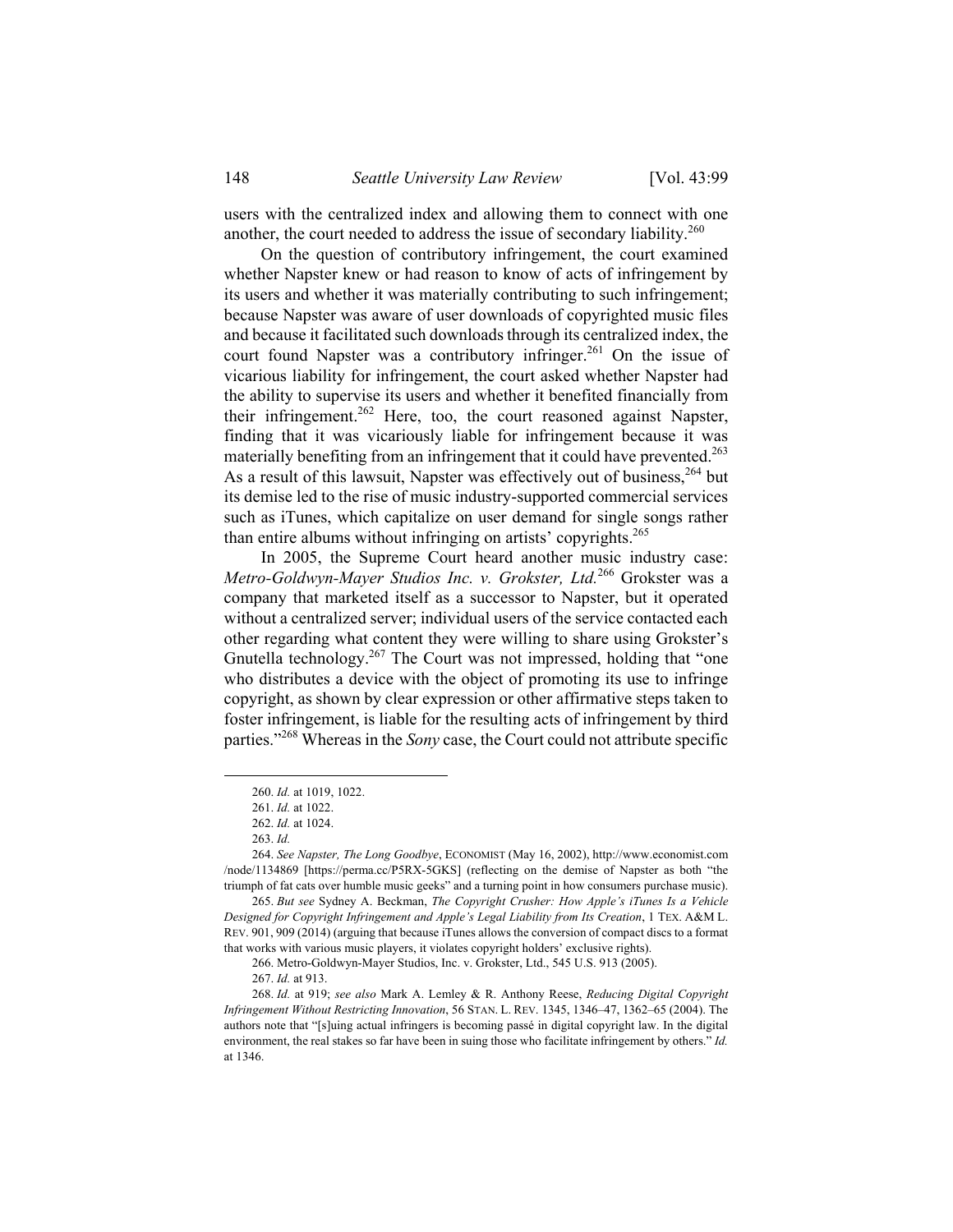knowledge of infringement to Sony and was unwilling to impute such knowledge to the company; in *Grokster*, the defendant company's own statements about its potential uses were evidence of vicarious infringement.<sup>269</sup>

Collectively, these cases illustrate the attention United States courts have paid not only to instances of direct copyright infringement, but also to more indirect circumventions of the spirit of the law, which are often made easier by emerging technologies. By implication, these cases raise the following questions: Are users who paste copyrighted material into machine translation programs and click the translate button infringers? Or is the provider of these services the infringer? In short, are online machine translation programs like Napster and Grokster? We think the parallels are strong, but as we discuss further in this Article, amendments to copyright law and the fair use doctrine could easily—and should—address the problems of copyright infringement in AI online translation to provide a more desirable outcome.

# *D. Purpose and Character: Transformative Use, Google Books and HathiTrust*

The first fair use factor, which examines the "purpose and character" of a use, invites courts to consider whether a use "adds something new, with a further purpose or different character" and does "not substitute for the original use of the work."270 An examination of United States case law indicates that online translation does not meet this definition of transformative.271

In 2004, Google started developing the Google Books Library Project.<sup>272</sup> Its goal was to scan the book collections of major libraries and make the digitized information available to both the libraries and to the general public, which would have access to randomized portions of the books via Google's search engine.273 Under United States copyright law, copyright holders—such as the authors or publishers of books—have the exclusive right (for a limited time) to make and sell copies of their works, to create derivative works, and to perform or display their works publicly.274 Although many of the works it was scanning were still in

 <sup>269.</sup> Sony v. Universal City Studios, 464 U.S. 417, 439 (1984); *see also Grokster*, 545 U.S. at 939.

<sup>270.</sup> *More Information on Fair Use*, U.S COPYRIGHT OFF., https://www.copyright.gov/fairuse/more-info.html [https://perma.cc/DXK6-U3TQ].

<sup>271.</sup> *See, e.g.*, Authors Guild v. Google, Inc., 804 F.3d 202, 215 (2d Cir. 2015), *cert. denied sub nom.* 136 S. Ct. 1658 (2016).

<sup>272.</sup> *See* Genan Zilkha, *Fair Use: An Overview*, 86 N.Y. ST. B.J. 40, 43 (2014).

<sup>273.</sup> *Id.*

 <sup>274. 17</sup> U.S.C. § 102 (2018).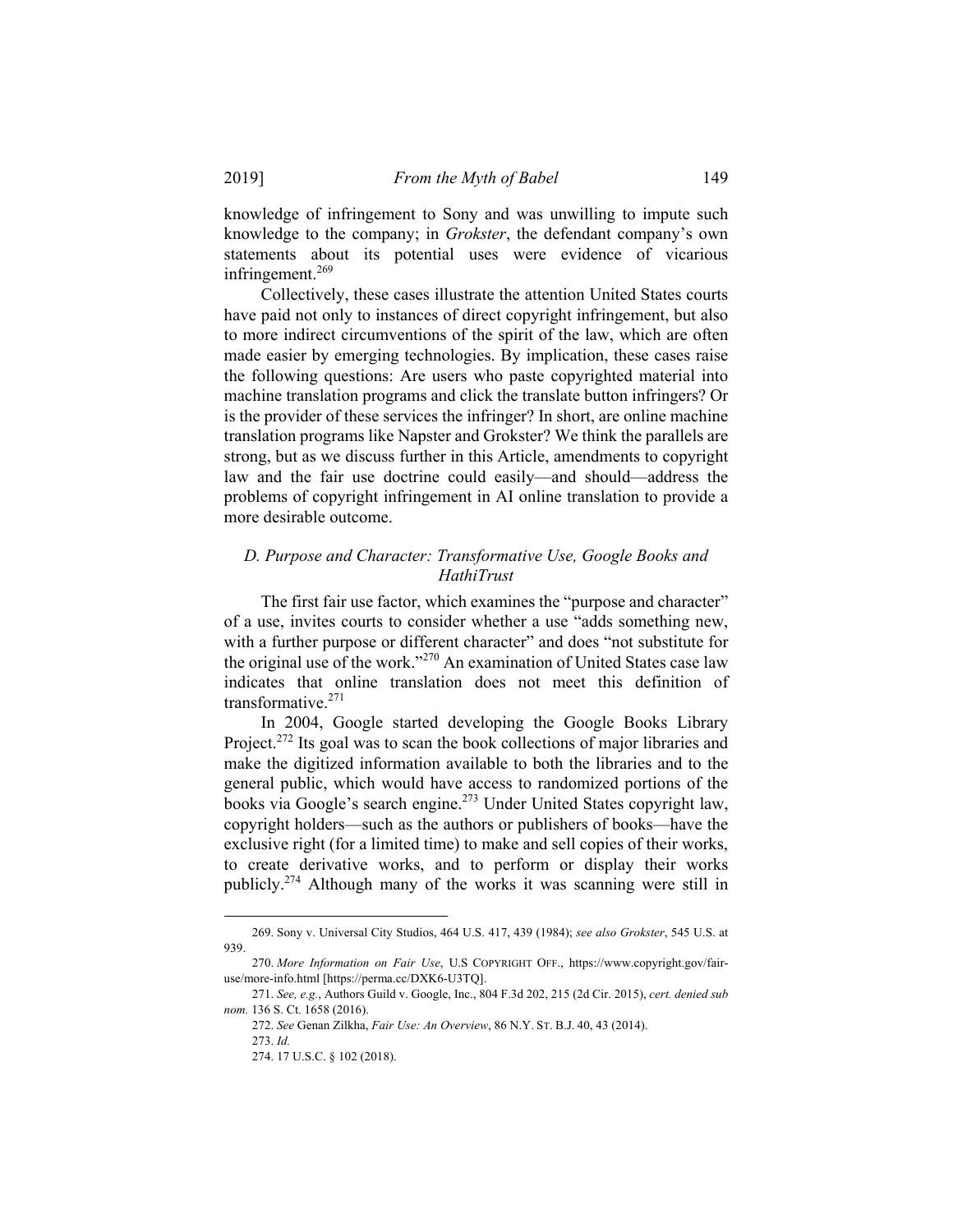copyright, Google did not contact any authors or publishers as part of the Google Books Library Project. In 2005, the writers' advocacy group The Authors Guild accused Google of committing large-scale copyright infringement.<sup>275</sup>

Following two Second Circuit court decisions in favor of Google and the United States Supreme Court's denial of the Authors Guild's petition for certiorari, Google was free to pursue its Library Project under the fair use doctrine's four factors.<sup>276</sup> Ultimately, the courts held that the Google Books Library Project offered a transformative use of copyrighted works that did not usurp authors' rights to produce derivative works and did not significantly affect the potential market for the authors' works.<sup>277</sup> The Second Circuit held that use of digital copies to provide a search function "augments public knowledge by making available information *about* Plaintiffs' books without providing the public with a substantial substitute for matter protected by the Plaintiffs' copyright interests in the original works or derivatives of them."<sup>278</sup> The same was found true of Google's "snippet" function, which made small sections of original text visible.<sup>279</sup> Thus, the use of copyrighted material was transformative in that its purpose did not directly mirror that of the original authors. This analysis would appear to not apply to online translation services, which provide users with derivative works—translations—that are a substantial substitute for authors' copyright interests in their original works.

In a related case, *Authors Guild, Inc. v. HathiTrust*, authors and various authors' associations brought suit against an organization called HathiTrust.<sup>280</sup> Founded by a group of research universities to house digital copies of their libraries, which they wanted to share with one another, HathiTrust's Digital Library (HDL) was a repository of "digital copies of more than ten million works, published over many centuries, written in a multitude of languages, covering almost every subject imaginable."281 The plaintiffs alleged that HathiTrust's digitalization of copyrighted works without author permission, and their conversion of works into formats for print-disabled individuals, were violations of the Copyright Act.<sup>282</sup> The court came down on the side of fair use, guided principally by the fact that

 <sup>275.</sup> *See* Zilkha, *supra* note 272.

<sup>276.</sup> *See generally Fair Use: Mass Digitization of Books*, *in* LINDEY ON ENTERTAINMENT, PUBLISHING AND THE ARTS § 5:10.30 (3d ed. 2017) [hereinafter LINDEY ON ENTERTAINMENT, § 5:10.30] (discussing case law).

<sup>277.</sup> *Id.*; *see also* Authors Guild v. Google, Inc., 804 F.3d 202, 207–08 (2d Cir. 2015).

<sup>278.</sup> Authors Guild v. Google Inc., 804 F.3d at 207–08.

<sup>279.</sup> *Id.*

 <sup>280.</sup> Authors Guild, Inc. v. HathiTrust, 755 F.3d 87, 92 (2d Cir. 2014).

<sup>281.</sup> *Id.* at 92.

<sup>282.</sup> *See id.*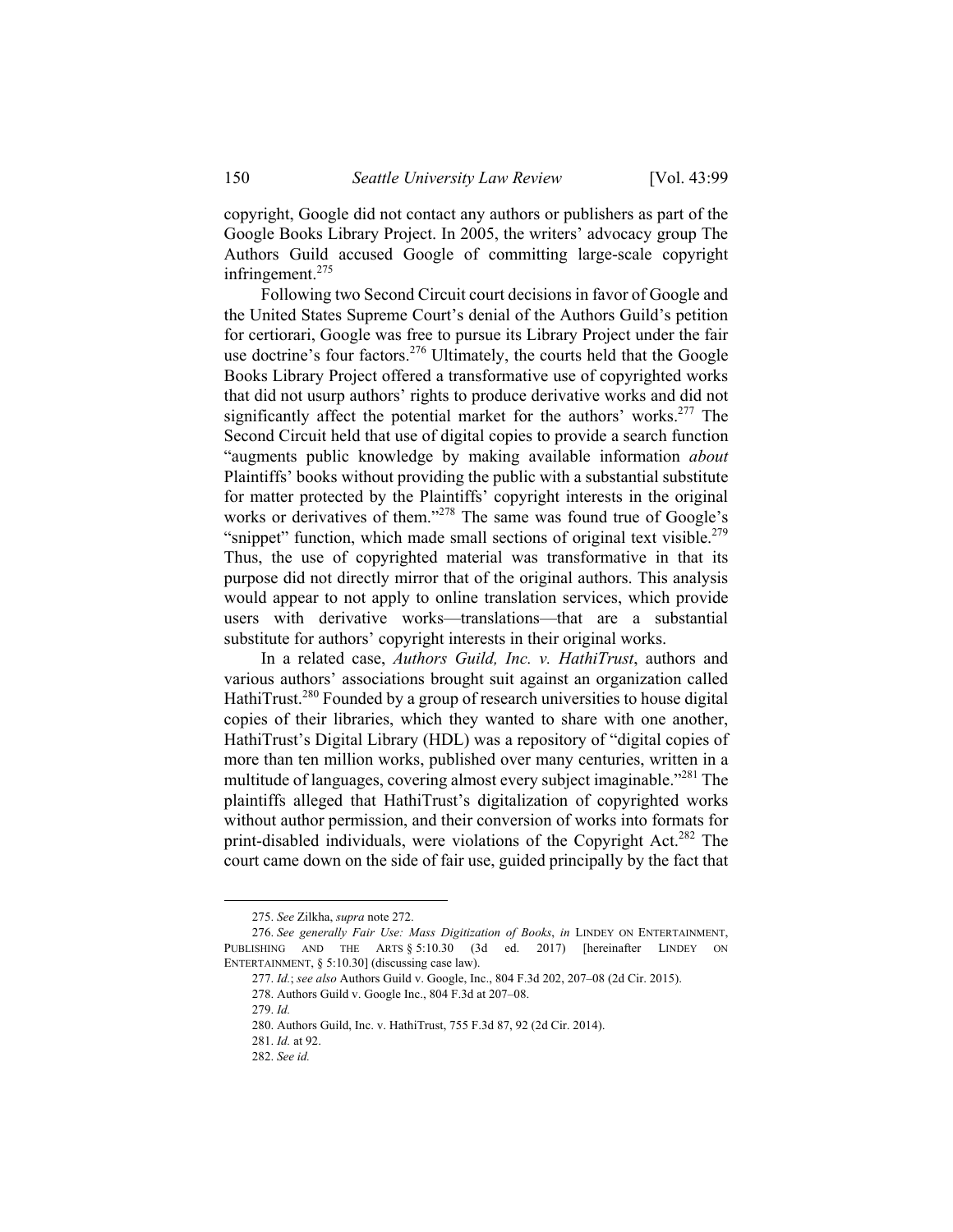the service did not add into circulation entire works; it merely allowed users to conduct "word searches" to locate specific phrases and page numbers in digitized books.<sup>283</sup> Thus, scanning the full works did not amount to taking an excessive portion of the copyrighted works. Further, the authors would not suffer economic injury because the service did not serve as a substitute for their original works.

In its analysis, however, the court made several relevant comments that suggest translations should be treated differently. To start, in its definition of what constitutes transformative use of a copyrighted work, the court noted that "[a] use is transformative if it does something more than repackage or republish the original copyrighted work."284 The court disputed the notion that the use of digital copies to facilitate access for print-disabled persons was transformative, noting that:

[A] transformative use adds something new to the copyrighted work and does not merely supersede the purposes of the original creation .

. . . By making copyrighted works available in formats accessible to the disabled, the HDL enables a larger audience to read those works, but the underlying purpose of the HDL's use is the same as the author's original purpose. Indeed, when the HDL recasts copyrighted works into new formats to be read by the disabled, it appears, at first glance, to be creating derivative works over which the author ordinarily maintains control. As previously noted, *paradigmatic examples of derivative works include translations of the original into a different language, or adaptations of the original into different forms or media* .... It is true that, oftentimes, the print-disabled audience has no means of obtaining access to the copyrighted works included in the HDL. But, *similarly, the non-English speaking audience cannot gain access to untranslated books written in English and an unauthorized translation is not transformative simply because it enables a new audience to read a work*. 285

While the court held that providing access to the print-disabled was not a transformative fair use of copyrighted material, it found that such a use was nevertheless a valid purpose supported by Supreme Court decisions and statements from Congress, which carved out special exceptions to copyright law to benefit the disabled. This suggests that, absent congressional amendments to the Copyright Act, an automated online translation of a copyrighted work would not be considered transformative under the first fair use factor (purpose). The fact that it

 <sup>283.</sup> *Id.* at 98 ("Because it was reasonably necessary for the HDL to make use of the entirety of the works in order to enable the full-text search function, we do not believe the copying was excessive.").

<sup>284.</sup> *Id.* at 96.

<sup>285.</sup> *Id.* at 101 (citations omitted and emphasis added).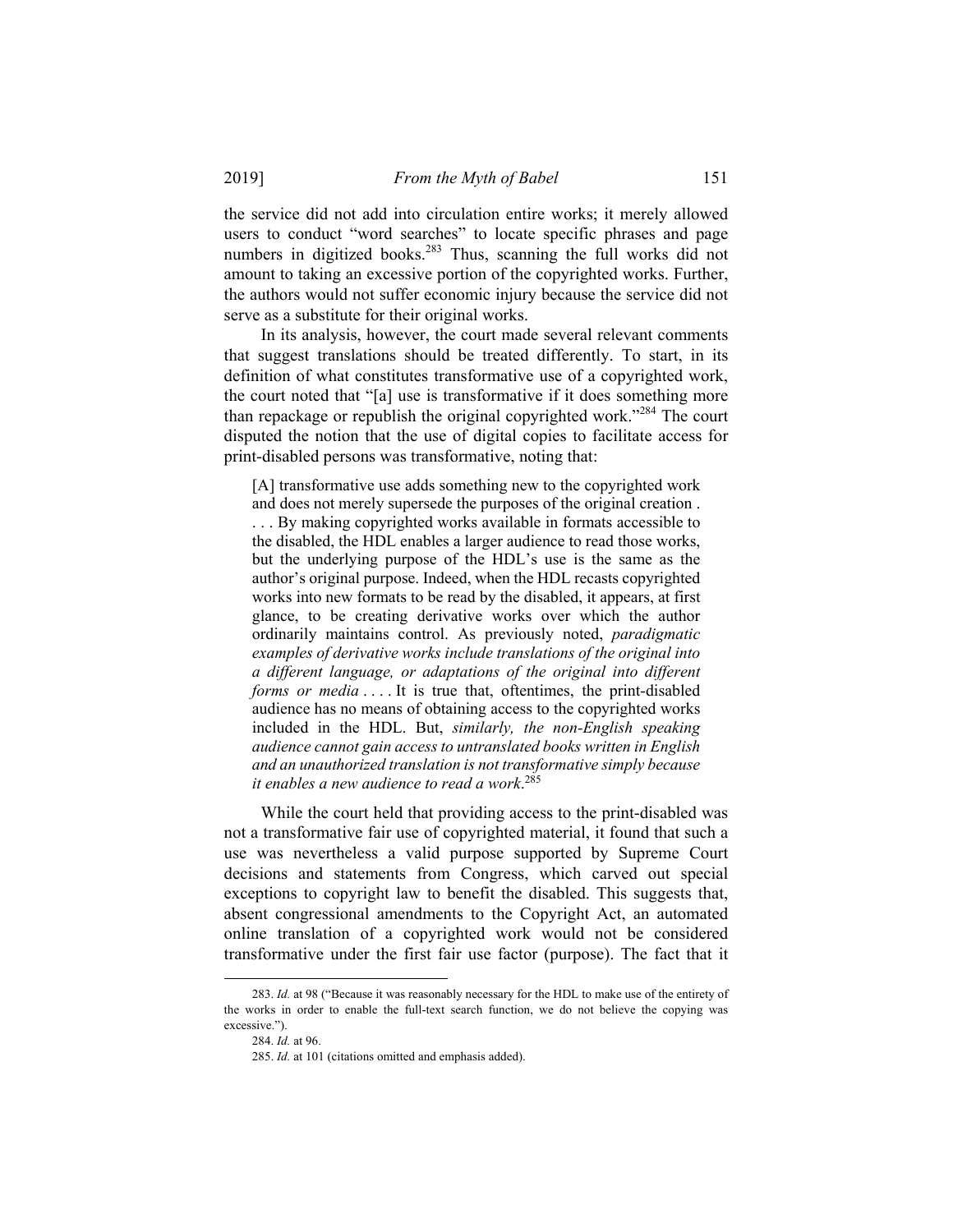enables a larger audience to read the work is insufficient to satisfy this branch of the fair use doctrine.

### *E. Commercial Impact of Use*

Under the fourth fair use factor, United States courts have also addressed the commercial impact of unauthorized translations by examining "whether, and to what extent, the unlicensed use harms the existing or future market for the copyright owner's original work."<sup>286</sup> In evaluating this factor, courts "consider whether the use is hurting the current market for the original work (for example, by displacing sales of the original) and/or whether the use could cause substantial harm if it were to become widespread."287 Because unauthorized translations compete with authorized translations and because poor quality translations may harm an author's moral rights, online translation programs are unlikely to meet the test for fair use under the fourth factor.

United States courts have had occasion to examine fair use defenses to unlicensed translations, looking at the impact they have on the market for authors' works. For example, in 1987, in *Radji v. Khakbaz*, a dispute concerning the unauthorized translation of excerpts of an author's work published in an Iranian newspaper—after the same excerpts had appeared with the author's permission in a British newspaper—a district court judge in the District of Columbia held that the fair use defense did not apply, largely because "[d]efendants' reprinting of the 80 days of diary entries in a commercial publication was presumably intended to boost sales and thus was for commercial rather than non-profit educational purposes."<sup>288</sup>

In 1999, in *Nihon Keizai Shimbun, Inc. v. Comline Business Data, Inc.*, a Japanese publisher of financial, business, and industry news brought a copyright and trademark infringement action against a United States company and its officers based on the company's sale of roughly translated "abstracts" of the publisher's news articles.<sup>289</sup> The court held that the defendant was guilty of infringement because the company's news abstracts precisely replicated the original publisher's structure and organization of facts.<sup>290</sup>

The Comline abstracts appear to be direct, if not word-for-word, translations of the Nikkei articles, edited only for clarity. The average Comline abstract uses about two-thirds of the protectible material in

 <sup>286</sup>*.* U.S. COPYRIGHT OFF., *supra* note 270.

<sup>287.</sup> *Id.*

 <sup>288.</sup> Radji v. Khakbaz, 607 F. Supp. 1296, 1300 (D.D.C. 1985), *amended*, No. 84-0641, 1987 WL 11415 (D.D.C. May 15, 1987).

 <sup>289.</sup> Nihon Keizai Shimbun, Inc. v. Comline Bus. Data, Inc., 166 F.3d 65, 69 (2d Cir. 1999). 290. *Id.* at 73.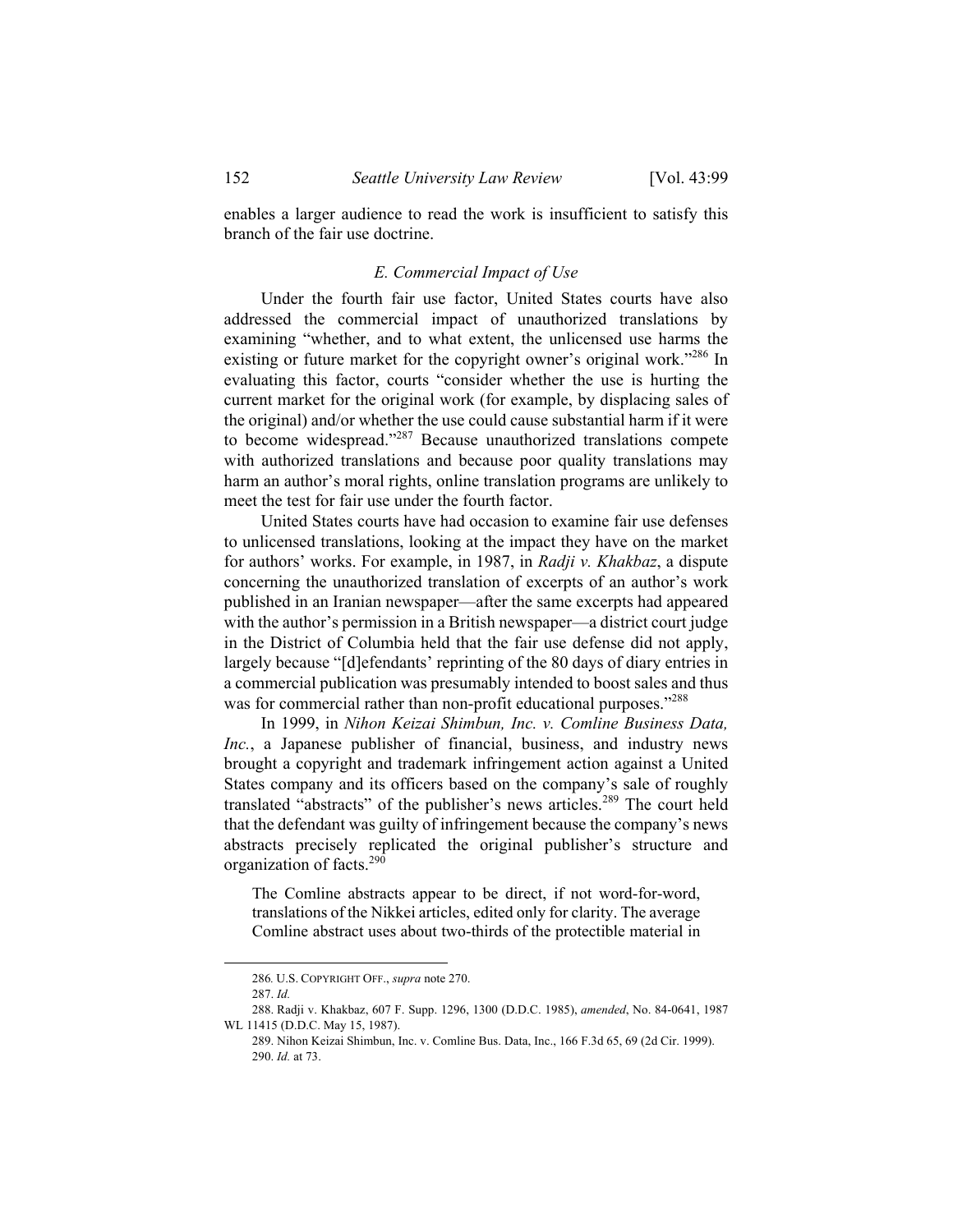the corresponding Nikkei article. The abstracts track the information in the articles sentence by sentence, in sequence; only occasionally do the abstracts combine two Nikkei sentences, divide a sentence, or rearrange the facts among different sentences. Comline adopts, by and large, the exact same structure and organization of the facts reported by Nikkei.<sup>291</sup>

Though careful to highlight that facts are not copyrightable, the court here focused on the sale of abstracts that were essentially replicas of copyrighted news articles, translated quickly by human employees.<sup>292</sup> The actions taken by the defendants in both of these cases, except for paying at least some attention to quality and abstracting the content, are highly similar in their commercial nature to those of automated translating systems.<sup>293</sup> Though automated translation providers may not directly charge users for translations, they are for-profit companies that are able to sell advertising and user data, making their use of authors' works commercial.

# *F. The Fair Use Doctrine Does Not Cover AI Translation—But Maybe It Should, Sometimes*

AI translation online presents an unusual set of copyright issues that United States courts have not yet directly addressed. However, based on case law focused on other technological innovations, it appears that the current fair use doctrine would not apply to the machine translation of copyrighted material online. These examples illustrate tensions similar to those that arise with the proliferation of translation tools online. Authors have the right to make copies and create derivative versions of their works, and according to the Berne Convention, this means they have the "right to translate" their works; yet automated online translation systems do not seek permission from authors to translate their works.<sup>294</sup> Further, while Sony home video recorders faithfully reproduced original television

 <sup>291.</sup> *Id.* at 71.

<sup>292.</sup> *Id.*

<sup>293.</sup> *See* Douglas L. Rogers, *Increasing Access to Knowledge Through Fair Use—Analyzing the Google Litigation to Unleash Developing Countries*, 10 TUL. J. TECH. & INTELL. PROP. 1, 63 (2007) ("[In] both Radji and Nihon . . . the translations of defendants were sold commercially and were substitutes for the translations of the plaintiffs.").

<sup>294.</sup> *See, e.g.*, *Google Terms of Service*, GOOGLE, https://www.google.com/intl/en/policies /terms [https://perma.cc/MK2A-Z22N]. The company states that it provides its services "as is," and makes no warranties about "the content within the services, the specific functions of the services, or their reliability, availability, or ability to meet your needs." *Id.* The terms also instruct users not to misuse Google services, and note that use of the services does not give users ownership of any intellectual property rights over content they may access. *Id.* However, Google *itself* is using copyrighted material for profit. *See id.*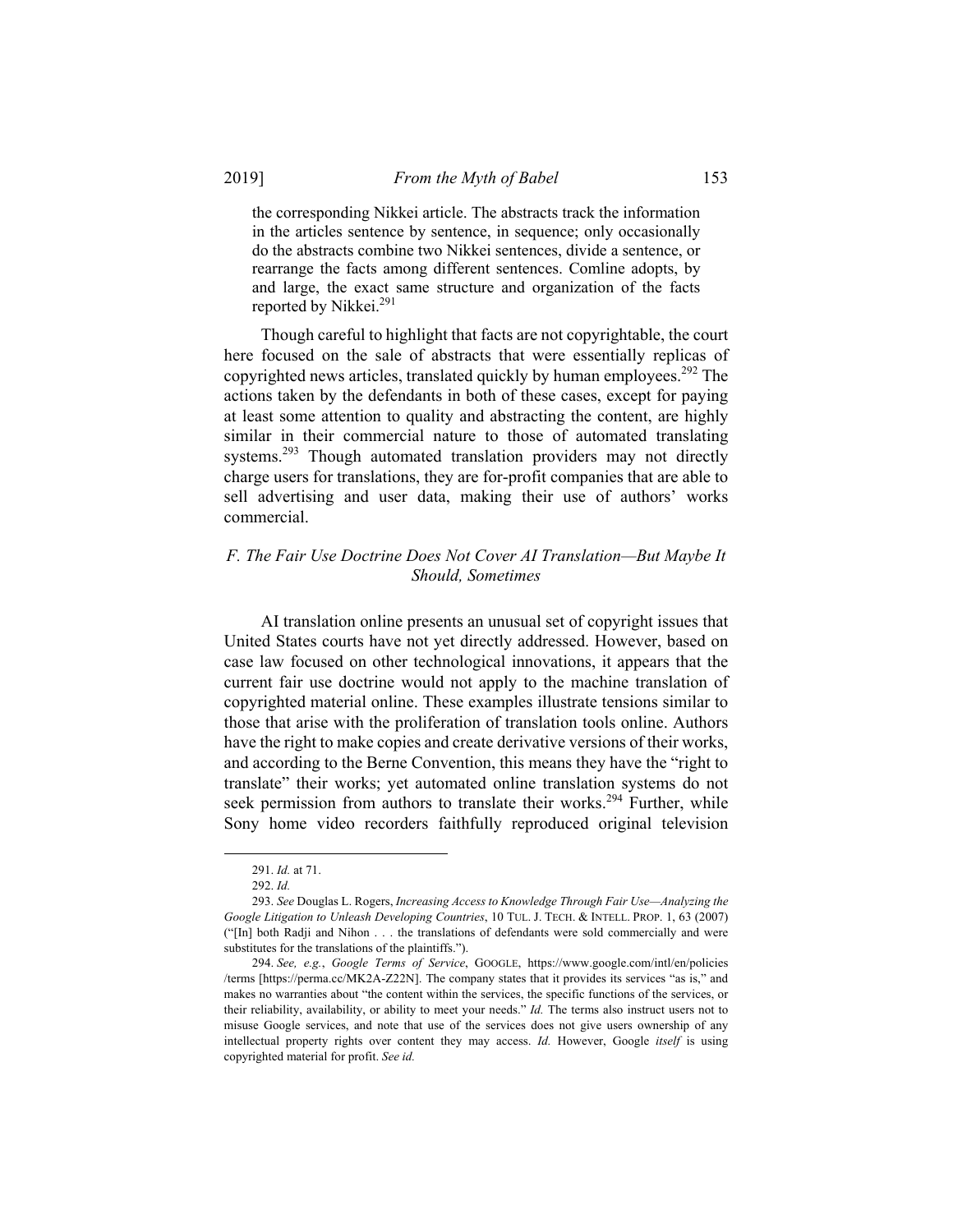content and Napster facilitated the sharing of existing songs, translation services often produce distorted, poor quality translations of original works which may harm authors' reputations.<sup>295</sup> Like Sony, translation services could argue that they merely provide users with a tool, similar to a video recorder or a camera, and that they cannot be held responsible for any infringing uses of the tool. However, end-users of these services are accessing complete original works in unauthorized derivative form, and such use is inherently infringing, rather than substantially non-infringing, and services such as Google Translate are fully aware of the fact because they explicitly offer to translate entire pages of web content.<sup>296</sup> In this sense, translation services closely resemble Napster or Grokster, as they know of infringing uses of their platforms, encourage rather than limit them and also benefit financially from them.

The way the *HathiTrust* court applied the fourth fair use factor, which looks at the market impact of a contested use of a copyrighted work, also indicates that translations could be protected in a way that the page numbers and keyword searches of Google Books are not because translation services may undermine authors' reliance on quality translations for their works. The *HathiTrust* court held that the fair use "doctrine is generally subject to an important proviso: A fair use must not excessively damage the market for the original by providing the public with a substitute for that original work."<sup>297</sup> For example, a book review that quotes from a book is acceptable as fair use both because it is not a substantial portion of the work in question and because—even if the review is negative and discourages readers from buying the book, causing economic harm to the author—the review is not a substitute for the book.298 Fair use also allows an internet search engine to "display lowresolution versions of copyrighted images in order to direct the user to the website where the original could be found."<sup>299</sup> Translations of web pages

 <sup>295.</sup> *See* STEINER, *supra* note 26; *see also* FREEDMAN, *supra* note 25.

<sup>296.</sup> *See, e.g.*, GOOGLE TRANSLATE, https://translate.google.com [https://perma.cc/HDA3- V4XP]. The company invites users to automatically view any web page in their preferred language. *Id.*; *see also* BING TRANSLATE, https://www.bing.com/translator [https://perma.cc/DB8V-S9UC]. Microsoft, the progenitor of Bing Translate, also invites users to "[i]nstantly translate [their] text from one language to another with Translator for Bing." *Try Microsoft Translator for Free*, MICROSOFT TRANSLATOR, https://www.microsoft.com/en-us/translator/business/trial/ [https://perma.cc/KP5W-GV2U]; *see also Machine Translations for Personal, Business and Enterprise Usage*, SYSTRAN, http://www.systransoft.com/lp/machine-translation [https://perma.cc/FS8V-7C3J]. The company explains that "[the software] lets you understand foreign language information—like any Web page, document or email—in the language of your choice in real-time." *Machine Translations for Personal, Business and Enterprise Usage*, SYSTRAN, http://www.systransoft.com/lp/machine-translation [https://perma.cc/FS8V-7C3J].

 <sup>297.</sup> Authors Guild, Inc. v. HathiTrust, 755 F.3d 87, 95 (2d Cir. 2014).

<sup>298.</sup> *Id.*

<sup>299.</sup> *Id.*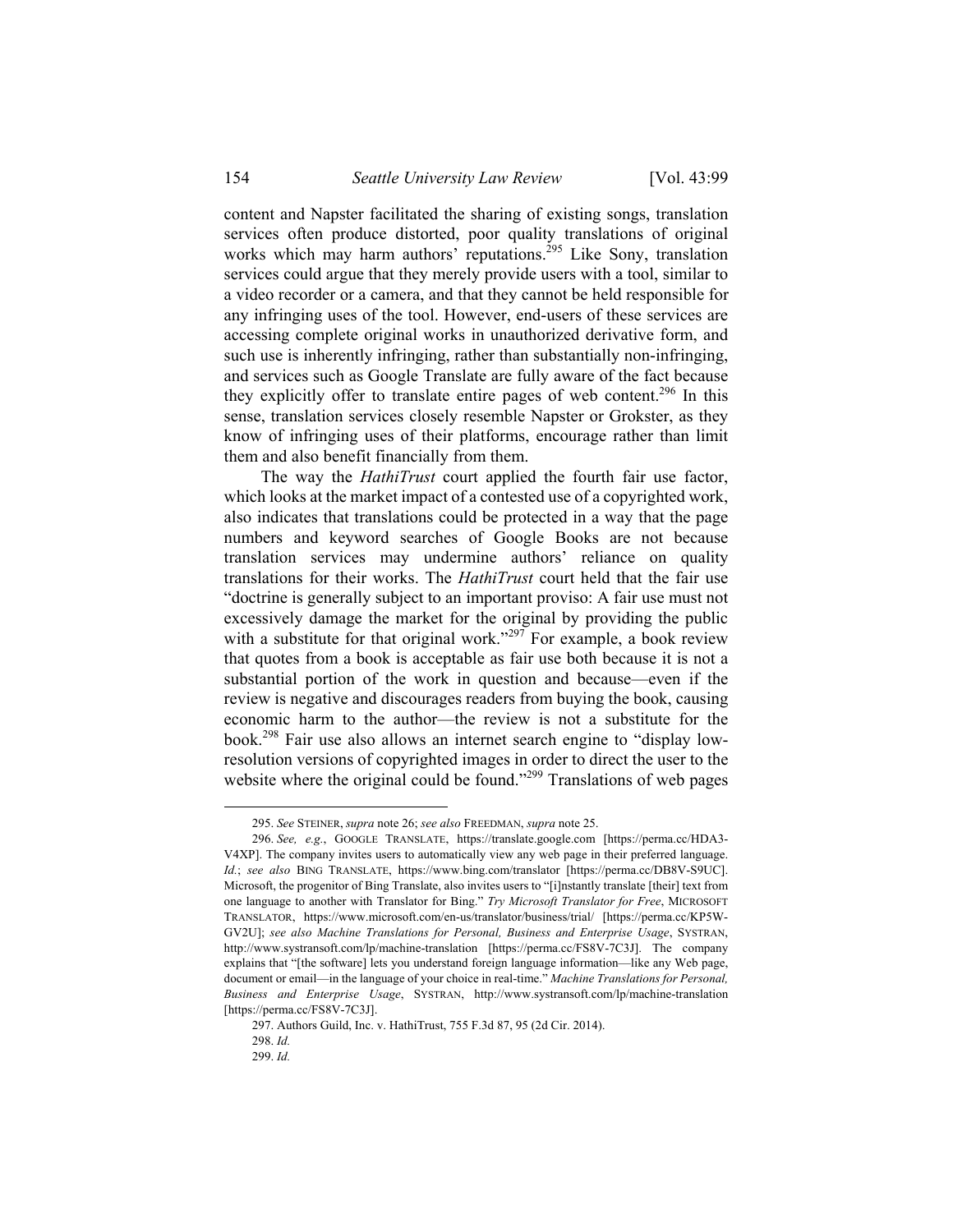or articles are often not mere quotes or the equivalent of low-resolution thumbnails, but they are the entirety of a copyrighted work,  $300$  and reading such a translation may substitute a search for the original work or an authorized translation of it—especially as the translation services do not direct users to alternate sources with better-quality translations.

Finally, the *HathiTrust* court cited the importance of mass download prevention systems when it noted that even where the libraries involved in the case permitted works to be read online, they made efforts to ensure that "inappropriate levels of access" did not take place.<sup>301</sup> Currently, no such barriers prevent automated services from translating copyrighted material online.

However, legislators could easily change this by carving out a special set of fair use factors that apply to AI translation online. These could specify that automated translation of certain material on the web is noninfringing even when it covers the entire protected copyrightable work. For instance, fair use could be extended to the automated translation of "snippets" of text on the web, sufficient to get the gist of content without reproducing it entirely. This approach would mirror that of the Second Circuit in the Google Books Library Project, which focused on the amount and substantiality of copyrighted works being made available to internet users.302 It would allow the *de minimis* translation of copyrighted material useful to people conducting research online while prohibiting the wholesale translation of lengthy news articles without the publishers' consent. Fair use could also consider damage to the markets for an original work and for a translation of it, looking at the impact of an automated translation on an author's ability to profit from his work as well as any reputational damage arising from a poor translation, echoing the concerns of *Radji* and *Nihon*. 303 In many instances, where the amount of text translated is minimal and for private use, AI web translations would easily clear this hurdle.

Challenges to these explicit limitations are likely to arise from those who argue that copyright law in general has grown too expansive, at the expense of broad public access to knowledge.<sup>304</sup> Yet failure to protect

 <sup>300.</sup> *See* Ketzan, *supra* note 47, at 233. The author notes that the fair use doctrine could cover machine translation "were it not for the fact that it translates entire Web pages." *Id.*

<sup>301.</sup> *Authors Guild, Inc.*, 755 F.3d at 100 (citing the HathiTrust Digital Library Executive Director).

<sup>302.</sup> *See* LINDEY ON ENTERTAINMENT, *supra* note 276, at § 5:10.30.

<sup>303.</sup> *See* Nihon Keizai Shimbun, Inc. v. Comline Bus. Data, Inc., 166 F.3d 65 (2d Cir. 1999); Radji v. Khakbaz, 607 F. Supp. 1296, 1300 (D.D.C. 1985), *amended* No. 84-0641, 1987 WL 11415 (D.D.C. May 15, 1987).

<sup>304.</sup> *See, e.g.*, Jenny Lynn Sheridan, *Copyright's Knowledge Principle*, 17 VAND. J. ENT. & TECH. L. 39 (2014).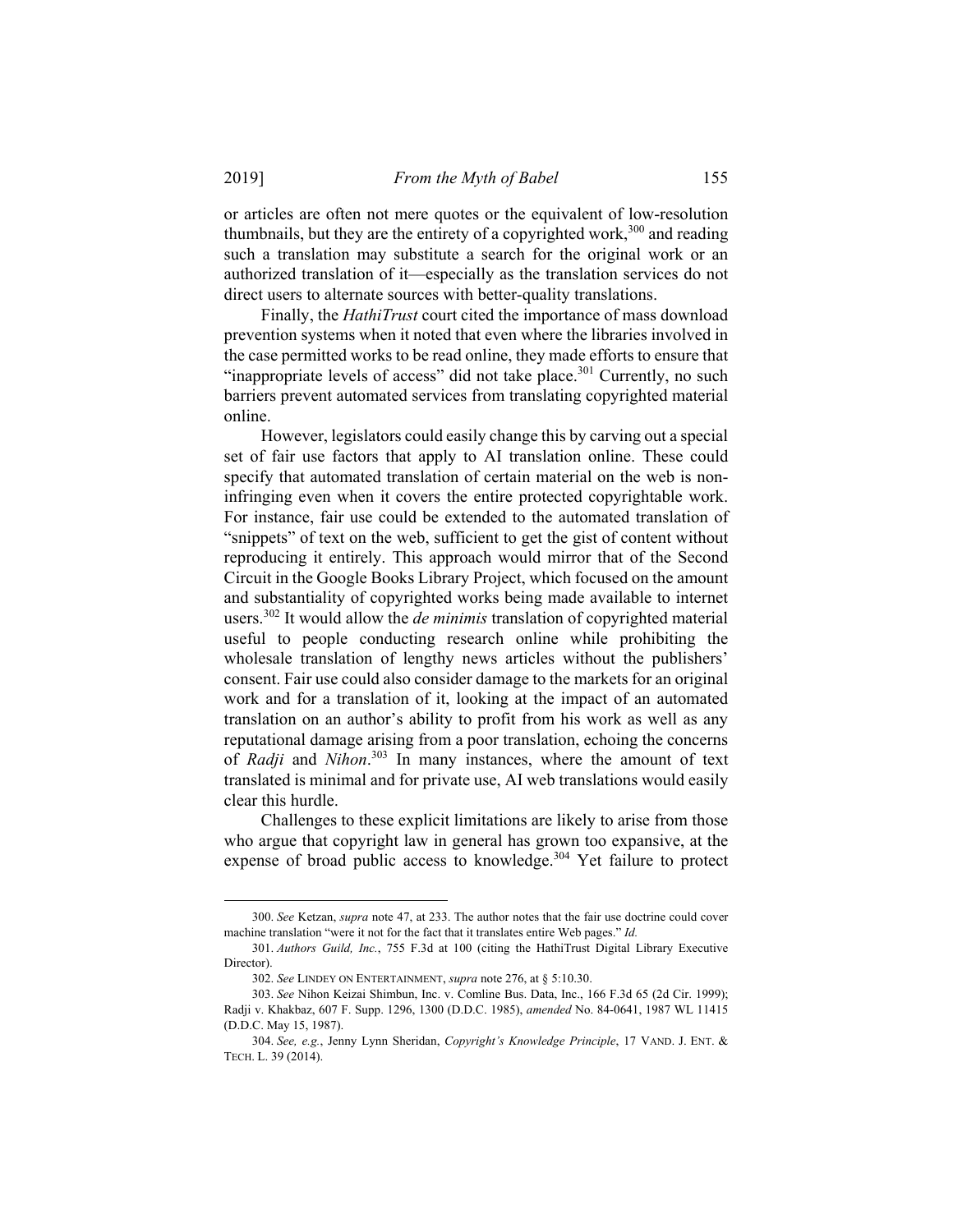authors' rights can also diminish public access by discouraging creators from sharing their works in the first place.<sup>305</sup> An analysis of the copyright issues of translation cannot ignore that the companies providing translation on the web are for-profit multinationals. While international copyright law creates exceptions for educational or research purposes, these special cases do not extend to the unauthorized use of copyrighted material for financial gain.<sup>306</sup>

Lawmakers should act to clarify which uses of AI online translation qualify as fair use to preserve copyright law while also facilitating the public's access to culture and knowledge.

### *G. Comparative Perspective: Ideas from Abroad*

While the United States, the United Kingdom, Canada, and France all recognize copyright law and grant authors limited monopolies over their works, each of these jurisdictions also carves out exceptions, creating limited circumstances under which use of an author's material without permission does not constitute copyright infringement.<sup>307</sup> "From its beginning, the law of copyright has developed in response to significant changes in technology. Indeed, it was the invention of a new form of copying equipment—the printing press—that gave rise to the original need for copyright protection."<sup>308</sup> Because AI translation platforms are global, the theoretical justifications for copyright law in different countries provide an important means for analyzing this new technological development and its creation of copyright disputes.

#### 1. Copyright in the United Kingdom, Canada, and France

In its emphasis on protecting the property rights of original works produced by creative labor, the United Kingdom "approach fits fairly neatly with John Locke's labour theory as a justification of property rights."309 The United Kingdom's Copyright, Designs and Patents Act 1988 protects "(a) original literary, dramatic, musical or artistic works, (b) sound recordings, films [or broadcasts], and (c) the typographical arrangement of published editions" and grants all authors the right of

 <sup>305.</sup> *See, e.g.*, Thomas M. Gage, *Whelan Associates v. Jaslow Dental Laboratories: Copyright Protection for Computer Software Structure—What's the Purpose?*, 1987 WIS. L. REV. 859, 887 (1987) (arguing that copyright for computer programs advances the public welfare and "copyrights encourage the development of new programs by allowing owners to exclude free riders and recover developmental costs").

<sup>306.</sup> *See* Berne Convention, *supra* note 82, at arts. 10 and 10*bis*.

 <sup>307.</sup> *See generally* 17 U.S.C. § 107 (2018).

<sup>308.</sup> Sony Corp. of America v. Universal City Studios, Inc., 464 U.S. 417, 430 (1984).

 <sup>309.</sup> ESTELLE DERCLAYE, RESEARCH HANDBOOK ON THE FUTURE OF EU COPYRIGHT 288 (2009).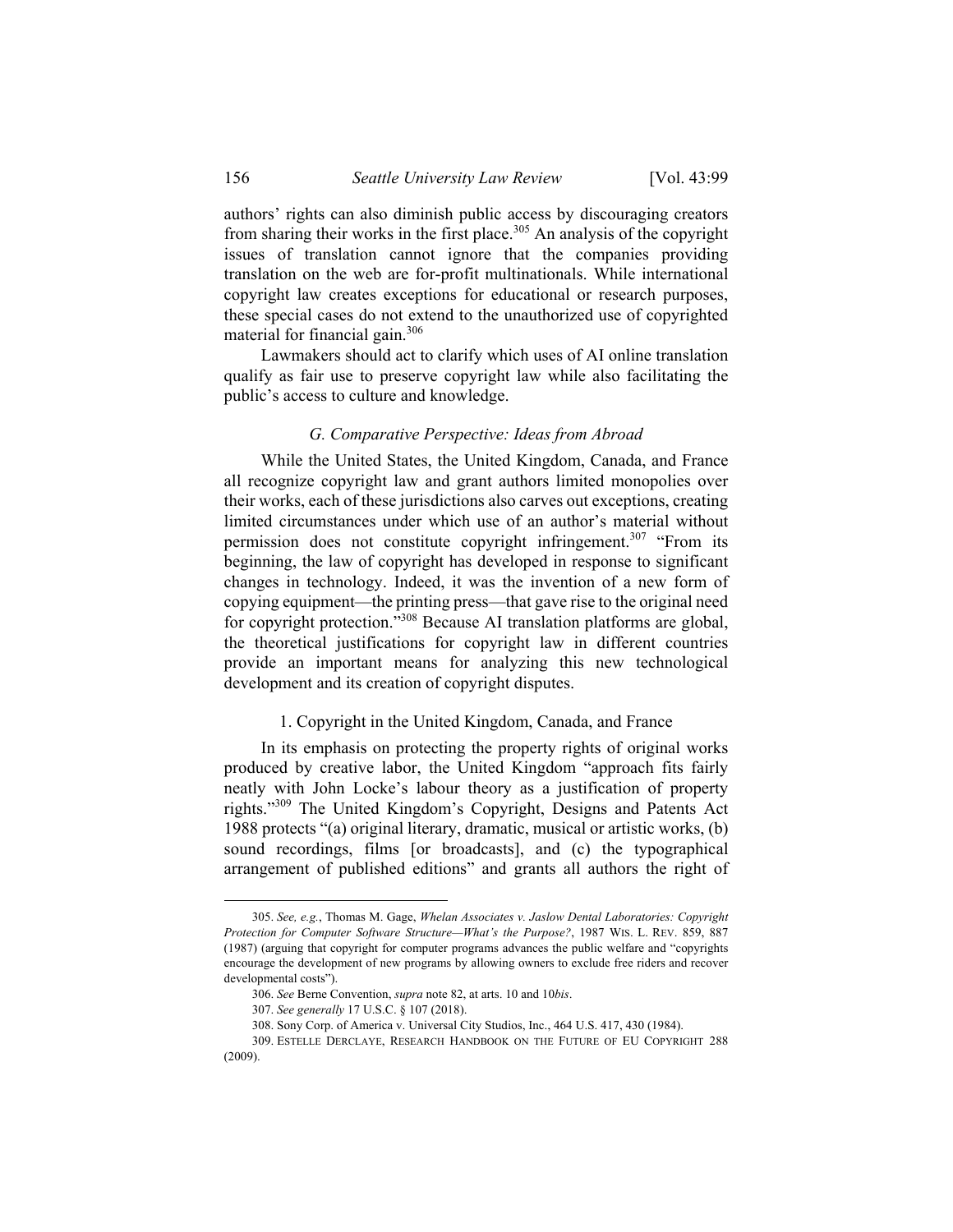reproduction or the right to control how and when copies of their works are made.310 Depending on the type of work at issue, the UK also grants authors the distribution right, the rental right, the public performance right, the communication right, and the adaptation right. $311$ 

Like the United States, the United Kingdom allows some exceptions to copyright, known as "fair dealing" exceptions. These, however, are more limited than their United States counterparts.<sup>312</sup> Fair dealing allows some use of copyrighted material for purposes of non-commercial research or study, criticism and review, or news reporting.<sup>313</sup> To use this defense, the claimed infringer must show not only that the copying falls into one of these three categories, but also that it is "fair" and often, that it contains sufficient acknowledgement for the original author.<sup>314</sup> Factors when considering the "fairness" of the copying can include the quantity of the work taken, the infringer's motives, and how the infringement will affect the author's returns for the copyrighted work.<sup>315</sup> In 2014, the United Kingdom introduced a new fair dealing exception, allowing some text and data mining as long as these were done for non-commercial research purposes.316 Copyright law in the United Kingdom typically lasts for "70 years from the end of the calendar year in which the last remaining author of the work dies."<sup>317</sup>

Canadian copyright law was passed with the Copyright Act of Canada in 1921 and amended in 1988, 1997, and  $2012<sup>318</sup>$  The Act covers "every original literary, dramatic, musical and artistic work," but also performances, sound recordings and communication signals,<sup>319</sup> and gives authors copyright —which covers the right to "produce, reproduce, perform or publish any translation of the work" $320$ —moral rights and "neighbouring" rights. Moral rights include attribution, integrity, and association, allowing authors to have some control over what their work is associated with, while neighbouring rights pertain to the performance, transmission, and reproduction of creative works and are especially relevant in the music industry.<sup>321</sup> Fair dealing exceptions cover "research,

1

317. *Id.*

318. *See* Copyright Act, R.S.C. 1985, c. C-42 (Can.).

319. *Id.* 

320. *Id.* 

 <sup>310.</sup> The Copyright, Designs, and Patents Act 1988, c. 1 (UK).

<sup>311.</sup> *Id.* at c. 2.

<sup>312.</sup> *Id.* at c. 3.

<sup>313.</sup> *Id.*

<sup>314.</sup> *Id.* 

<sup>315.</sup> *Id.* 

 <sup>316.</sup> *Id.*

<sup>321.</sup> *See Royalties, Neighbouring Rights, Private Copying Levy*, MUSICIANS' RTS ORG. CAN., https://musiciansrights.ca/en/royalties/ [https://perma.cc/9RQ6-DDKM].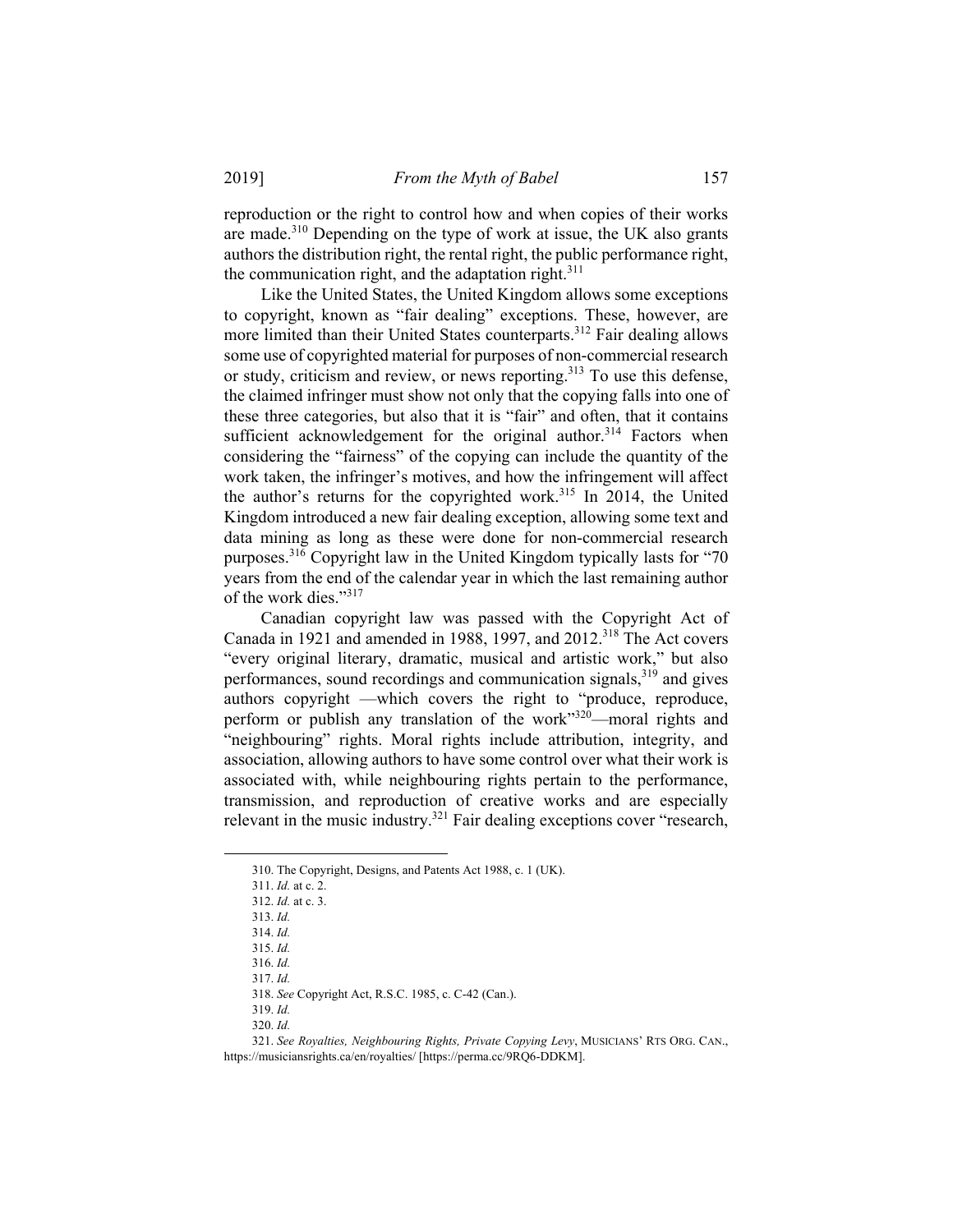private study, education, parody or satire," "criticism and review," and "news reporting." $322$  There is also an exception for "non-commercial usergenerated content," which allows some use of materials available to the public subject to the following exceptions:

(a) the use of, or the authorization to disseminate, the new work or other subject-matter is done solely for non-commercial purposes;

(b) the source — and, if given in the source, the name of the author, performer, maker or broadcaster — of the existing work or other subject-matter or copy of it are mentioned, if it is reasonable in the circumstances to do so;

(c) the individual had reasonable grounds to believe that the existing work or other subject-matter or copy of it, as the case may be, was not infringing copyright; and

(d) the use of, or the authorization to disseminate, the new work or other subject-matter does not have a substantial adverse effect, financial or otherwise, on the exploitation or potential exploitation of the existing work or other subject-matter — or copy of it — or on an existing or potential market for it, including that the new work or other subject-matter is not a substitute for the existing one.<sup>323</sup>

Canada has two official languages, English and French, and the Official Languages Act requires the federal government to provide services to citizens in both languages.<sup>324</sup> Canada is also a Crown copyright country, meaning special copyright rules cover the distribution of stateproduced materials.<sup>325</sup> Copyright in Canada lasts for the lifetime of an author plus fifty years.<sup>326</sup>

The first article of the French Intellectual Property Code is unambiguous in emphasis: it states that "*[l]'auteur d'une oeuvre de l'espri*t" (the author of a *work of the spirit*) by virtue of its creation alone, enjoys an exclusive property right in the work.327 French *droit d'auteur*

 <sup>322.</sup> Copyright Act, R.S.C. 1985, c. C-42 § 29 (Can.).

<sup>323.</sup> *Id*.

<sup>324.</sup> *Frequently Asked Questions*, CAN. OFF. OF THE COMM'R OF LANGUAGES (last modified NOV. 2, 2011), http://www.ocol-clo.gc.ca/en/resources/frequently-asked-questions [https://perma.cc/ 3ARA-29BS].

<sup>325.</sup> *Crown Copyright Request, When to Apply for Crown Copyright Clearance*, GOV. OF CAN. PUBLICATIONS (last modified Oct. 24, 2018), https://www.canada.ca/en/canadian-heritage/ services/crown-copyright-request.html [https://perma.cc/V3LH-FRBP]. In the United States, by contrast, section 105 of the Copyright Act states that federal government works are in the public domain. *Policies: Public Domain & Copyright Notice*, U.S. GOV'T PUB. OFF., https://www.gpo.gov /help/public\_domain\_copyright\_notice.htm [https://perma.cc/5JAR-WB3P].

<sup>326.</sup> Canada Copyright Act, R.S.C. 1985, c. C-42, § 12 (Can.).

 <sup>327.</sup> CODE DE LA PROPRIETE INTELLECTUELLE [C. PROPR. INTELL.] [INTELLECTUAL PROPERTY CODE] art. L111-1 (Fr.) (emphasis added).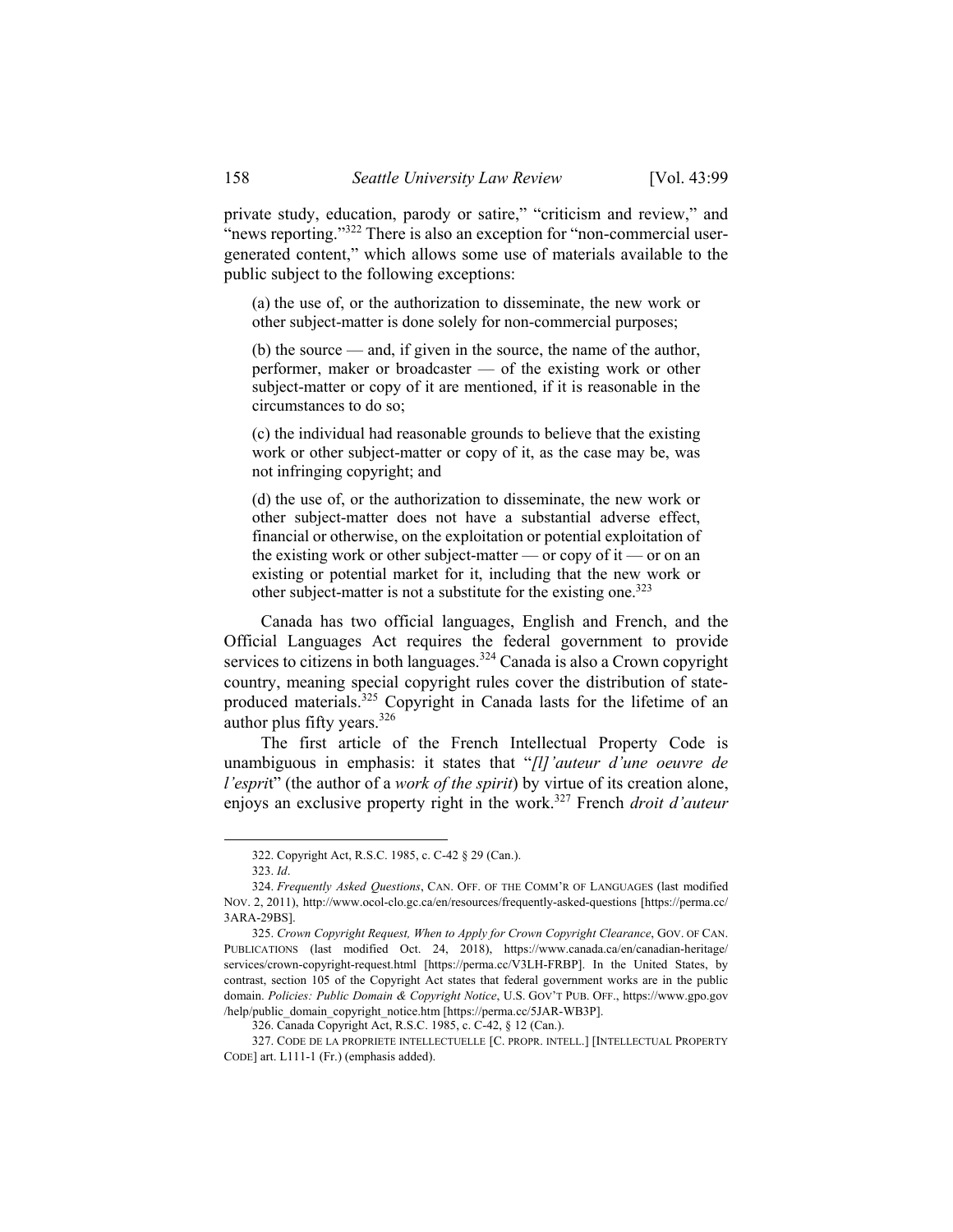(author's rights) protects any original work, expressed in any form; thus, unlike the United States and UK, France does not require the work to be recorded in a tangible medium of expression, and covers, for example, original choreography.<sup>328</sup> The Code defines two distinct sets of rights for authors: *droits patrimoniaux* (proprietary rights) and *droits moraux* (moral rights).329 Once an author's work has been published, French law carves out limited exceptions for non-infringing uses of the work, ranging from private family performances to research, press critiques, diffusion of current news, and parody, among others.<sup>330</sup> Copyright in France lasts for an author's lifetime plus seventy years,<sup>331</sup> with some variation for posthumous works or those by authors who died in battle defending France.<sup>332</sup>

In each of these jurisdictions, copyright law strives to protect authors' rights while recognizing that there are limited circumstances in which the public's use of original material should not be considered infringing. Technological advances often pose legal challenges as different jurisdictions seek to maintain this balance.<sup>333</sup>

#### 2. Web Innovation and Copyright Law Outside the United States

An examination of internet copyright issues from other jurisdictions suggests that there, too, online translation would likely fall outside the parameters of fair dealing or other exceptions to infringement. In the United Kingdom and Canada, problems arise under a fair dealing analysis because the non-commercial purpose of the translation would not be satisfied: the companies providing the translations are commercial enterprises.334 In addition, the amount of material such programs copy is currently unlimited, and while it is unclear how translation could affect the market for individual authors' works, it could conceivably harm the market for good-quality translations, which would violate fair dealing

 <sup>328.</sup> *Id.* at art. L112-2.

<sup>329.</sup> *Id.* at arts. L111-1, L121-1, L122-1.

 <sup>330.</sup> Société des Gens de Lettres, *Les exceptions au droit d'auteur*, https://www.sgdl.org/ juridique/la-minute-juridique-de-la-sgdl-sur-webtv/758-les-exceptions-au-droit-dauteur (last visited Nov. 27, 2017).

 <sup>331.</sup> CODE DE LA PROPRIETE INTELLECTUELLE [INTELLECTUAL PROPERTY CODE] art. L123-1 (Fr.).

<sup>332.</sup> *Id.* at arts. L123-4, L-123-10.

 <sup>333.</sup> Sony Corp. of Am. v. Universal City Studios, Inc., 464 U.S. 417, 433 (1984).

<sup>334.</sup> *See* Michael Geist, *Why Copyright Law Poses a Barrier to Canadian AI Ambitions*, GLOBE & MAIL (May 17, 2017), https://beta.theglobeandmail.com/report-on-business/rob-commentary /why-copyright-law-poses-a-barrier-to-canadian-ai-ambitions/article35019241/?ref=http://www.

theglobeandmail.com [https://perma.cc/RTG7-CETG]. Geist, a Canadian professor specialized in internet and e-commerce law, argued that the country's copyright laws "may hamper the ability of companies and researchers to test and ultimately bring new AI services to market." *Id.*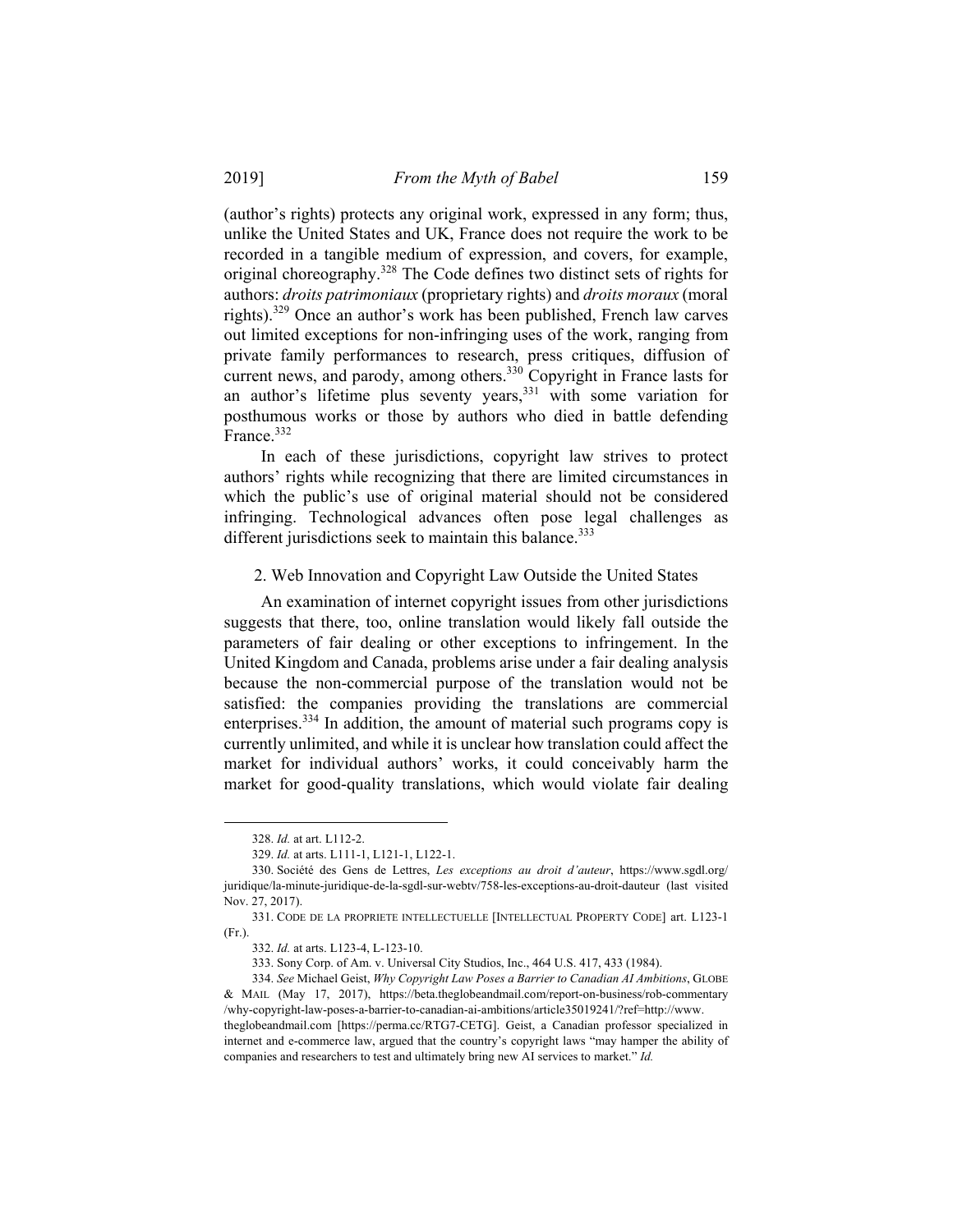principles.<sup>335</sup> Further, unlike internet service providers, which the Supreme Court of Canada held are not users under the country's Copyright Act<sup>336</sup> (and therefore do not have to pay royalties for illegally downloaded music), translation programs would likely fall under sections 2.4(1) and 2.4(1.1) of the Act, which cover "communication to the public by telecommunication" and provide that "communication of a work or other subject-matter to the public by telecommunication includes making it available to the public by telecommunication in a way that allows a member of the public to have access to it from a place and at a time individually chosen by that member of the public."<sup>337</sup> In France, which places significant emphasis on moral rights, translations online may face barriers not only for their infringement on the rights of reproduction and translation but also because they deprive authors of the right to preserve the integrity of their works. $338$ 

Many European Union publishers have voiced dissatisfaction with the relative lack of regulation of major search engines, and "[s]ome E.U. member states have responded . . . by implementing legislation that requires search engines to pay a tax to publishers for displaying these excerpts on their search results page."<sup>339</sup> Spain, for instance, passed legislation in 2015 requiring Google to pay publishers a tax if it wanted to provide links to the publishers' content.340 Writing in the *Temple International and Comparative Law Journal*, Christopher Gagne argued that such a move would help counteract the exploitation by search engine powerhouses of publishers' works for commercial gain, which tends to "[eliminate] fair competition within the industry, and [remove] the incentive to innovate among publishers.<sup>341</sup> By creating a tax on the publication of article content, Gagne suggested that legislation, such as that introduced in Spain, would "eliminate search engines' ability to leverage their dominant position within the digital market against publishers' rights to compensation for reproduction of their original works."342

 <sup>335.</sup> *See* The Copyright, Designs, and Patents Act 1988, c. 1 (UK).

 <sup>336.</sup> Soc'y of Composers, Authors, & Music Publishers of Can. v. Can. Ass'n of Internet Providers, [2004] 2 S.C.R. 427 (Can. S.C.C.); *see also* Julie DeWeese, *Legislating Against Copyright Infringement Across Borders: An Examination of Canada's Efforts to Keep Pace with Technology*, 17 L. & BUS. REV. AM. 347 (2011).

 <sup>337.</sup> Canada Copyright Act, R.S.C. 1985, c. C.-42.

<sup>338.</sup> *See* WILLIAM F. PATRY, *Rationale for Droit Moral*, *in* 5 PATRY ON COPYRIGHT § 16:2 (2017).

 <sup>339.</sup> Gagne, *supra* note 238, at 204.

<sup>340.</sup> *Id.*

<sup>341.</sup> *Id.*

<sup>342.</sup> *Id.*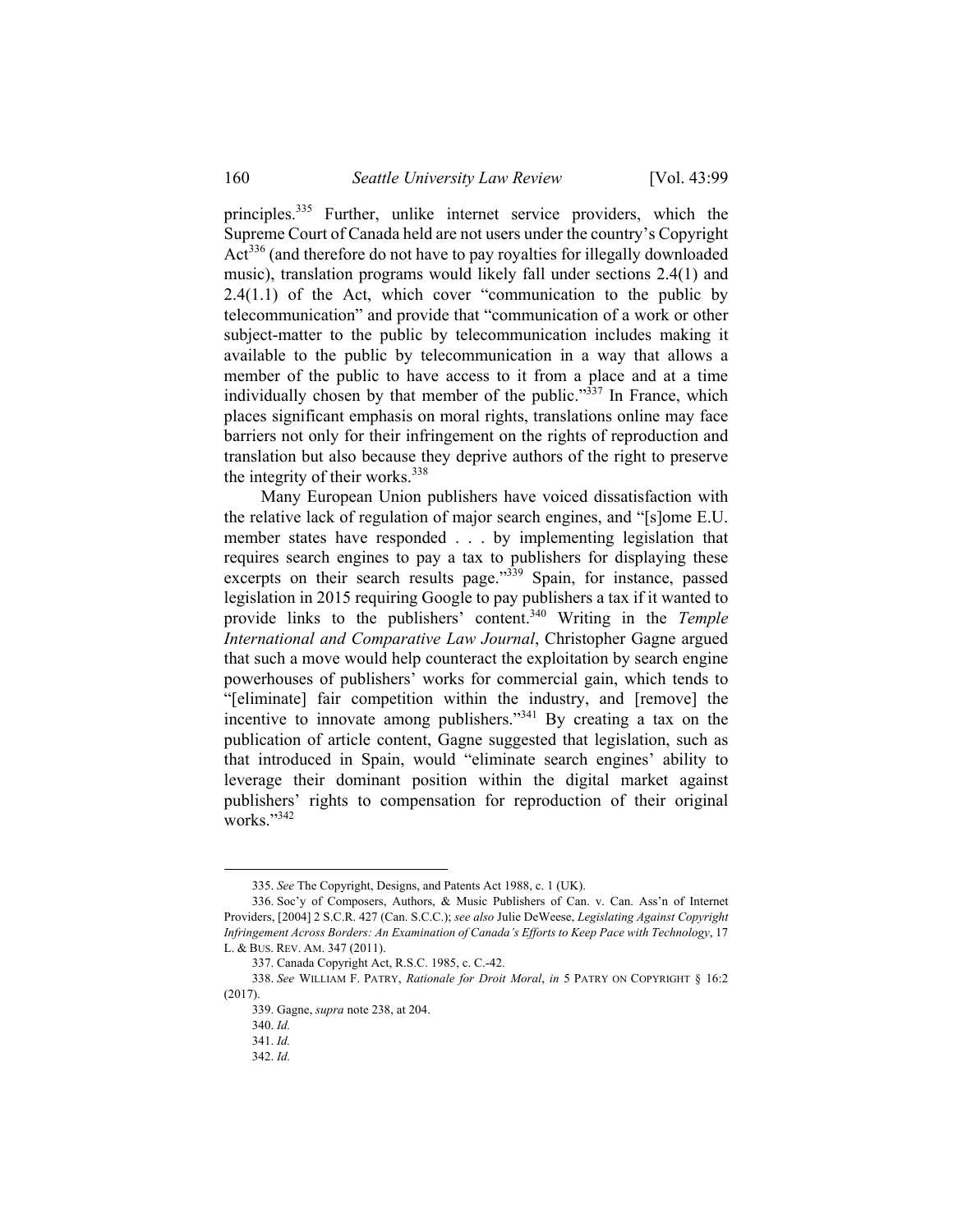The Spanish legislation is also indicative, however, of a generalized European distrust of the monopoly Google, in particular, has established online, and a resistance to the notion that because web aggregators may provide additional access to original content, they should be immune from claims of copyright infringement.<sup>343</sup> We argue that copyright protection should not "prevent the normal functioning and the development of new technologies, but . . . it is necessary to ensure an adequate protection of copyright in the information society. Technological development allows, in fact, faster and easier reproduction of works, for which reason protection of copyright must adapt to this technological development."<sup>344</sup> Further, as the internet assumes an ever-more-dominant role in the way people communicate with one another, European countries have questioned the power of companies facilitating such communication, expressing concerns that these large firms have "so far slipped through the regulatory net, operating without burdens and without regulation."345

Numerous European countries reacted unfavorably to the 2005 Google Books ruling in the United States,  $346$  and it is unlikely that a similar result would have emerged in the European Union.<sup>347</sup> In 2009, French publishing group La Martinière and others similarly situated won a lawsuit against Google for copyright infringement, after Google included books from the publishing group in its Google Books Library Project without permission.348

Specifically, La Martinière alleged a violation of its right of reproduction, copyright infringement, trademark infringement, and unfair competition.349 The French publishers' union (*Syndicat national de* 

 <sup>343.</sup> *See* U.S. CONST. art. I, § 8, cl. 8.

<sup>344.</sup> *See* Case C-5/08, Infopaq Int'l v. Danske Dagblades Forening, 2009 E.R.C. I-06569 ( "The storing and subsequent printing of an extract from a newspaper article which contains the search word and the five words which precede and follow it must be considered as a reproduction within the meaning of Article 2 of Directive 2001/29/EC of the European Parliament and of the Council of 22 May 2001 on the harmonisation of certain aspects of copyright and related rights in the information society.").

<sup>345.</sup> *See* Emily B. Laidlaw, *Private Power, Public Interest: An Examination of Search Engine Accountability*, 17 INT'L J.L. & INFO. TECH. 113, 114 (2009).

 <sup>346.</sup> Kevin J. O'Brien & Eric Pfanner, *Europe Divided in Google Book Deal*, N.Y. TIMES (Aug. 23, 2009), http://www.nytimes.com/2009/08/24/technology/internet/24iht-books.html [https://perma. cc/W7T9-XMGY].

 <sup>347.</sup> Raquel Xalabarder, *Google Books and Fair Use: A Tale of Two Copyrights?*, 5 J. INTELL. PROP., INFO. TECH. & ELECTRONIC COMM. L. 53, 56 (2014) ("It is very unlikely that a similar result could be achieved under any EU law. Fair use does not exist in Europe on a general basis.").

<sup>348.</sup> Tribunal de grande instance Paris, Dec. 18, 2009, SAS Éditions du Seuil et a. c/ Sté Google Inc., No. 09/00540.

 <sup>349.</sup> Olivier Chicheportiche, *Droit d'auteur: Google Contre-attaque, La Martinière Réclame 15 Millions d'euros*, ZDNET (Sept. 25, 2009), https://www.zdnet.fr/actualites/droit-d-auteur-googlecontre-attaque-la-martiniere-reclame-15-millions-d-euros-39707865.htm [https://perma.cc/E7ZN-72V8].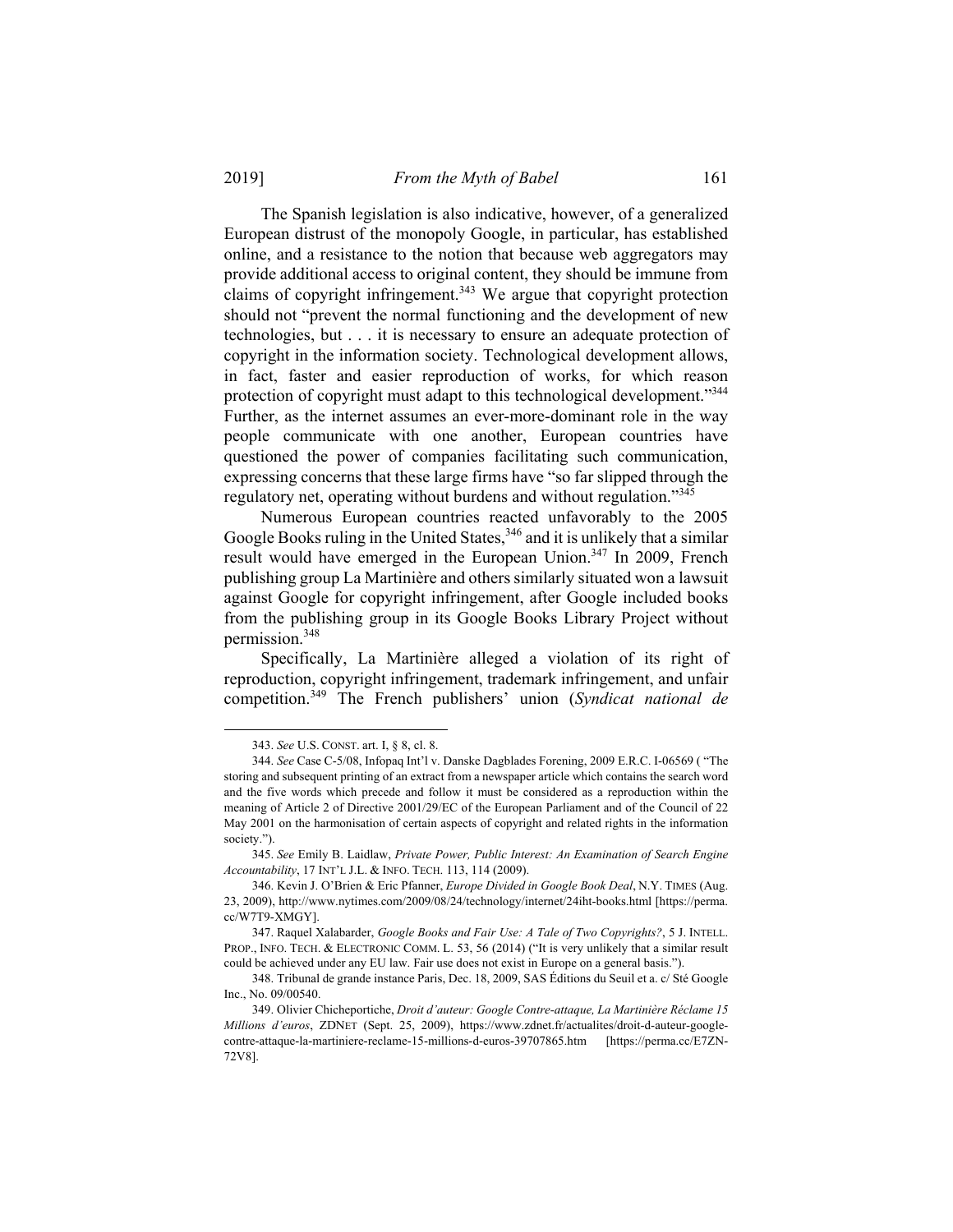*l'édition*) and the *Société des gens de lettres* (SGDLF), a writers' association founded in 1838 by Honoré de Balzac, Victor Hugo, Alexandre Dumas and George Sand, had joined the lawsuit in support of La Martinière.<sup>350</sup> The French court's finding of copyright infringement prevented Google from including French works that were still in copyright in its Books project, although it was able to draw on works for which the copyright had expired.<sup>351</sup> Though Google initially appealed the ruling, in 2011 it signed an agreement with La Martinière covering out-of-print editions, and this deal ended the legal dispute between the companies.<sup>352</sup> Such agreements appear to be a common compromise: in 2013, Google and French government officials struck a deal that would quash proposed legislation similar to the Spanish tax, on the condition that Google support the digitization of French publications through major financial investments.<sup>353</sup>

In Europe, as in the United States, courts continue to grapple with the best way to balance copyright protection with technological and—in particular—internet innovation. In 2016, as part of its proposed update of European Union copyright rules, the European Commission suggested a new copyright exception that would allow research organizations to use text and data mining tools to analyze digital content that has been lawfully acquired or accessed.<sup>354</sup> This suggests that any fair use-type exceptions to translation online may be palatable to European courts only in a noncommercial, research-driven setting. Because AI online translation platforms reach a global audience, United States lawmakers must work with their counterparts in Canada, Europe, and around the world in closing the gaps of today's copyright law, which must be updated to reflect new technological advances.

#### VI. CRAFTING A MORE BALANCED SOLUTION

Can copyright law address the unusual problems posed by AI translation online? Online translation services continue to suffer from inherent issues as to quality and bias—issues which can ultimately deform

 <sup>350.</sup> SOCIETE DES GENS DE LETTRES, https://www.sgdl.org [https://perma.cc/87GB-76FW].

<sup>351.</sup> *See* Tribunal de grande instance Paris, Dec. 18 2009, SAS Éditions du Seuil et a. c/ Sté Google Inc., No. 09/00540.

<sup>352.</sup> *Google et La Martinière Trouvent un Accord sur la Numérisation des Livres*, LE MONDE, (Aug. 25, 2011), https://www.lemonde.fr/technologies/article/2011/08/25/google-et-la-martinieretrouvent-un-accord-sur-la-numerisation-des-livres\_1563287\_651865.html [https://perma.cc/J87T-SMJA].

 <sup>353.</sup> Gagne, *supra* note 238, at 215.

<sup>354.</sup> *Commission Proposes Copyright Exception for Researchers*, EUR. COMMISSION (Sept. 14, 2016), http://ec.europa.eu/research/index.cfm?pg=newsalert&year=2016&na=na-140916 [https:// perma.cc/F72J-S54D].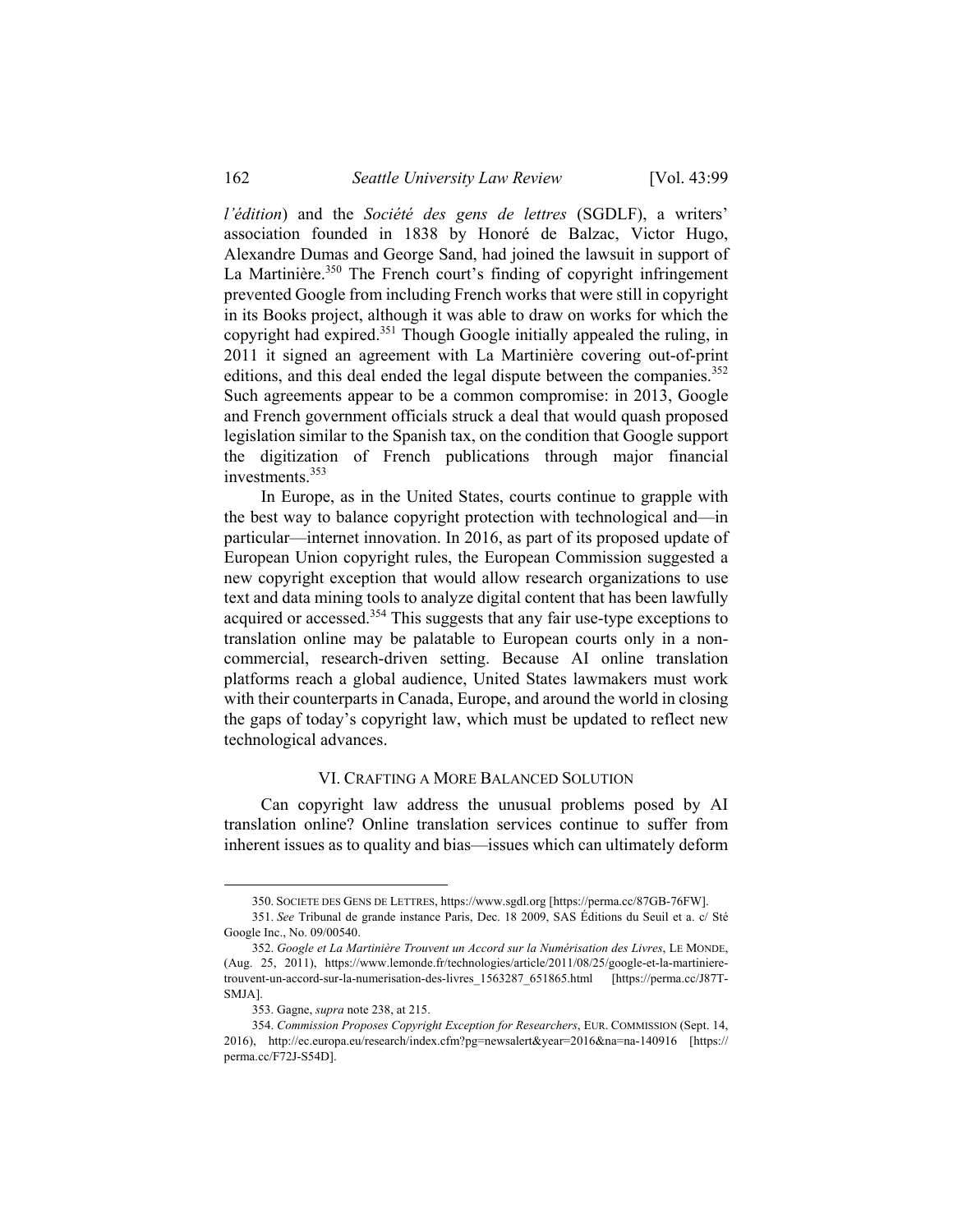an author's original work. In addition, the proliferation of cheap, poorquality translations can effectively harm or destroy the market for the underlying work itself, as well as for good translations in general.<sup>355</sup>

On the other hand, online translations—especially into languages that are not widely spoken—can bring news and ideas to places that would never otherwise have access to them. In addition to broadening people's linguistic horizons, these advanced technological tools have a place in the public sphere where precision and style are of secondary importance and what really matters is getting a taste of another culture.<sup>356</sup> There is a market for AI translation, and it would be short-sighted to ignore and create meaningless legal hurdles for users.

This Article advocates greater balance to minimize the harms of AI translation services while maximizing their benefits. In its current form, the copyright regime cannot withstand the rapid developments of AI and online machine translation tools. Given the wide-scale use of Google Translate and its kin, enforcing existing copyright restrictions without making any adjustments would be a futile and inefficient means of balancing the public and private interests at the heart of intellectual property law justifications, whichever justification one adopts. We cannot stop technological progress; nor should we try.

Instead, it is time to take practical measures by combining legal and digital tools to address the copyright problems of AI translation online. The ultimate goal should be to continue promoting authors' rights while enabling access to knowledge and to cultural assets. New solutions must function across jurisdictions and stand the test of time and evolving technology.357

Currently, in the absence of rules specifically addressing online translation, the law ignores the copyright violations it causes. Instead, the law favors the interests of big companies such as Google and Microsoft, which have almost unlimited access to copyrighted materials to mine for profit by engaging with users and selling related advertising.<sup>358</sup> Although consumers can use online translation services without pulling out their

 <sup>355.</sup> *See* Ketzan*, supra* note 47.

<sup>356.</sup> *See id.* at 233 (noting that online machine translation of a work may expand the market for it if the translation "piques the curiosity" of speakers of other languages).

<sup>357.</sup> *See, e.g.*, Shira Perlmutter, *Participation in the International Copyright System as a Means to Promote the Progress of Science and Useful Arts*, 36 LOY. L.A. L. REV. 323, 325 (2002) ("It is increasingly clear that the copyright balance, and its effect on incentives and the public interest, cannot be confined to a purely domestic sphere.").

<sup>358.</sup> *See* GOOGLE SAFETY CTR., https://safety.google/privacy/data [https://perma.cc/5DRK-K7JX]; *see also* Mark Hachman, *The Price of Free: How Apple, Facebook, Microsoft and Google Sell You to Advertisers*, PCWORLD (Oct. 1, 2015), https://www.pcworld.com/article/2986988/privacy/theprice-of-free-how-apple-facebook-microsoft-and-google-sell-you-to-advertisers.html [https://perma. cc/42FV-4QSX].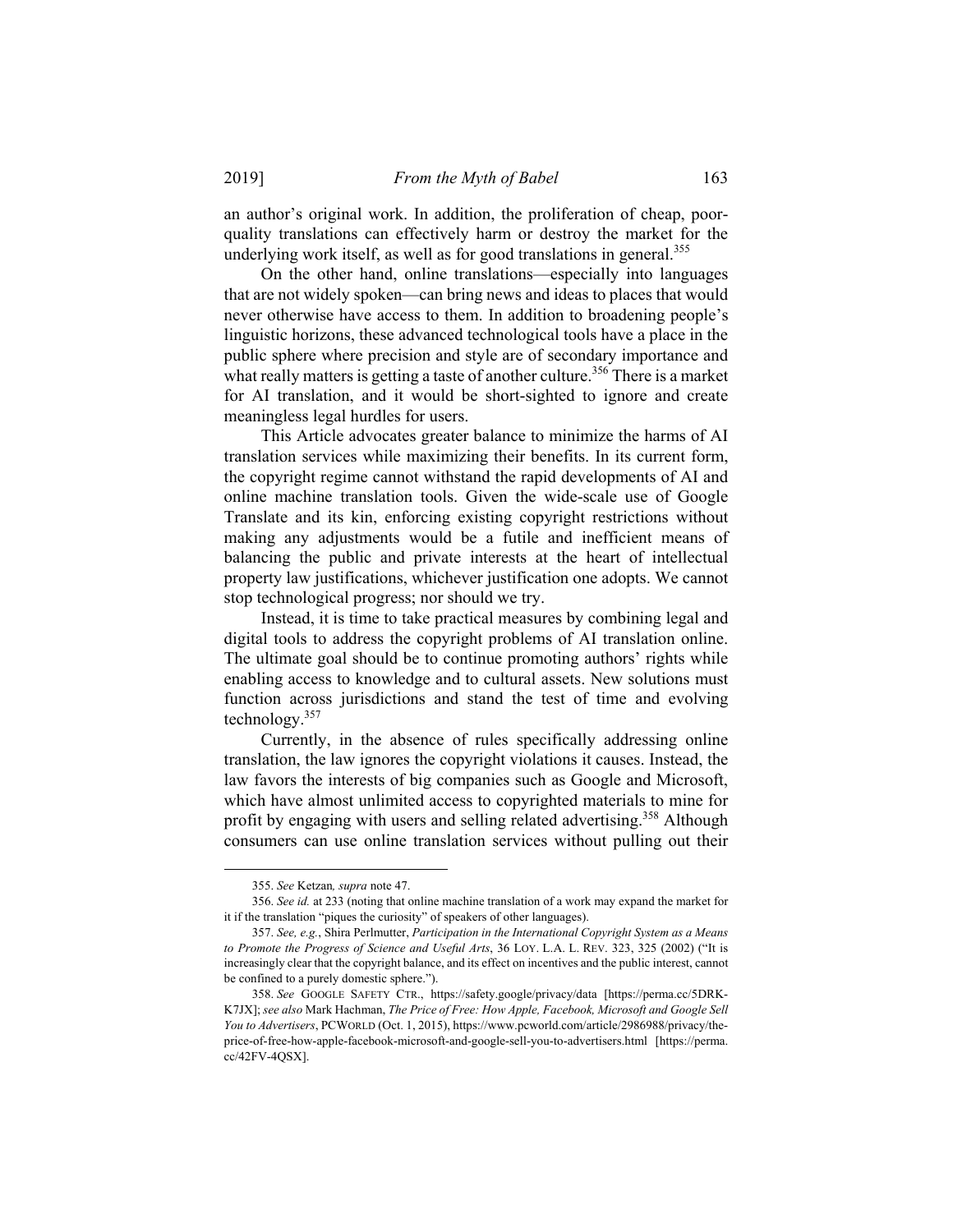wallets, they are not receiving a free product: they (we) are paying with their (our) data. In 2017, for example, news reports indicated that Translate.com, which provides a free machine translation service powered by Microsoft Translator, had indexed a large volume of highly sensitive material its users had been translating, from termination letters to a global bank's staff performance report.<sup>359</sup> The company's Terms  $\&$  Conditions stated that Translate.com could not and did not "guarantee that any information provided to [them] by you will not become public under any circumstances."360 It further provided that "[y]ou should appreciate that all information submitted on the website might potentially be publicly accessible."<sup>361</sup>

In the next sub-section, we will describe our new proposed framework. We argue for balance between the conflicting goals at issue and suggest that balance is best achieved with a combination of digital and legal tools. We need to make more room for authors' rights without shutting down AI translation programs, which is possible by setting limits on the amount and type of content that may be translated automatically online and by requiring software designers to adopt a "fair use by design" approach to their AI translation systems that implements legal guidelines.362

Our framework is based on several conclusions drawn from the above discussions.

First, the law requires greater consideration for authors' rights in translations of their works—and in quality translations in general—but not at the expense of web-based cross-cultural exchange in the process. Second, legislators should generally allow the free use of AI translation programs, but clearly delineate the amount and type of content that may be translated automatically online and allow authors to opt out of having their webpages available for automatic machine translation. Third, AI translation platforms should adhere to fair use guidelines by design. Finally, policymakers should set guidelines establishing the reach of the fair use doctrine in AI translation, stating explicitly what constitutes an infringement, and WIPO should join this effort, devising its own norms in collaboration with policy makers internationally to ensure the rules' global

 <sup>359.</sup> Florian Faes, *Translate.com Exposes Highly Sensitive Information in Massive Privacy Breach*, SLATOR (Sept. 7, 2017), https://slator.com/technology/translate-com-exposes-highlysensitive-information-massive-privacy-breach [https://perma.cc/4J6Q-72CP].

<sup>360.</sup> *Id.*

<sup>361.</sup> *Id.*

<sup>362.</sup> *See* Niva Elkin-Koren, *Fair Use by Design*, 64 UCLA L. REV. 1082, 1085 (2017) (arguing that "for fair use to serve its role in the twenty-first century, the checks that it intends to create on the rights of authors must also be embedded in the design of online systems").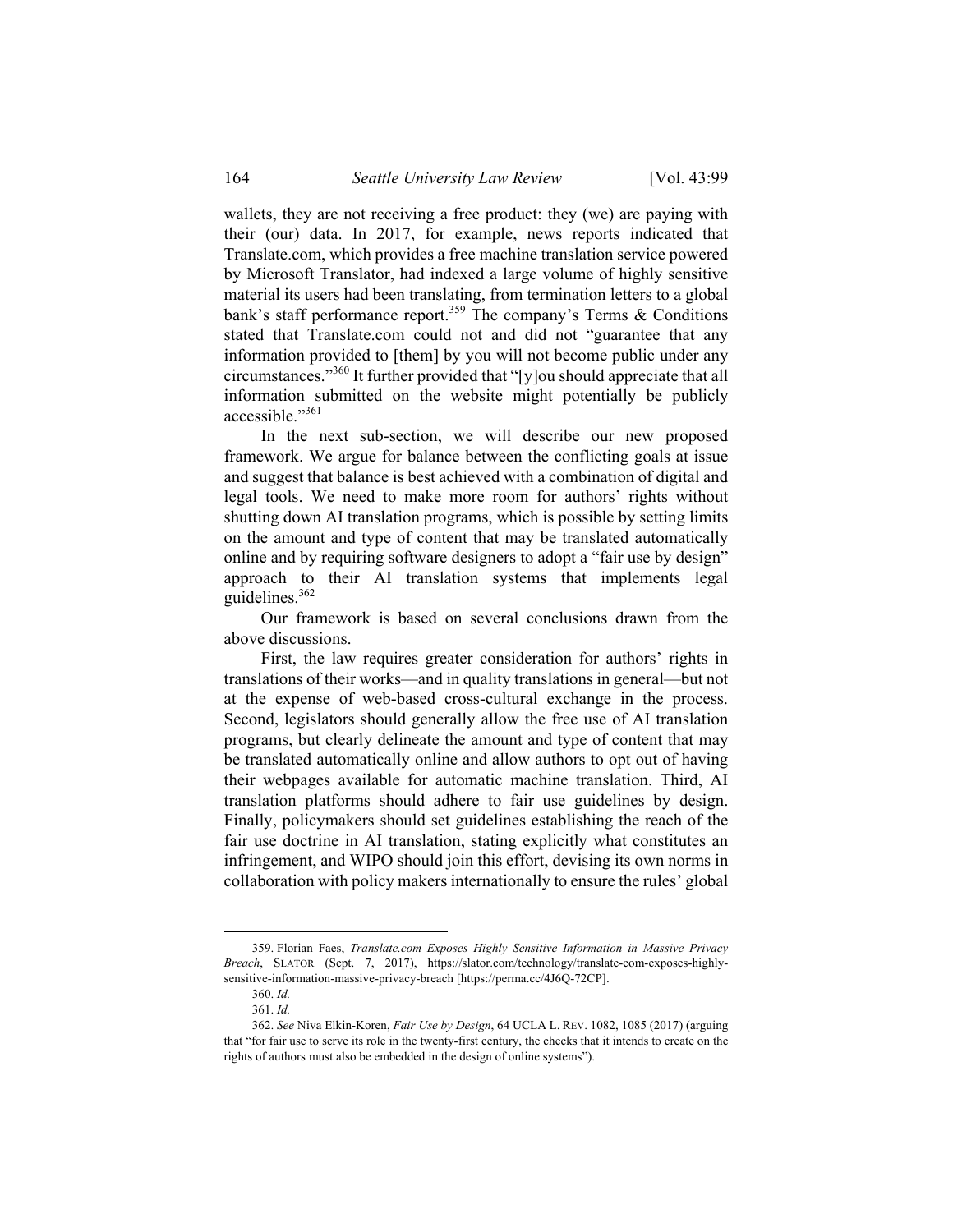applicability. By reducing uncertainty, this framework will protect all of the interests at the core of intellectual property law.

# *A. First Conclusion: It's Time for New Fair Use Guidelines and Digital Traffic Lights*

The law should respect the rights of authors to control use of their works—and not give large multinational corporations a free pass to use any work which is accessible to the public—but it should accomplish this aim without impeding technological developments. As a first step, lawmakers should delineate what amount and, under what circumstances, AI translation constitutes fair use.

In his 2007 article examining the copyright issues of translation, Eric Ketzan discussed creating an affirmative "you may translate" metatag, which translation providers could offer authors as an explicit license.<sup>363</sup> Metatags are behind-the-scenes HTML code on webpages. Although they would not entirely prevent unauthorized translation from occurring, 364 they would promote a greater awareness of copyright on behalf of consumers and give authors more options without entirely restricting digital innovation. Indeed, many authors, keen on reaching new readers around the globe and gaining renown, may gladly acquiesce to the automatic translation of their content; the key is that their consent would be voluntary, not an imposition by a for-profit company. If the law required online translation service providers to use digital traffic lights, giving authors the ability to permit or reject translations, authors and service providers could work together: authors might actually be involved in translating their works and could receive compensation for them. The more in demand an author's works in different languages, the more the author could profit from partnering with an AI translation service provider. Just as Napster and Grokster paved the way for iTunes by revealing consumer demand for music online, $365$  so could translation programs evolve in a direction that builds on people's desire to communicate without infringing copyright law.

We do not think metatags usage is the only viable approach, but the underlying idea has merit: by legally requiring software developers to give authors more choices concerning the automatic translation of their works online, both authors and service suppliers could profit from translations in

1

 <sup>363.</sup> Ketzan, *supra* note 47, at 230–32.

<sup>364.</sup> *Id.* Ketzan notes that users could still paste text into a box, even if the translation program blocked the insertion of a particular URL. *Id.*

<sup>365.</sup> *See* Kelly Leong, *iTunes: Have They Created a System for International Copyright Enforcement?*, 13 NEW ENG. J. INT'L & COMP. L. 365 (2007).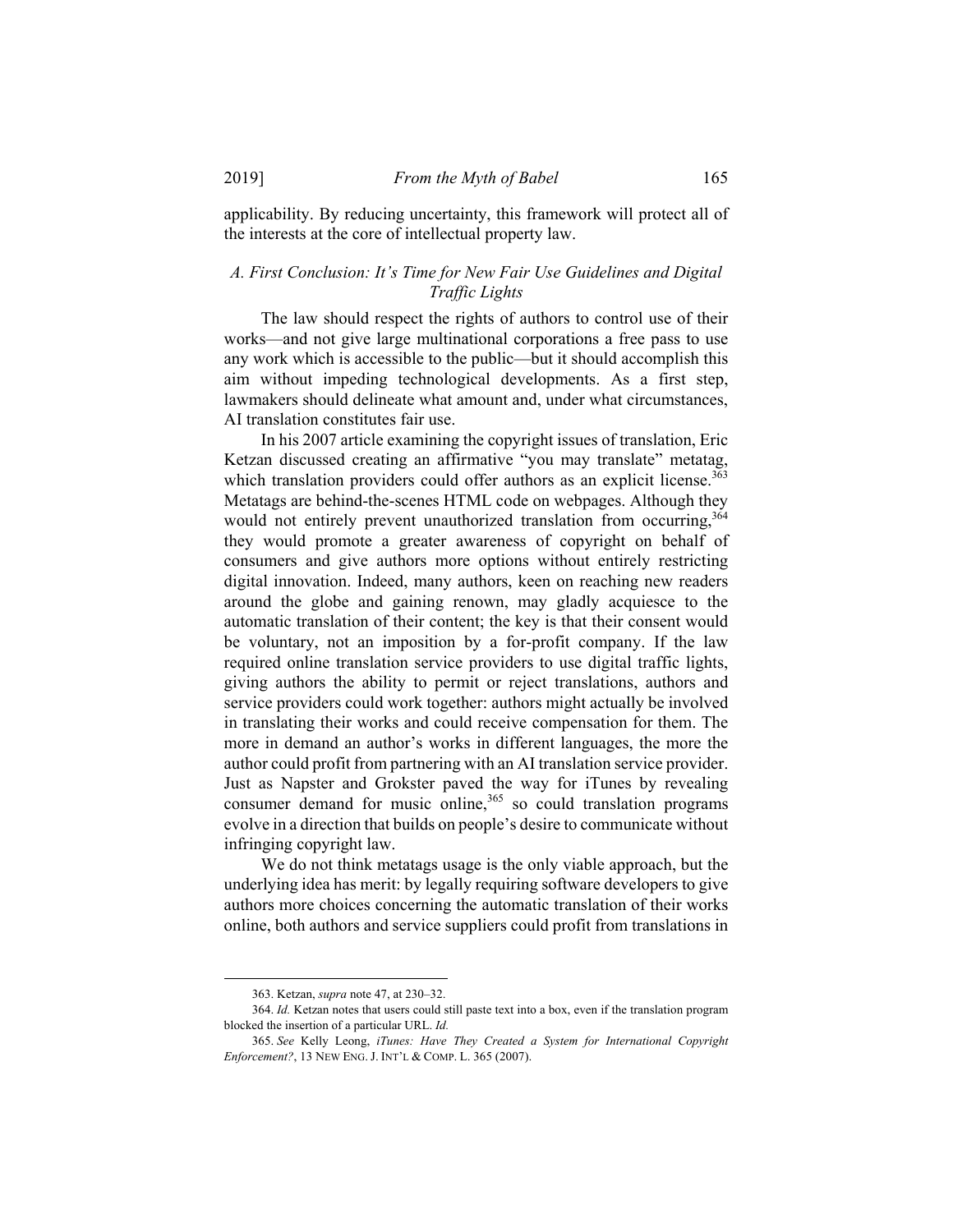the global marketplace.<sup>366</sup> Policymakers should establish new fair use guidelines for AI translations.

# *B. Second Conclusion: AI Translation Programs Should Promote Fair Use by Design*<sup>367</sup>

In his book *Privacy's Blueprint: The Battle to Control the Design of New Technologies*, Woodrow Hartzog persuasively discussed the importance of product design in shaping behavior and protecting privacy: "Through signals, design helps define our relationships and our risk calculus when dealing with others. Design affects our expectations about how things work and the context within which we are acting."<sup>368</sup> In a similar vein, policymakers have suggested that privacy concerns should be addressed at the outset of product design, rather than post hoc once problems emerge.<sup>369</sup> In other words, "privacy initiatives should be 'proactive, not reactive, preventative, not remedial."<sup>370</sup>

Analogously, AI translation programs should use software design that facilitates compliance with fair use of copyrighted material through appropriate signaling, rather than encouraging copyright violations. Designers of these programs and their stakeholders "must begin with oversight and accountability in mind"371 as this will encourage authors to participate in, rather than avoid, content-sharing platforms online. Users, meanwhile, will still be able to make *de minimis* use of translated copyrighted material without facing unreasonable hurdles.

 <sup>366.</sup> *See* John S. Sieman, *Using the Implied License to Inject Common Sense into Digital Copyright*, 85 N.C. L. REV. 885, 887–89 (2007) ("First, an opt-in system preserves personal autonomy —the individual is not included unless he wants to be. This allows him the freedom to balance the costs and benefits of joining the system and make the choice of whether to join on his own. Second, opt-in systems place the burden on the system itself to gain individual participation. . . . First, "an optout system has the potential to be more valuable to the operator of the system than an opt-in system because it will include more people by default. Second, an opt-out system allows for the existence of systems that would otherwise be impracticable or prohibitively expensive. An opt-out system accomplishes this by placing the burden on individuals to remove themselves from the system.").

<sup>367.</sup> *See* Yanisky-Ravid & Hallisey, *supra* note 74.

 <sup>368.</sup> WOODROW HARTZOG, PRIVACY'S BLUEPRINT: THE BATTLE TO CONTROL THE DESIGN OF NEW TECHNOLOGIES (2018).

 <sup>369.</sup> KAMALA D. HARRIS & CAL. DEP'T OF JUST., PRIVACY ON THE GO: RECOMMENDATIONS FOR THE MOBILE ECOSYSTEM 1, 4 (2013), https://oag.ca.gov/sites/all/files/agweb/pdfs/privacy /privacy\_on\_the\_go.pdf [https://perma.cc/6CAK-44LG] ("Our recommendations, which in many places offer greater protection than afforded by existing law, are intended to encourage all players in the mobile marketplace to consider privacy implications *at the outset* of the design process.").

<sup>370.</sup> *See* Yanisky-Ravid & Hallisey, *supra* note 74, at 49.

<sup>371.</sup> *See* Knoll et al., *supra* note 76, at 640.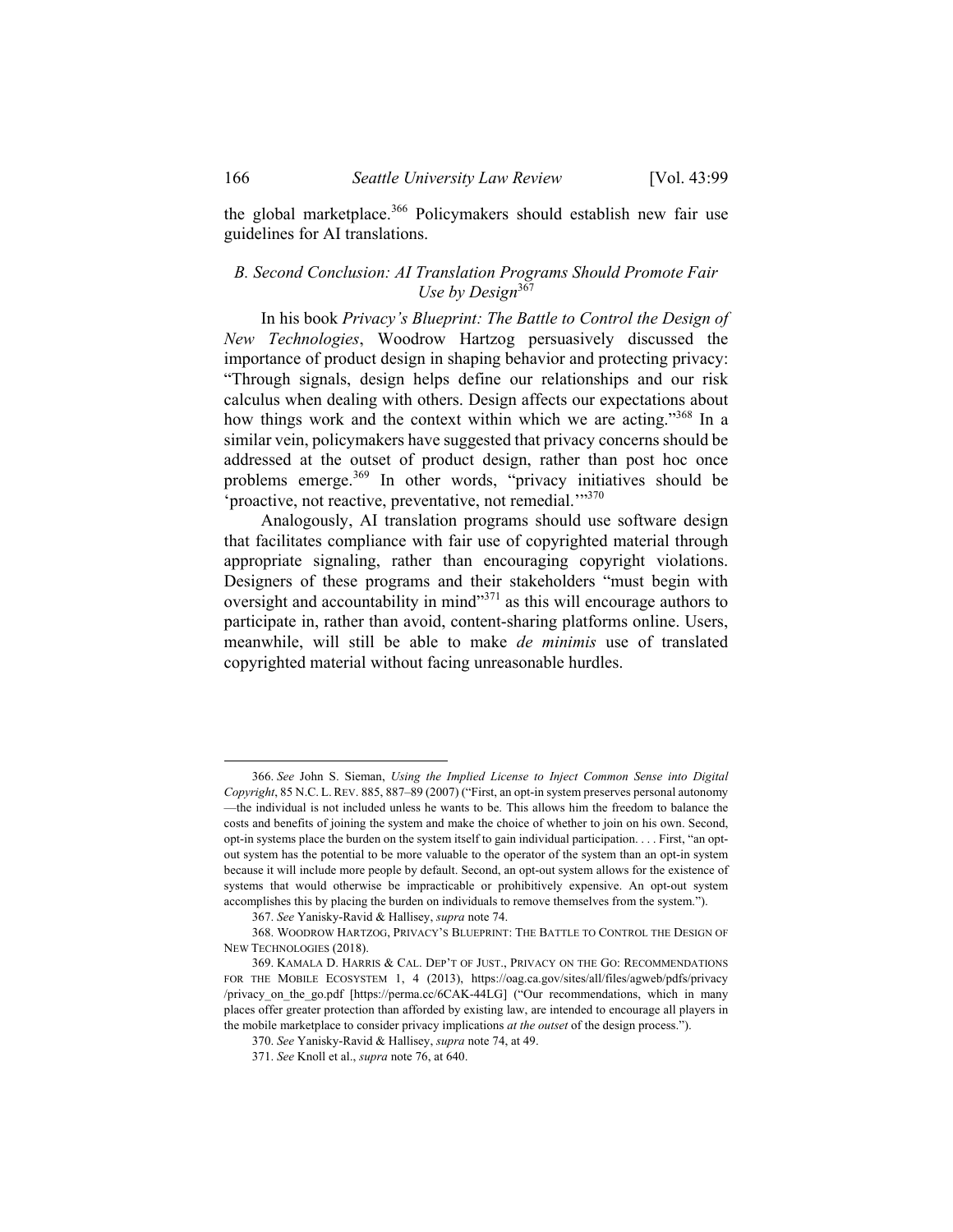### *C. Third Conclusion: We Need WIPO and International Guidelines*

The internet is intrinsically global in nature, AI translation tools are used worldwide, and international norms governing translations state that they are derivative works whose copyright lies with the original author. Therefore, to be effective, any solution to the issues raised must involve WIPO. International lawmakers must consult with one another, examining the ways in which different jurisdictions have handled conflicts between new web-based technology online and copyright law and working together to set new guidelines for AI translations.

This framework aims to support the public's right to communicate freely and engage with others on the web while protecting the rights of authors to profit from their original creative endeavors for a limited time. To the extent that we propose restrictions on the automatic translation of material, we do so also to emphasize the value of cultural diversity in all its nuances, which machines can never understand, let alone accurately replicate. Taken to extremes, copyright law can be a burdensome restriction on creativity and speech, but there is no need to seek an extreme solution here, and authors should not be forced to abandon all rights on the internet. Further, when we allow ourselves to be dazzled by AI translation technology, we not only ignore copyright, but we also lose sight of its inaccuracies and biases. In short, by paying a little more attention to these problems, lawmakers could readily solve them.

### VII. EPILOGUE

The increased availability of translation services online has made it necessary for copyright law to address the unique issues such services raise concerning authors' moral rights and rights of reproduction and translation, balanced against the desirable goal of providing people worldwide with access to culture and ideas. Translation provides a useful linguistic tool in contexts that do not require perfect fluency, but its unrestrained use propagates biased language, violates authors' rights, and damages the market for high-quality translations (to the detriment of authors, translators and the general public). Therefore, the law should impose limits on the type and amount of material which for-profit companies may translate automatically online, amending the fair use doctrine to reference AI translations explicitly. It should also demand that AI translation software programmers implement fair use by design, in addition to privacy by design. The internet is global and so are languages; thus, WIPO should establish clear international guidelines concerning machine translation.

As we increasingly come to rely upon AI translation platforms, we should not lose sight of their weaknesses. Though certain readings of the